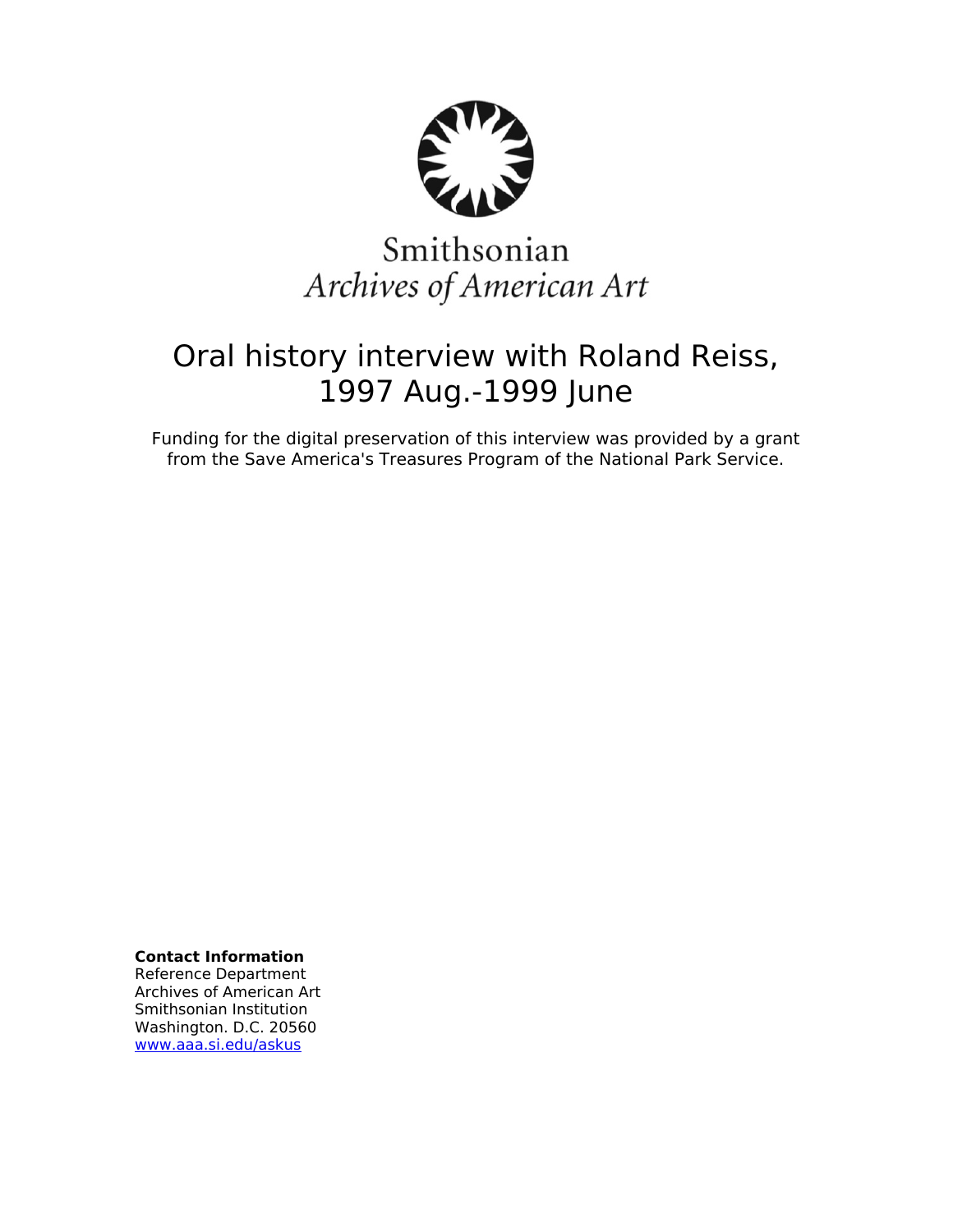## **Transcript**

## **Preface**

The following oral history transcript is the result of a tape-recorded interview with Roland Reiss on August 22, 1997. The interview took place in Los Angeles, California, and was conducted by Paul Karlstrom for the Archives of American Art, Smithsonian Institution.

Roland Reiss and Paul Karlstrom have reviewed the transcript and have made corrections and emendations. The reader should bear in mind that he or she is reading a transcript of spoken, rather than written, prose.

## **Interview**

## [SESSION 1, TAPE 1, SIDE A]

PAUL KARLSTROM: Archives of American Art, Smithsonian Institution, an interview with Roland Reiss. The date is August 22, 1997. The interview is being conducted in the artist's studio/home, at The Brewery in downtown Los Angeles. The interviewer is Paul Karlstrom. Again, this is a first session of several. This is Tape 1, Side A. We were talking about doing this interview just a little while ago, and, as I said then, what I'd like to do is begin by getting an idea of your own background in terms of biographical or auto-biographical information. We can go back just as far as you feel it's appropriate to the extent that where you came from makes a difference, and perhaps in some ways it explains the career you've chosen and things that have happened to you along the way. Why don't we start out by saying when you were born, and where, and maybe something about your family?

ROLAND REISS: I was born May 15, 1929 in Chicago, Illinois. And my parents are of Austrian, Romanian, Italian heritage. My mother was first generation; my father came to the United States when he was four. I was raised in Chicago. I have a sister, Marilyn, who's four years younger. She's presently teaching art in Novato, or teaching elementary school in Novato, California. I went to Catholic schools through that whole period, and it was during World War II. My mother who was a housewife actually worked as a machine gun inspector and my father was a streetcar conductor, so actually, I was a Depression baby.

PAUL KARLSTROM: Very much working class people.

ROLAND REISS: Working class people, Depression baby. My father had a job but they had a hard time. He always talked about standing in milk lines and certainly was incredibly thrifty, work-motivated and never borrowed, which was not a great lesson for me to learn. He was a very stern disciplinarian, and that probably figures into the equation of becoming an artist and his effect on my choices. The only other noteworthy thing I can think of, because we were pretty well stuck in Chicago, was a trip that we took to the Black Hills of North Dakota. My father was raised in North Dakota. So there was that other connection with the part of the family that had settled there who were wheat farmers, who were basically a German Romanian mixture. My grandmother on my mother's side was Italian. Her mother was the maid to an Austrian family and was an illegitimate child. In fact, last year I went back and found the school she went to. I had her report card. I went to Lana, Italy, to find where she came from, but it had been in Austria at another point in time.

### PAUL KARLSTROM: That was her mother? Was the maid in Austria?

ROLAND REISS: Her mother, yes. He [grandmother's father] was an Austrian military officer. My great grandmother's name was lost, and she was sent to a convent school to be raised. She had six children after they came to this country and settled in Chicago. I think her early education had given her a feeling for art. I remember when I was in a choir singing in downtown Chicago, my father didn't want to go and my grandmother lectured him about going. Even with a large family in Depression days, she managed to go off by herself to see movies, especially foreign films. She was very supportive of me and my interest in the arts. That's why I sought out her history as a young girl and have such fondness for her.

PAUL KARLSTROM: How much did you find on this quest over there?

ROLAND REISS: I found the convent school that she went to. The young man she met and came to America with had been a carver of sculpture and grave stones in the neighboring town of Prutz. There's an old medieval church and they have thousands of grave stones in Lana. So I gather that he was there carving grave stones when they met. That had to be and it was a church, so it had to be where they first came together. I remember she had calendars with hand-colored illustrations of the Tyrolean Alps in her bedroom in Chicago, and they were in those weird off-colors because the printing wasn't very good in those days. I later realized that this woman had come from what is now the fruit basket of Italy, with incredible mountains all around. So verdant you couldn't believe it!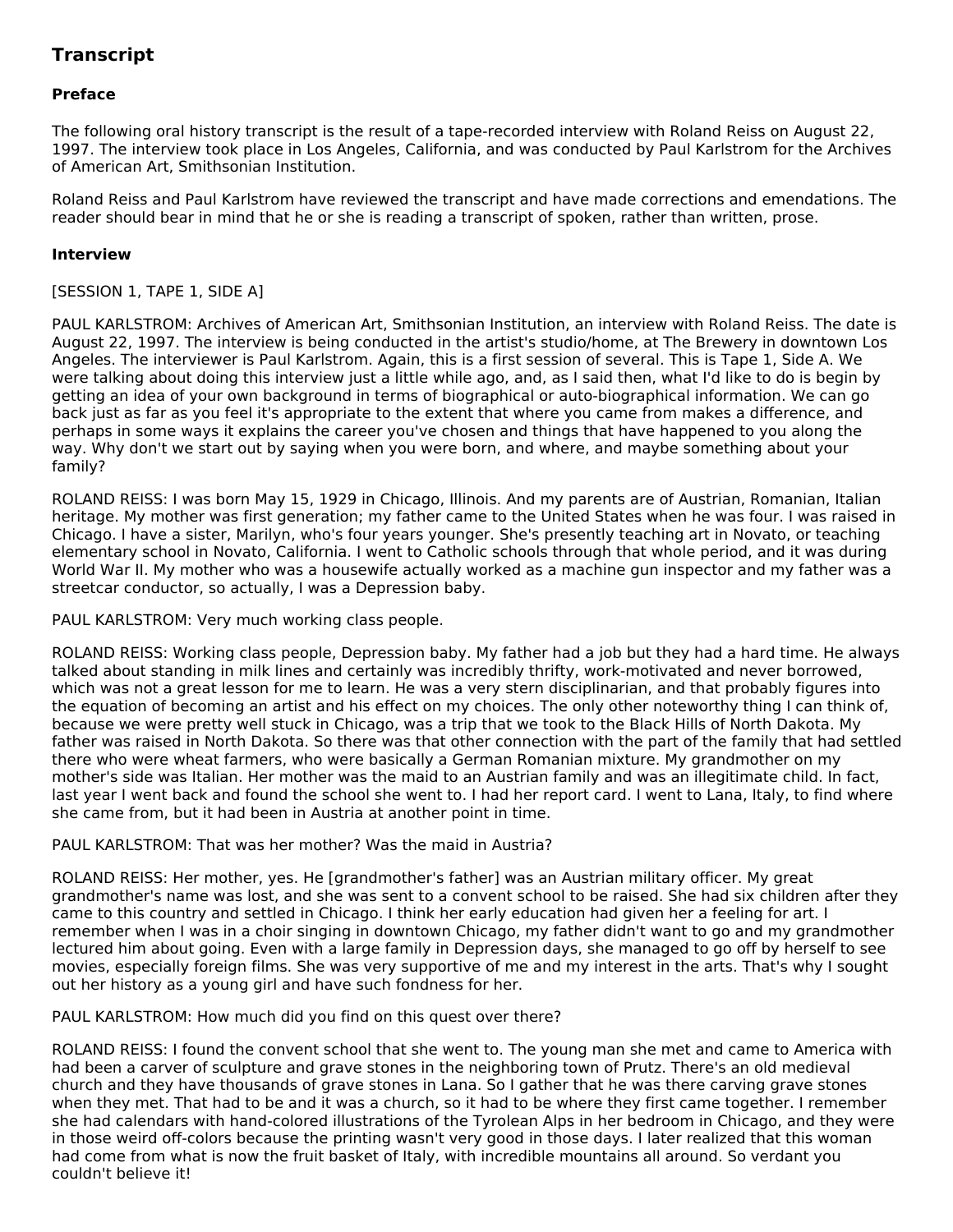PAUL KARLSTROM: It's northern Italy.

ROLAND REISS: Northern Italy, right close to the border. She had moved to Chicago! And spent the rest of her life in Chicago and those calendars were a reminder of the beautiful place she had left.

## PAUL KARLSTROM: Why did they move?

ROLAND REISS: I really don't know. I mean, the area seemed to be very rich. It could have been partly because of the sense of scandal that she just wanted to get away, and have a new life. A lot of people were moving to America, so there could have been an economic problem at that time. I don't really know the history of the area. But to see the school and have it actually still there since the late eighteen hundreds was absolutely amazing!

PAUL KARLSTROM: So she was a presence then as you were growing up, I gather.

ROLAND REISS: She was the "Grand Lady" in the family. She had six kids and my mother being one of them. It was a grand, happy family. My father's family was very dour, dark and unhappy and they didn't speak to each other for long periods of time. They were Germans who settled in Romania. My mother's family held parties and sang all the time. It was a great place to be. My father was a very difficult man. My grandmother was the one person he would not confront. It was absolutely amazing that she had that kind of power. We took her on that trip to North Dakota. I never got over my father inviting her along and she rode with us in a Model A Ford.

PAUL KARLSTROM: And that was to visit your relatives?

ROLAND REISS: Well, to see family on my father's side, to see some of the farms. I'd never been out of Chicago. I'd never seen a cow before! My cousin squirted me with some milk from a live cow and I was humiliated.

PAUL KARLSTROM: You never visited the stockyards, I gather.

ROLAND REISS: You could smell them, but I never visited them. I guess my fondest memory of Catholic school was that the nuns were so chauvinistic about Chicago. I've never forgotten this. They would tell us that we were in the best country and we were in the best city in the world. We had the Shedd Aquarium and we had the museum and all that stuff. We had the best accent in the world. Radio announcers were chosen from Chicago because we were mid-country and had a balanced accent. It was just an enormous sense of pride they instilled. I remember thinking, "God, how lucky I am! I'm a Catholic; I'm in Chicago, I'm in America!" I mean, how could you do any better than all that!

PAUL KARLSTROM: Well, that's nice that you had that.

ROLAND REISS: It was a lovely thing, but I probably went to four different Catholic schools. They were stern in most cases and it was not a pleasant education. In 1943, we moved to California. My father had been in the Army out here, up at the Presidio, as a young man. He'd always wanted to get back to California. One of his friends who worked with him as a streetcar conductor had moved to California, and then passed away, but his wife and children were out in California. He'd just be hankering to get to California, which he saw as paradise and had never been back. It was probably the most courageous thing my father ever did. In 1943, he packed up the whole family and we got in the car. In those days, that was a big deal. Now we're so mobile it's hard to imagine what an enormous move and undertaking that was, without a job. He left his job, and just drove us all out to California. He knew that we could stay with these friends, who were in Pomona.

PAUL KARLSTROM: There were four of you then, you and your sister and your parents. Is that right?

ROLAND REISS: Right, the four of us came to Pomona. Pomona was a very sleepy, little agricultural town at the time. I went to junior high school, and we moved into a house that had been taken from the Japanese, one of the Japanese families that had been dislocated. I never got over that.

### PAUL KARLSTROM: Felt guilty?

ROLAND REISS: In fact, I didn't at the time. I didn't know enough. Under the window sill there was a long cupboard and I remember neighbors lifting the cupboard and saying, "That's where they had the wireless to talk to Japan." That's what all Americans did; they had to justify their actions. I remember that the house was surrounded by asparagus fields and there were a lot of people from Oklahoma living in South Pomona. There had been a great wave of migration from Oklahoma and it had a great effect on California. A lot of the people in school with me were Oklahomans. There was only one black student in my junior high school in South Pomona. He became my best friend, but when I brought him home, my father told me never to bring him home again because he was black.

PAUL KARLSTROM: This was junior high, South Pomona Junior High?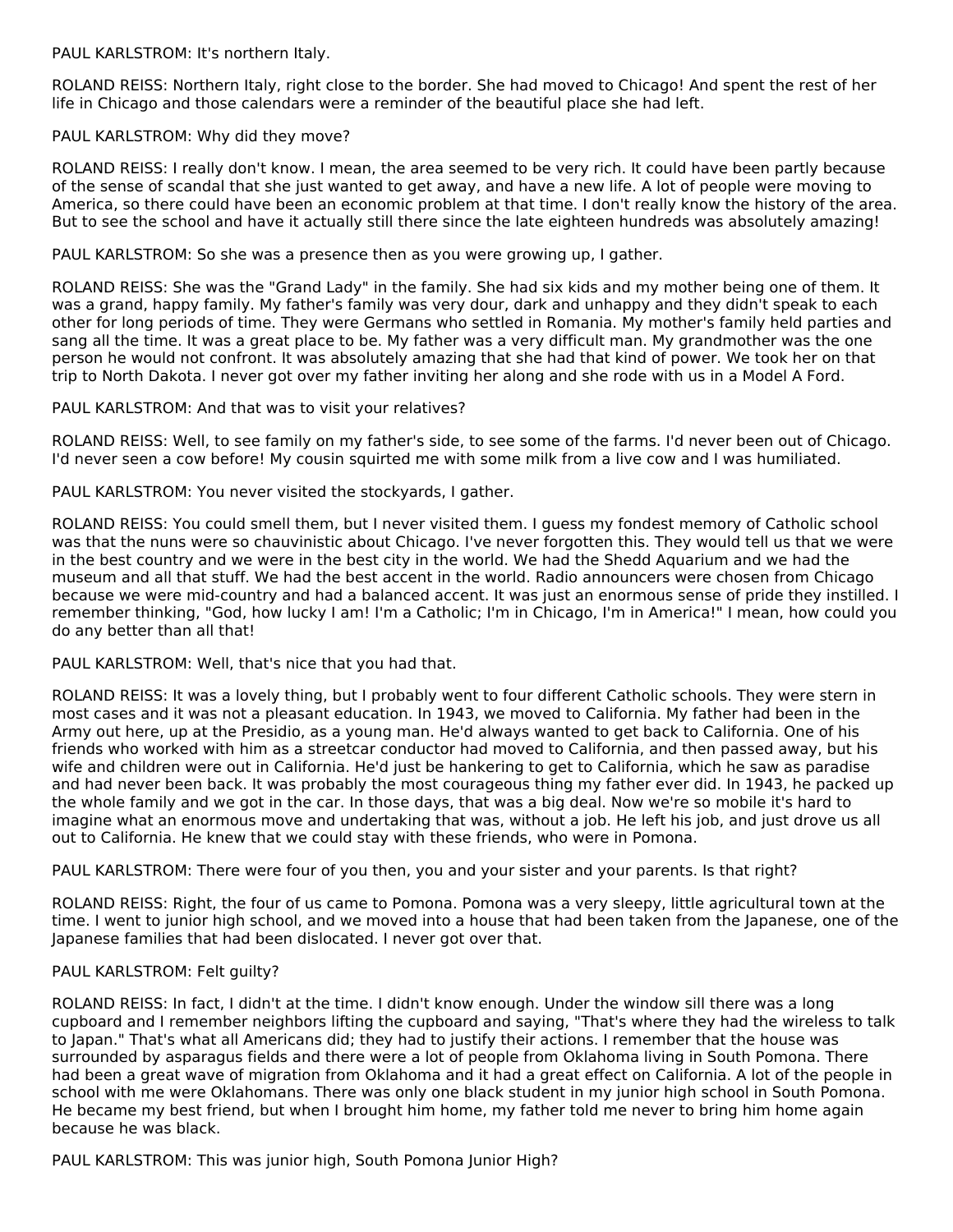ROLAND REISS: Fremont Junior High School. The end of my father's life at age eighty-six, he actually had friends who were black. It's a personal testimony to the decline of prejudice in my own lifetime.

## PAUL KARLSTROM: What was his name?

ROLAND REISS: Tilton Smith was his name and he had an older brother named Jimmy Smith. Jimmy was an art student at Claremont. I remember going to his home a lot. The home was always full of music. Everybody sang; the piano was going all the time. He [Tilton] contracted severe arthritis and died within a year and a half. I went there constantly to see him. We were both taking an art class. His brother set it up so that he could take photographs of little table-top things while he was in bed. Jimmy's alive today. I still see Jimmy in Claremont.

## PAUL KARLSTROM: Oh, Tilton died.

ROLAND REISS: Tilton is the one who died, and Jimmy was our hero. He was in Claremont. He was an artist.

PAUL KARLSTROM: Your father, despite his prejudice at that time, didn't interfere with your visiting a black family.

ROLAND REISS: No, he just didn't. I think he didn't want him seen going into our house. Other than that I don't think he had a problem. Of course, the Mexican American population was a very different issue in Pomona. That was the time of the Pachucos.

PAUL KARLSTROM: Did you know any of them? You didn't hang out with them, did you?

ROLAND REISS: Well, there were kids emulating Pachucos in junior high school, the baggy pegged pants, and chains. They were a group pretty much unto themselves, because there was a large Chicano settlement in South Pomona, Oklahomans and Chicanos, which is where we were living. North Pomona was the presumably higher class territory. As you approached Claremont, it got higher and higher class. You're going up the hill towards Claremont

PAUL KARLSTROM: So in other words, your story is a great success story because you started out in South Pomona and you ascended to Claremont.

ROLAND REISS: I came into junior high school, which was a public school, with a good education from the nuns, so I was really like a year and a half ahead of the students in California. There were two English teachers who doted on me. I became editor of the school newspaper and I did all the writing and illustrations.

PAUL KARLSTROM: You had literary interests as well as an interest in art.

ROLAND REISS: Well, the literary interest came first. I wrote everything for the school newspaper. It was a two sheet newspaper or something, but I designed it and I did all the drawing for it, too. I did the cartoons and the masthead for it. I was like a multi-dimensional kid! These two young women teachers, who I had in English classes, kept talking to me about being a writer and filling my head with that kind of excitement. It all sounded great to me and I was doing well with them. I went home and told my father that I was going to go to college, and I was going to be a writer. And he said, "No. You are going to work when you get out of high school and you're going to bring money home because that's what you're supposed to do."

PAUL KARLSTROM: Yes, that's what you're for.

## ROLAND REISS: Exactly.

PAUL KARLSTROM: Let me interrupt just a moment. Maybe you would lead up to this. But, that attitude in fact seems a bit counter to much of the immigrant experience where education was emphasized.

ROLAND REISS: Oh, they were upwardly mobile and wanted you to have some education, but my father's attitude remained very old world. He was a very bright man but did not complete high school. So the idea of even completing high school was an achievement as far as he was concerned. I think being from a class that struggled with the Depression, money was very, very important. It wasn't big money; it was just money, just being able to survive. Of course, my experience in the schools was altering my view of the world.

### PAUL KARLSTROM: How did that come about?

ROLAND REISS: Well, I think they [nuns and teachers] were all sort of instilling values of public good, public service.

PAUL KARLSTROM: So this came from school, not from home.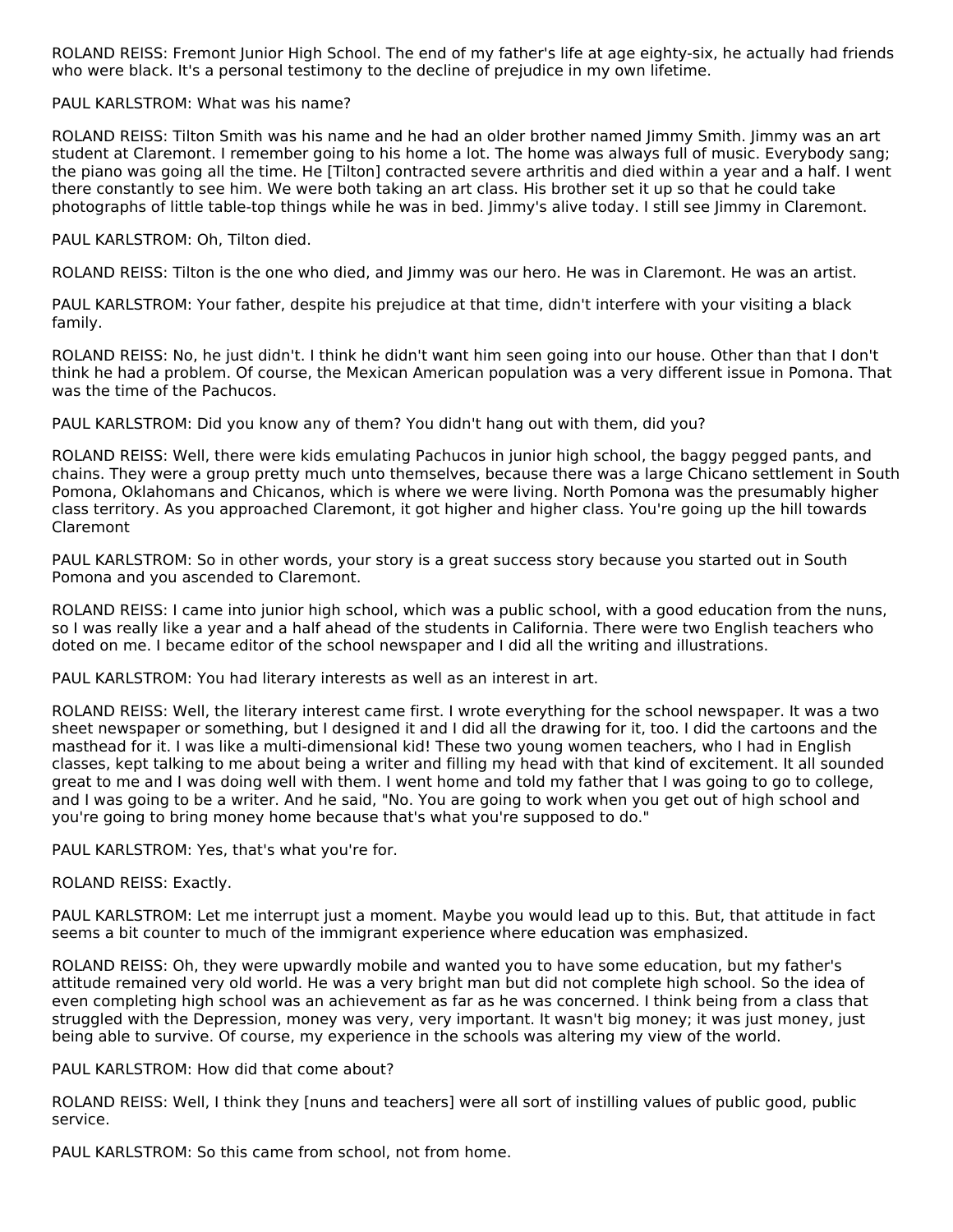ROLAND REISS: From school, not from home. Maybe from my mother a little bit. She was a very sweet lady and she wrote poetry, sort of the Edgar A. Guest variety.

PAUL KARLSTROM: Did you get reinforcement from your grandmother and your mother about doing something beyond generating income, work and income?

ROLAND REISS: Yes. I also remember winning prizes with little posters and things when I was in the Catholic schools, and looking at our music books that had illustrations that were sort of like Prince Valiant illustrations, and thinking, "Oh! If I could draw like that! I'll never be able to do that." I remember thinking that, but anyway, the writing thing. When I went to those women teachers and told them what my father had said, they immediately abandoned me. They just wrote me off. They didn't talk to me any more. They saw me then as one of those kids who wasn't going to be able to do it. I still don't understand why. They didn't advise me about resources that might be available or how to cope with my father. They just backed away from me. I'd been taking an art class taught by this wonderful man named Art McCann. He had been the Superintendent of Art Education for the whole Pomona Valley [School] District, and had been demoted because he made some political remarks at a meeting somewhere. He was demoted to a junior high school. He was a person I could talk to, so I went to him and I said, "I don't know what to do. "I want to be a writer and these women won't even talk to me now. I'm just really depressed." He said, "Look, you are a really good artist. Why don't you go into art? You have great talent for it." Then he began to say things that these women didn't say. He said, "You could go into commercial art and you could make money and your father would be happy, but you would need to go to art school a couple of years. You just lie to your father. Tell him you're going to make a lot of money and that art school will produce this for you, and go to school as long as you want! "

PAUL KARLSTROM: No matter how long it takes.

ROLAND REISS: That's probably the most wonderful thing he said. I went home and told my father I was going to be an artist.

PAUL KARLSTROM: And your father liked that?

ROLAND REISS: Oh no. Oh no! He said, "No son of mine is going to be a queer."

PAUL KARLSTROM: He thought all artists were homosexual?

ROLAND REISS: Yes. He had very limited experience in life. I went back and told my teacher and he said, "I want your father here. You tell him I said he must come to the open house." My father had never come to the open house before, but he did. He didn't know what he was in for because Art McCann was a large, hairy, burly man. My father walked in with me and he walked up to my father and he grabbed him by the collar and he slammed him against the wall. He said, "What's this you've been telling him about artists?" And he went on to just lecture my father about my talent and what was he trying to do to me and all this stuff. And my father never bothered me about it again. It's actually a great story. He went on to become an osteopath and he knew he was leaving. I don't think it bothered him to throw my father against the wall. In those days you didn't sue people or call the police for things like that, in fact, my father was that kind of guy, too. It was just that McCann was much bigger.

PAUL KARLSTROM: You were presumably fifteen years old or so, and then you went on to high school, grade ten through twelve, is that right? Where was that?

ROLAND REISS: Pomona High School. It was then Pomona High School and Pomona Junior College. Remember, this was wartime. World War II was still on. They had a small junior college in Pomona at that time. I remember they had a six-man football team, because there weren't enough men to have a larger football team. At Pomona High School, I was sort of the class artist. I was active in drama. I was active in sports. I played baseball and tennis, but I took art classes throughout because I knew this was my direction. There was a man named Adolph Kath who taught the art classes. I did a cartoon for the school newspaper called Podunk which was about a high school kid. He didn't live in Pomona, but he represented high school kids in general.

### PAUL KARLSTROM: Kodunk?

ROLAND REISS: Podunk. P-o-d-u-n-k. It was the Pomona Red Devils so I designed the red devils for all of the schools visual material.

PAUL KARLSTROM: Is Podunk how you felt about Pomona?

ROLAND REISS: Well, I thought it was at the time. I thought it was a cool and dopey word. It was a combination name, like Pomona Dunk or Pomona Dumb, that sort of feeling to it.

PAUL KARLSTROM: But you were, from this point on after Mr. McCann interfered and took matters into his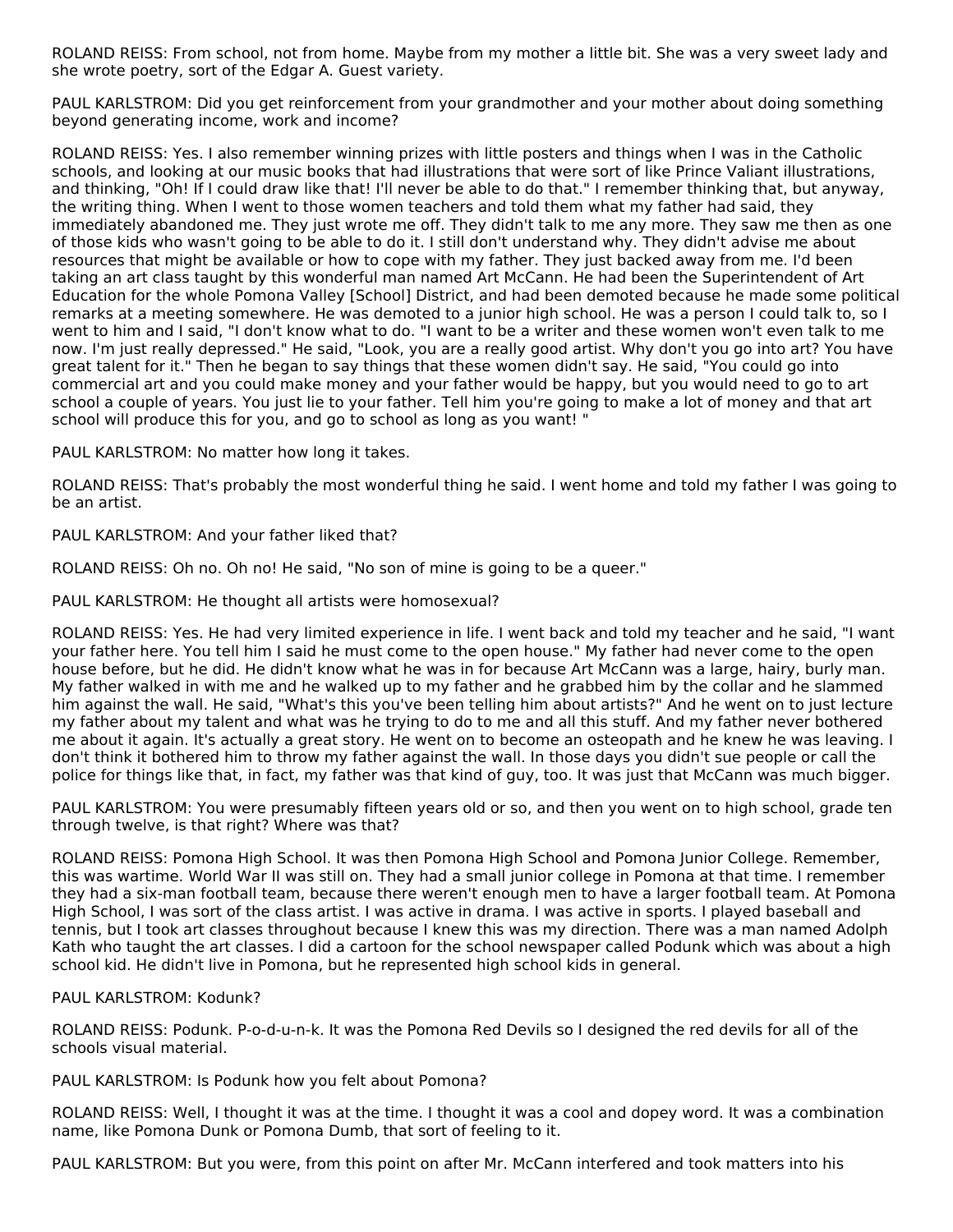capable hands, focused on art school?

ROLAND REISS: Committed to being a commercial artist, yes. I was just thinking, during that period Disney was raiding all of the high schools for talent to make war films. All of the other kids, who seemed to have the most talent, left while they were in high school and some right after graduation, and went to work for Disney.

PAUL KARLSTROM: I didn't know that. So they went directly from high school with just the basic art training you get there, and not by way of the Art Center School or anything like that?

ROLAND REISS: No. They went right to Disney. Now, I think Disney had run some classes for those people. I remember seeing the work by some of them who Disney sent back to recruit us. For some reason, I don't recall, I resisted the idea, because it would have been logical, I could have had a nice job and a paycheck. I would have come home and said to my dad, "I'm doing fine."

PAUL KARLSTROM: And wouldn't that be a very reasonable career to work for Disney Studios?

ROLAND REISS: Sure. Now there were some other factors that maybe played into it a little, one was Millard Sheets. He had graduated from Pomona High School and was the reigning genius in Claremont. He was well known as a watercolorist. I was just beginning to get a glimpse of what this was all about, but probably the medium I use most in my art classes was watercolor. He came down to my high school class and gave a little talk to the art students, which was really quite marvelous that he did that because he was a very high-powered man. I was impressed with that. At the time, I wasn't quite sure what a fine artist was. I'd bought some books on Picasso and things like that, but they [reproductions] were all in black and white in those days. I think he probably began to give me an inkling of what it meant to be a real artist.

[END OF TAPE 1, SIDE A]

[SESSION 1, TAPE 1, SIDE B]

PAUL KARLSTROM: This is Tape 1, Side B. I believe we were hearing a story about your encounter with Millard Sheets.

ROLAND REISS: This was during the war and he did that series of paintings in India, which were published in Life Magazine, and of course that made a big impact on me because they'd been published in Life. I think also because I thought watercolor was probably a very, very important thing to do. I did a lot of watercolor and later showed with the California Water Color Society [now the National Watercolor Society] several seasons some years later. When I think about it, he had more of an influence on my early work than I realized.

PAUL KARLSTROM: I am very interested in your art activity that it had a fair amount of watercolor.

ROLAND REISS: I'm trying to get the timing of this right. No, it was a little later. I got a job at the L.A. County Fairgrounds when it was a prisoner of war camp. A lot of people don't know it was a prisoner of war camp. They had German and Italian prisoners there. They were cutting ducks, those amphibious assault vehicles from the South Pacific, apart with torches and salvaging parts of them. I was in charge of the equipment. In fact, a little piece of history, when Dachau and Belsen were discovered, I was working there. I will never forget that they put up about twenty giant billboards all around the fairgrounds with photographs of Dachau survivors for the prisoners to look at. They wanted the prisoners to see that. They said, "This is what you've done." Of course, the prisoners all denied they knew anything about it at all. Most of them were farm boys and they'd been captured early in the war, so they probably weren't even around when some of this was happening.

PAUL KARLSTROM: Did you personally have any interaction with any of these prisoners?

ROLAND REISS: Well, I got to talk to them all the time. We weren't supposed to talk to them.

### PAUL KARLSTROM: Do you speak German?

ROLAND REISS: No, but we managed to communicate and a few of them spoke English, so we would communicate. I was working with them and I wasn't working with many of the Italians, but it also meant that I was connected with the fairgrounds. I left high school and went to art school in Chicago. After that I came back to California and got a job at the fairgrounds again. This was two years later.

### PAUL KARLSTROM: What was that?

ROLAND REISS: Oh, it was just a dirt job. I joined the Hod Carriers Union and I was breaking blacktop with a pick axe. Someone asked one day if anyone could replan because the fair [ground] was reconverting back into a fair. It was all being painted in brilliant colors chosen by Millard Sheets. There was an art building and Millard Sheets took charge of the art shows. We were asked if anyone could read diagrams illustrating where to put some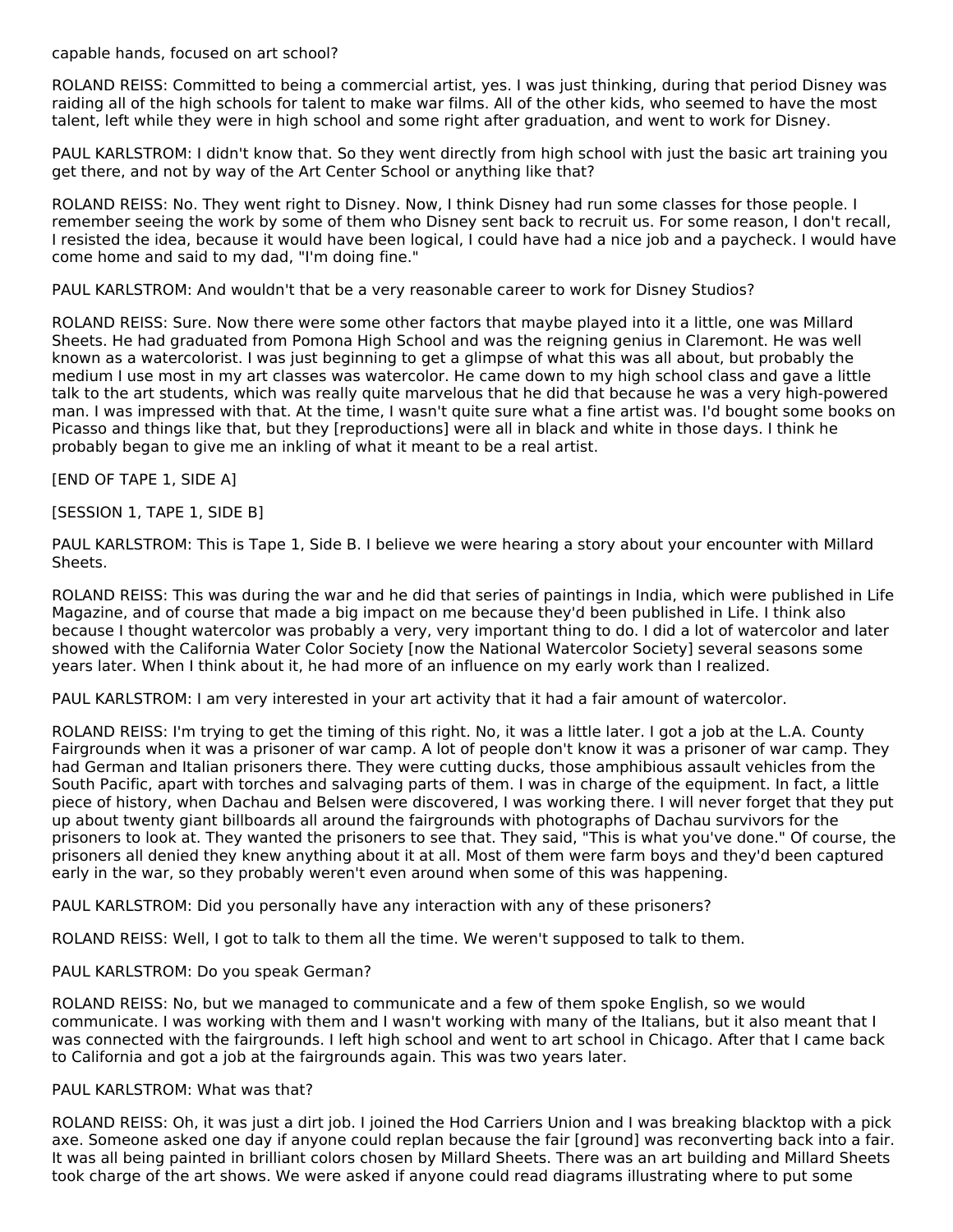chairs and things in one of the buildings. I said, "Well, I can." So I did that and the next thing, I got a call. I went in to interview with a man named Bill Bruce, the principal of Emerson High School in Pomona. He was in charge of the school's exhibits at the fairground underneath the grandstand. The political payoff for all the racing above was that they could have the school's exhibits underneath. He said, "I've heard you know something about art plans and things. Would you like to go to work here?" I want to mention at this point that Millard was using the space of the upper floor of the Grandstand to paint a large mural during the off-season and it was sent to a different location afterwards. Sue Hertel was his main assistant. She was always his main assistant for most of his career, she was his main assistant. H-e-r-t-e-l. She was married to Carl Hertel for a long time and taught out at Claremont. Sue was there mainly executing a giant mural. Millard would come in and out so I never talked to him. I didn't really know him, but I would see him go in and out. I would talk to her. I may have even met him briefly. I was the kid downstairs and she was the big assistant for him and she was older than I was.

PAUL KARLSTROM: You said she was his assistant.

ROLAND REISS: She was his main assistant all the years he had the place across the highway on Foothill, in Claremont, even in later years after he had left Claremont, she was still executing work for Millard there. She had his style down and could do anything with it. In fact that was her problem, even though she did finally distinguish herself with her own work with horses and things, she had to fight her way out of that style. It dominated her work. The whole story of artists' assistants would be an interesting story. I know a lot of people who worked with artists a long time and did major work for them who are unknown. It just some how ought to be known that they were there and they were mainstays in these large careers. She certainly was for Millard a major person. So there was that consciousness. I have to say also that those shows at the L.A. County Fair were very important. He pulled off shows there that the fairgrounds would never mount. They were major regional exhibitions. He did a historical show of American art that meant a great deal to me. I'm sure that show was hugely influential for all artists in the area because there was so little available to us. . He did wonderful shows of interior design and a big competitive art show several times. I remember the year that Keith Finch won the big prize, and I began to learn all those names.

PAUL KARLSTROM: So this really was your first real contact with art in Southern California on a professional level?

ROLAND REISS: Yes.

PAUL KARLSTROM: You began to learn the cast of characters and the important people in about '48?

ROLAND REISS: '49 probably, somewhere in there. In fact, I entered the competitive show as a novice and I got in. They hung my painting on a door which was sometimes open and sometimes closed.

### PAUL KARLSTROM: What was the painting?

ROLAND REISS: I was a young boy. It was a girl, a nude, with some flowers. It's funny because people I got to know years later at Claremont like Paul Darrow, were working there at the fairgrounds for Millard. Paul worked there as an assistant. I want to back up just a little bit to say several other things about my high school experience. One of the things I did was get a job in downtown Pomona in what was the best of the two men's clothing stores, the John P. Evans Clothing Store. I was hired there because I was the class President. I was very visible at school and they chose those kids to help attract high school business. After a few weeks, the owner came to me and said, "I think I've got a special job for you. How would you like to work on window display?" They had a wonderful window display guy, who did crackerjack windows. He took me on as an apprentice and taught me window design. That's what led to my display work at the L.A. County Fair. They would have contests with window display and I actually won the prize for the best window at Christmas in Pomona one year. The other person I want to mention who was very, very important to me was a man who lived in south Pomona named George DeBeeson. He was an incredible man! He worked for Disney and left over a dispute about one of his inventions. He painted California landscape school oil paintings and he was kind of a Renaissance man misplaced. He had invented the first automatic pilot for the airplane. He showed me photographs of him with Marconi. He had flown "Jennys" [Curtis JN-4D] and all that sort of thing. He had a ceramics factory in south Pomona where he made black panthers and tigers. I have to show you this one of little girls with lambs which in those days were sold at Bullocks. They were never painted. They were glazed white. The tigers and panthers were glazed in color. I painted some of them for him. I would just come in and work on things now and then. Before meeting George, I signed up for an art class at the Recreation Department and a graduate student from Claremont was supposed to teach this class. He came down twice and then we were told he wasn't going to come any more, but we'll get an instructor for you. So the next week there was this old man named George DeBeeson standing there. He immediately adopted me as his art apprentice. It was an incredible experience because behind his large concrete block factory he lived in a tarpaper shack. He was probably sixty-five years old and his wife was twenty-four. She was a church organist and he built this giant organ for her to rehearse in the home. His son-in-law was Korla Pandit, who was the great figure on television in the early days, who played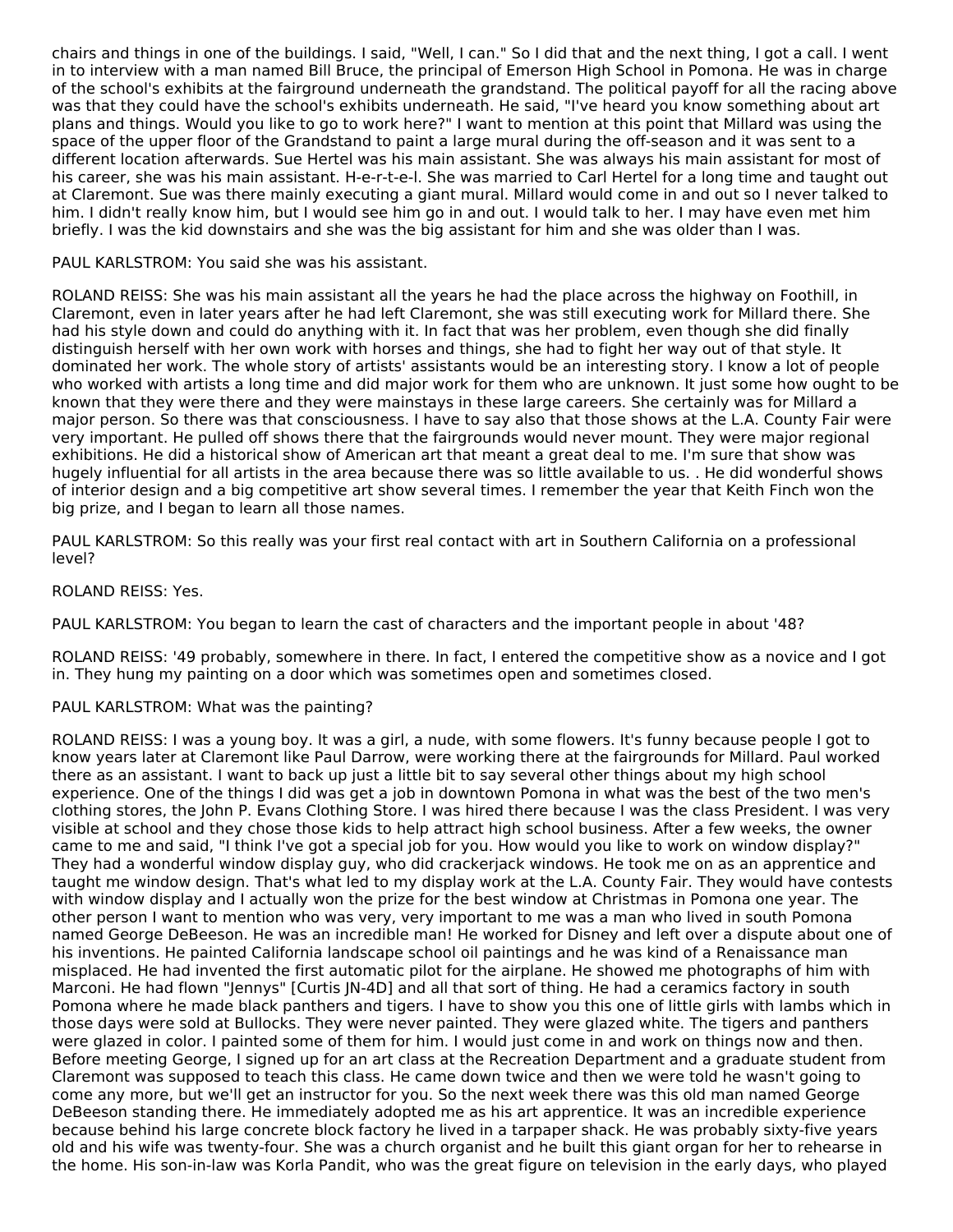the organ and all the women would sigh over his playing. Korla would come out on weekends and they would have dinners and I would always be there.

PAUL KARLSTROM: How do you spell his name again?

ROLAND REISS: K-o-r-l-a is the first name. P-a-n-d-i-t is his last name. He was a Hollywood East Indian. He would talk to me about walking on coals and East Indian philosophy. DeBeeson also had this life-size plaster fountain in which one of his sons was peeing amidst a group of swans. Even though it was in their backyard, it became a major scandal in the little town of Pomona. He was an incredible character. I think what impressed me was his restless, inventive mind. He was firing ceramic tests for the government which would later become the kind of ceramics used in space technology, ceramics that would withstand very high temperatures. He taught me California landscape school painting. I would go out on weekends with him to do that. He made me study Michelangelo, Vermeer and Cézanne in large books published by Phaidon. He taught me everything he could teach me. He was just a wonderful, wonderful man. I recalled years later when I finally wound up at UCLA and thought I was really a hot shot. I brought back all my slick junior year work to show him. He was very wise, he said, "This is exactly what I'd be doing if I were your age." And then he said to me - I will never forget this - "You are better than all those people in Claremont." Millard set off this terrible love/hate relationship with all the artists in the area. He was so powerful. He obscured the existence of other artists. All of them had to contend with him and even George was feeling Millard's shadow in South Pomona. Not that he was out there competing in the same arena as Millard, but all the action was in Claremont.

PAUL KARLSTROM: Where was Sheets teaching?

ROLAND REISS: At Scripps.

PAUL KARLSTROM: So he was all entrenched there.

ROLAND REISS: He was entrenched there, and there he became a "Wunderkinder." He designed things; he built that rammed earth home, everything that he did turned into money and magic. He was a model for a new kind of contemporary artist with business savvy.

## PAUL KARLSTROM: What do you mean?

ROLAND REISS: Millard could talk straight on in those days with major business people. Very few other artists could do that. He had the charisma, the intelligence, and the confidence. He knew how to charm and he knew how to handle himself. I would say many artists now can do that. Many artists today can speak with corporate heads and make things happen actually convince them of projects and all of that. He was one of the few artists who could really do anything like that, certainly in the Southern California area. They called him "The Genius in Claremont."

PAUL KARLSTROM: I'm very interested in the stories about Sheets and how he fits into the bigger story of the development of art in California, because there are very strong feelings about Millard Sheets who's viewed in some ways a touchstone for certain directions in California art.

### ROLAND REISS: Yes.

PAUL KARLSTROM: Peter Selz, who knew the scene because he was down there at Claremont, thought that Millard Sheets was a very bad presence, damaging to what Peter viewed as the healthy proper unfolding art in the area. I think he particularly would cite the story of Millard Sheets firing Pete Voulkas at Otis. You were in a position there to interact with and evaluate this kind of influence that Millard seemed to have. I'd just be interested to hear anything you have to say about your own view of the role he played.

ROLAND REISS: Well, he was very, very important. He was not only beloved by many of his students, he was also feared. He was just very strong, and at times something approaching ruthless. I often tell my students, most artists are quite ruthless in order to get done what they have to get done. They really can't tolerate much that gets in their way. I think he was pretty much like that. He did cast some people aside, apprentices and so on. Jon Helland had been a graduate student with Millard before he worked with me at the Fairgrounds. He was devastated when Millard refused to grant him his MFA degree because he hadn't completed work for Millard on one of Millard's projects.

PAUL KARLSTROM: Did Millard expect his students to basically follow the correct path, which would be his own style?

ROLAND REISS: I can't answer that. McPhee was there and he had some small influence. I think he was so powerful and so dominating that people just automatically followed his style. But there were people who didn't. Karl Benjamin did not. There were some who worked like McPhee. They didn't want to work like people outside of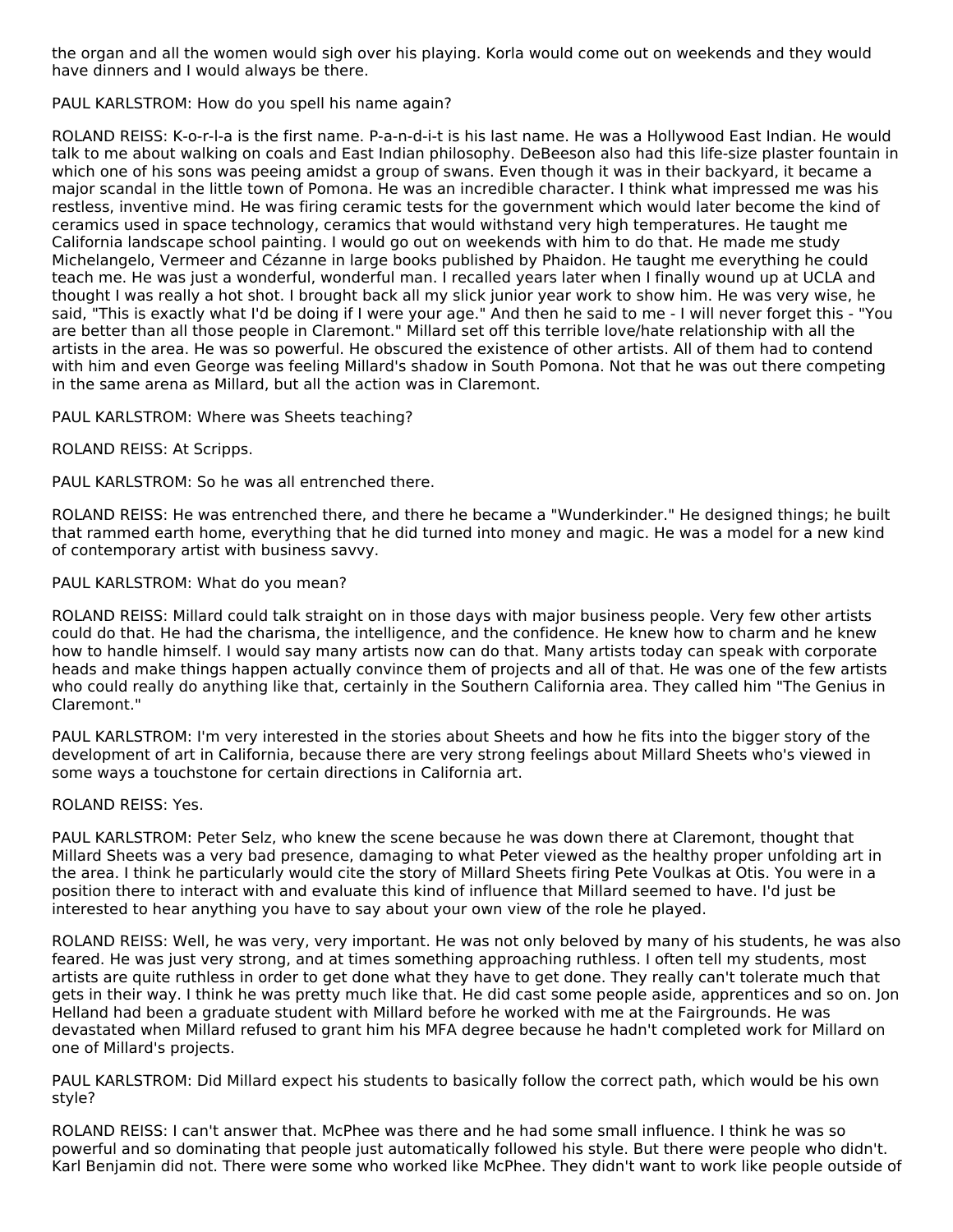Claremont I must say, Karl was the most independent of the bunch in a marvelous way. The relationship between Pomona and Scripps is one that extended forward in time and is very interesting in that Pomona always styled itself as the intellectual school. On a scholarly basis, it was the most impressive school. They saw themselves exclusively as committed to fine art. Millard's net was very wide at Scripps. it included all the crafts, and that was still going on when I arrived at Claremont. In fact, the Pomona faculty voted to do away with ceramics when it had begun to develop spontaneously. So, Millard's embracing of the crafts and of projects involved with industry, fairgrounds, ocean liners, and the banks was seen by some as crassly commercial. Remember, Scripps had the Ameses who did the enamel cloisonné and always had very good potters there. Before Soldner, they had Petterson.

PAUL KARLSTROM: Oh yeah, the Eames. You mean.

ROLAND REISS: Not Pomona. I'm speaking of Scripps. Not Eames, Ames.

PAUL KARLSTROM: I want to make sure.

ROLAND REISS: Two of the Ameses at Claremont, A-m-e-s, were both very noted for crafts, especially enamel cloisonné. Ricky Pederson in pottery before Paul Soldner, who was world famous, was at Scripps College. The Pomona College art department saw crafts as a corrupting influence up until recent times.

PAUL KARLSTROM: Low brow.

ROLAND REISS: Low brow, corrupting of fine art and of course with some envy because Millard and all of his friends, like Betty Davenport Ford, a former student, just dominated the whole area, in fact, almost dominated Southern California for a period of time. I tried to pick up the legacy of the success of both the Pomona and Scripps art programs when I came to Claremont because it had been largely lost before I arrived.

PAUL KARLSTROM: I don't mean to interrupt, but you see in many ways then Millard's presence and, for instance, sort of embracing philosophy towards art as a positive influence.

ROLAND REISS: Yes. My views are very catholic about art and I'm not an elitist. I think much of that work, which has been trashed recently in critical circles, will be re-evaluated. I think that work is better than current critical outlooks are willing to acknowledge. I mean, just because much of the work appears corny and dated now does not mean that it was not good and that it will not re-emerge again to be appreciated. The renewed respect for the work of someone like Thomas Hart Benton when understood in context would be an example. Some of Millard's work was quite marvelous, as was work by many other people in that period. He was a great watercolorist, but that medium is currently out of favor. Milford Zornes, Phil Dike, David Scott and Jim Fuller were among the many great watercolor painters from Claremont. I think the work will be appreciated in the future.

PAUL KARLSTROM: It's interesting. I don't want to interject myself or my recollections of Millard's remarks.

ROLAND REISS: Although it helps me bounce off of that.

PAUL KARLSTROM: But, on the other hand, I think important because here was a major presence in Southern California, one that came to stand for what was counter to progressive tendencies. Millard Sheets is practically an anathema, along with a few others, unfortunately, and even more unfairly, Rico Lebrun

ROLAND REISS: I have a lot to say about Rico Lebrun when we come to that. I think that whole group, with Millard at the head, had to be seen as regionalist painters. I think there's nothing wrong with that. I think that's a very important contribution. No one has painted the California landscape, those hills, well, but certainly he's one of the people who painted those hills in a way that's really very special. It really captures the unique quality of Southern California landscape. The modernists abhorred the regional outlook and it formal limitations and these are reasons this work did not become important internationally. Nevertheless, Millard was a force and his ideas were carried out of Claremont to Otis and eventually across the West Coast.

[END OF TAPE 1, SIDE B]

[BEGIN TAPE 2, SIDE A]

PAUL KARLSTROM: Continuing an interview with Roland Reiss. This is Tape 2, side A. Roland, we found ourselves right in the middle of a key issue. We started talking about your encounter with Millard Sheets and the influence that he had and then we moved on from that to the consideration of the very influential, important role he played in the art scene in Southern California. At one time he was the leading artist of not only Southern California but of California.

ROLAND REISS: Millard went on to Otis and then on to CalArts [California Institute of the Arts]. I know at CalArts they considered him a very troublesome character on the board. Millard did want the position of Dean of Visual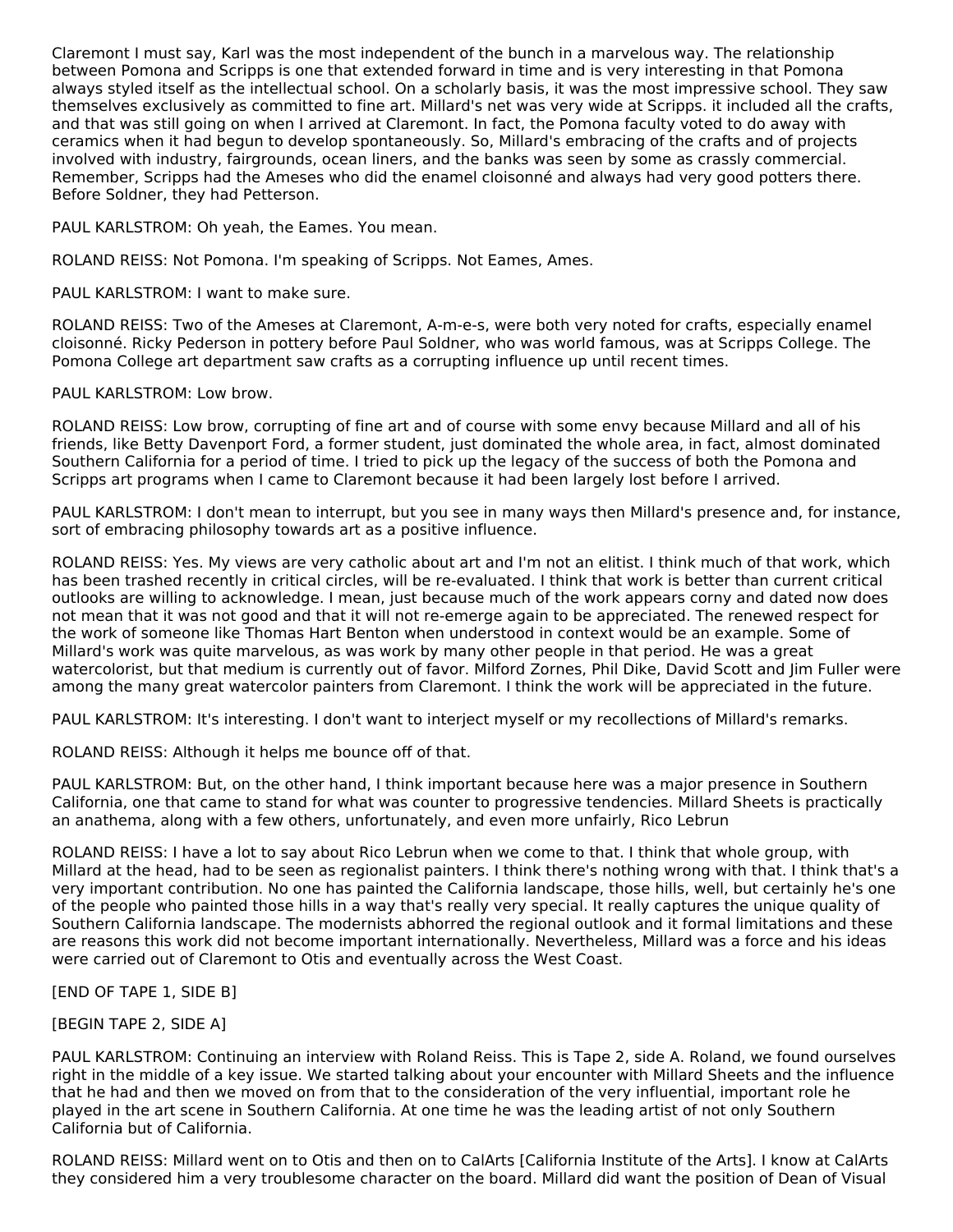Arts at CalArts that he did not get and left over that issue. For my own part, from the perspective at that point in time because I was just beginning things at Claremont, he was never really pleased with the program that I began to develop at Claremont. Not that he had much to do with us, because he was also unhappy with what was going on at Scripps. He would come back and say, "These students don't know how to draw anymore." He had super conservative views about art education. I don't know how much that's the product of a basically conservative view, because I don't view his watercolors as that conservative, and how much a product of an old man getting cranky and maybe more conservative with age. He never really did a non-objective painting that I know of, he must have experimented with it, but there are no examples I am aware of.

PAUL KARLSTROM: Except in, perhaps, the sense of design -- that would be it as far as I know.

ROLAND REISS: Certainly there were a lot of derivative elements in that work. Gauguin figuring very heavily in the stylization of horses, figures and so on, but there are derivative elements in everybody's work. Again, I think, that takes perspective. But to look on the other side of what was happening in the latter part of his career in Los Angeles, there were two major figures, Lorser Feitelson and Rico Lebrun. It was like two camps. The third camp was on the wane, never really became that important, and that was Stanton Macdonald-Wright with Jan Stussy and Gordon Nunes at UCLA as his protégés. So maybe you could say there were three currents, but the dominant currents were Lebrun and Feitelson for new ideas in Los Angeles. Lebrun did figurative work, highly romantic, affected by Picasso, as you well know. Feitelson represented non-objective art. In my mind, by the early 50s he was representing that, earlier than that I really don't know Feitelson's history.

PAUL KARLSTROM: Well, there was that whole post-surrealist movement, which was actually very interesting. Some people think that's the most interesting part of Feitelson.

ROLAND REISS: Of course, that is in early Rothko. It was in the work of most of the non-objective painters in the early phase of their work in that period.

PAUL KARLSTROM: Feitelson, Lundeberg and the post-surrealist movement of the 30s is actually quite interesting. They probably made more of a claim to a position in American art history with that movement.

ROLAND REISS: Really? Because I certainly know that about her, but for some reason I never knew . . .

PAUL KARLSTROM: She was a student, of course.

ROLAND REISS: Yes, but she remained in that territory until later and he moved into non-objective painting. They were the two big figures. Actually, I got caught right in the middle of that. There's another funny story, about another graduate student at UCLA, named Paul Rivas. We were in a seminar with Fred Wight. Seminars in those days had only two students in them.

## PAUL KARLSTROM: What was Wight teaching at that point?

ROLAND REISS: He was running the gallery at UCLA and he taught art history, and, of course, this was an art history seminar. He had us work on a Morris Graves catalog that he did, and then we were to undertake a project. We took these two currents which were affecting our own work at the time. Paul took Lorser Feitelson and I took Rico Lebrun. As a result, I have a tape of that interview somewhere with Rico. If I can locate it, I would love to have you hear it. I don't think it was Fred's idea; we gravitated to these two artists. I wanted to do Rico Lebrun and Paul Rivas wanted to do Lorser Feitelson. I didn't have any particular problem, of course, with Feitelson. There is a funny anecdote which has to do with this. Underway was a lot of discussion about hiring Rico Lebrun at UCLA. Bill Brice, who was at UCLA, was one of Rico's protégés, the other big one, being Howard Warshaw. Rico was angling for this job at UCLA and there was considerable interest at the time in hiring him. Bill Brice was the main one who was connected, but Jan Stussy, through his interest in Berman, was also interested in Rico Lebrun and that romantic, figurative work.

PAUL KARLSTROM: Because of his close connection to Macdonald-Wright. How does that work?

ROLAND REISS: Yes, Wright's late figurative work could lead that way and his earlier abstract work could lead into Feitelson. My anecdote starts with an interview with Frank Perls in my research for Rico Lebrun.

### PAUL KARLSTROM: Did you tape it?

ROLAND REISS: No, I just made notes. The weird part about this story was, while I was interviewing Frank Perls in his gallery, Paul Rivas came in to see the show and listened to this interview surreptitiously and then reported its contents to a faculty member at UCLA. At first it was thought that I had broken Frank Perls confidence. The man who had complete faith in me, who stopped the whole thing dead in its tracks, was Bill Brice. I said, "Bill, I didn't do this and Paul should step forward and apologize." Of course, he wouldn't come forward and Bill just stood by me, and he is still my dear friend to this day. It was tense stuff. The politics were very complicated and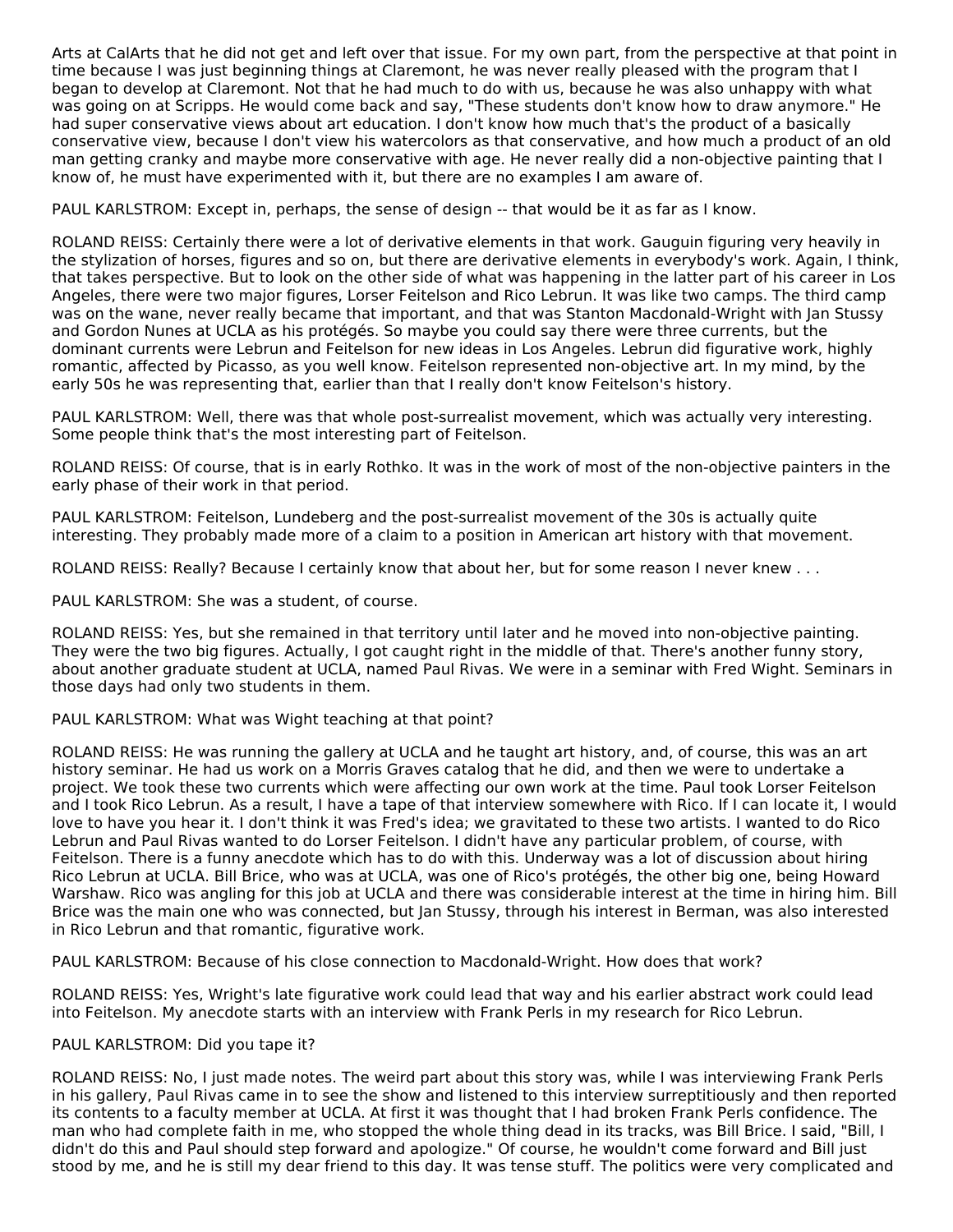there was a group at UCLA that didn't really want to see Rico Lebrun come to teach there; after all, it meant bringing a powerful figure to the faculty who would have obscured the rest of them. In fact, that went on when Diebenkorn was on the faculty. Ultimately, Rico was not hired there. As a result of my interview, I with Rico himself, I worked as his assistant, sporadically, because I was a graduate student. I would go in now and then and I would also show slides for him when he lectured. He seemed to think that since I was a graduate student I could handle his slides.

PAUL KARLSTROM: Wait a minute, you worked as an assistant for Rico? He was teaching at UCLA?

ROLAND REISS: No, he wasn't teaching at UCLA. As a result of this seminar, I did an interview with him.

## PAUL KARLSTROM: Where was he teaching?

ROLAND REISS: I don't think he was teaching anywhere. He had a studio on San Vicente at the time. I think all he was doing was working.

## PAUL KARLSTROM: What about his slides?

ROLAND REISS: He was doing the big collages. He needed somebody when he was called on to lecture to show slides for him. Sometimes he needed help in his studio. I wasn't a regular assistant, I want to make that clear, but he needed additional help occasionally.

PAUL KARLSTROM: We don't know exactly when this is and we need to. You're a UCLA graduate student.

ROLAND REISS: This has got to be 1955, '56. His studio was on San Vicente Boulevard in Brentwood and he lived about ten blocks away. So it was really handy to UCLA and I thought maybe he got the studio there because he was expecting to get the teaching job at UCLA. I don't know that story for sure, but it never worked out.

PAUL KARLSTROM: Who did they like at UCLA besides themselves?

ROLAND REISS: I can't think of who it would be. Rico was very good to Bill Brice. He got him teaching. I think they had a very good friendship. Bill admired Rico's work and was influenced by it, especially in drawing. I learned the Lebrun style of drawing at UCLA and that is probably one of the reasons Rico liked me.

PAUL KARLSTROM: There were really a lot of politics in this art scene during that period, more than I realized. Of course, the view has been of the Bay Area that there really wasn't an art scene in Southern California. Of course, I disagree with that and we know that's not the case. It seems that these camps were more polarized, at least within the schools. That matches very much the current situation in the Bay Area.

ROLAND REISS: I would say that's true. I think that the scene in L.A. was less advanced than in San Francisco, absolutely no doubt about it. Feitelson's brand of abstraction really relates to constructivism and things like that. All of the San Francisco development relates to contemporary ideas in painting. In fact, I remember in that period, Sibyl Moholy-Nagy writing an article in which she claimed that when Abstract Expressionism was in full flower the true line of abstraction had been lost. She was referring to the brand of formal abstraction practiced by Feitelson and her husband [Laszlo Moholy-Nagy].

PAUL KARLSTROM: You started out talking about Millard and from that gave a quick description of the different camps, which actually didn't make a Millard camp. You talked about the Rico camp, the Feitelson camp, the Macdonald-Wright camp, but where does Millard fit into this?

ROLAND REISS: It was already fading. The last of it was the California Water Color Society, with people like Leonard Edmundson and other figures. It was fading and by that time Lebrun and Feitelson were so important. There were still a few people like the young lack Zajec and Doug McClelland, who was teaching at Claremont and was my immediate predecessor. Felix Landau Gallery was showing these people, but Millard was disappearing from the picture.

PAUL KARLSTROM: In his interview for the Archives of American Art, I got the sense that his story was one of being eclipsed and that he was history, but what I'm hearing from you is that you are willing to give him a lot more in terms of his role and even the quality of his art that his detractors aren't. Do you want to talk about that a little bit?

ROLAND REISS: As I've already mentioned, I think his role was very important and the quality of the work is higher than anyone wants to admit. It's the same kind of argument against Andrew Wyeth, who I also think is a marvelous artist. The year that they said that Wyeth and de Kooning had sold \$50,000 paintings each, they represented extremes within art production and it's sort of wonderful that they both sold at those prices; but, of course, the art world saw Wyeth as a trivial artist and de Kooning as the reigning master. I think a similar thing happened to Millardm that he wound up representing the figurative tradition on the West Coast. It's interesting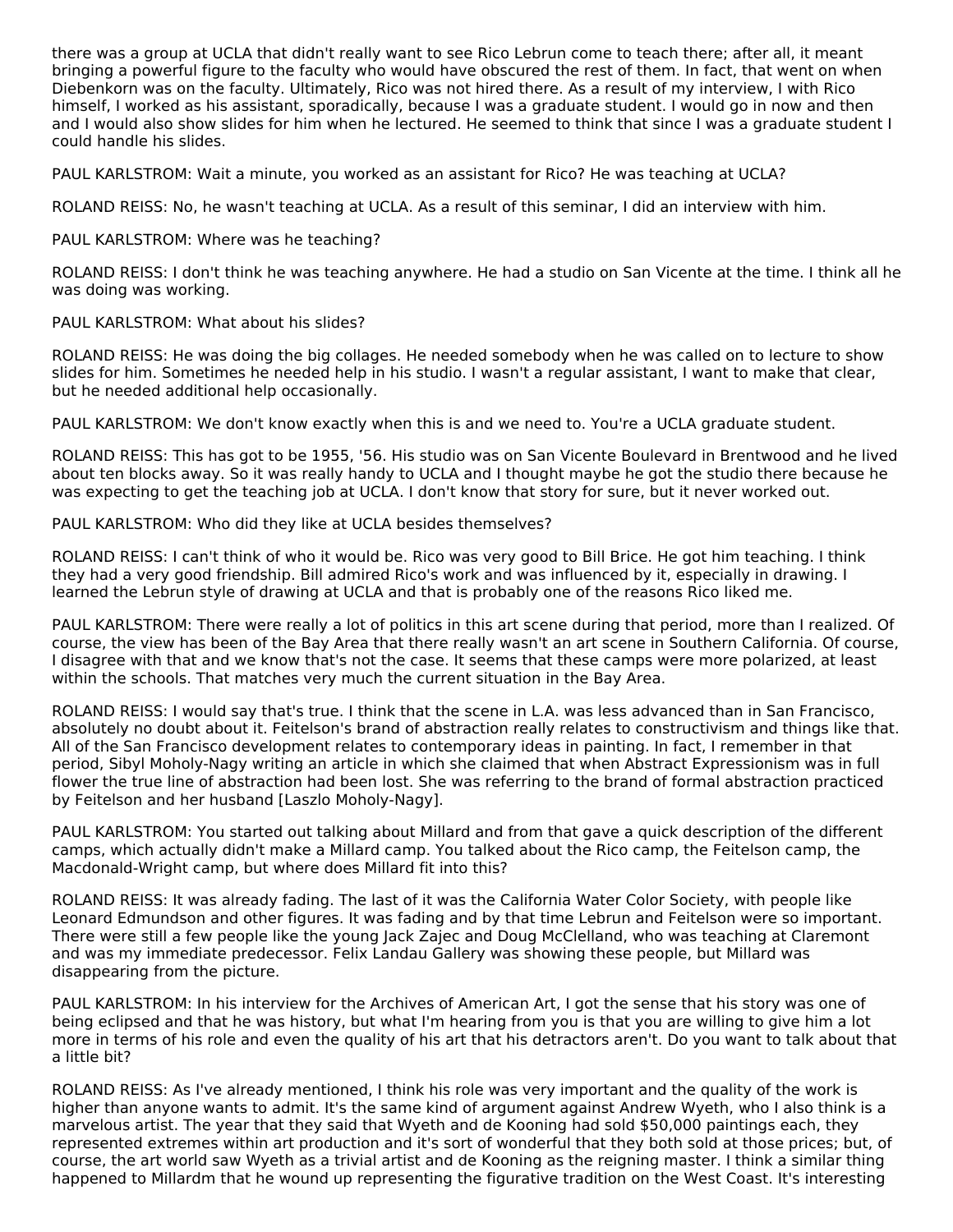that he became more prominent as an administrator, director at Otis, and then a trustee at CalArts. That seems to be happening to me, that one is eventually viewed less as an artist and defined more as an administrator. In a way, the interest in his work was decreasing. So on balance, he became even better known for his skills as an administrator later in his career. Many artists become bitter as their careers wane and paranoid about revisionist history. Thank God not all of them. Many of us do worry, however, that particular groups may preempt historical moments and exclude other significant artists and developments. I am sure this is one of the reasons that many artists appreciate the opportunity to do these interviews. Certainly, a variety of voices will produce a larger overview. Different perspectives can produce entirely different understandings and evaluations, especially in retrospect. It is important that Millard was able to tell his version. I know that Clyfford Still was obsessed with the notion that history would be rewritten to the advantage of other artists. It was for this reason, he told me, he kept extensive notes on interactions he had in the art world. My own experience of developments in Los Angeles in the 1970s, for instance, is very different from the current official critical version of that period. Millard Sheets was an early artist celebrity on the West Coast. I imagine it was difficult for him to confront the criticism of his life work in later years.

PAUL KARLSTROM: I have to watch myself because I can come into this discussion 50-50. Millard's success, as you suggested, ironically in part, was because of his whole package and personality, his ability to work the patrons, and work the press, but exactly the skills that have served many contemporary artists so well. It becomes a media war not just an art war between Millard and his camp, which has been described as an anti modernist in the extreme and reactionary. He makes a case for that, but it seems inherent in his approach and the way he structured a career, which he claims he didn't do strategically. He acts as if all these marvelous and wonderful things happened to him.

ROLAND REISS: I just thought of another aspect of the work that caused a problem. He was open to the influence of Mexican artists like Jean Charlot, Rivera and Orozco. Charlot did many of his mosaics in Mexico, and brought an interest in Mexican Art to Southern California and to his paintings. You can see Orozco in Millard's famine figures from India which were among his best paintings. I think he absorbed more Mexican style into his work than did Rico

PAUL KARLSTROM: Of course, Lebrun studied in Mexico for a while with Siqueiros. I'm not sure of that.

ROLAND REISS: I know he was in Mexico. Who he studied with, I don't know. With Lebrun, it was always historical artists he talked about like Signorelli or European and American contemporaries like Picasso and de Kooning. Millard's involvement with Mexican art was an anathema to those in Southern California seeking a place in the international art scene. Mexico was not seen in those days as a great art center. The Mexican muralists were recognized as important figures but Mexican art was largely regarded as provincial and nationalistic at best. It had no vital relationship with the developing issues of modernism, so the idea that people like Tamayo . . .

[END OF TAPE 2, SIDE A]

[BEGIN TAPE 2, SIDE B]

PAUL KARLSTROM: Continuing an interview with Roland Reiss, Session 1, tape 2, side B.

ROLAND REISS: I think the soft, romantic figurative aspects of artists like Tamayo, which he [Sheets] supported did not represent hard-core modernist kinds of interests, and was, therefore, an embarrassment. The new perspective embracing cultural diversity is a recent phenomenon allowing contemporary art to expand its range and engage in cross-cultural dialogue. We are not talking about Mexican art being done in the United States by Mexican artists or by Americans of Mexican origin. We are talking about contemporary American artists in general deriving expressive and stylistic qualities from the art of Mexico. Having grown up in Southern California, I feel very much related to Mexico. My minor in college was Anthropology, and Pre-Columbian art was my main interest. I took courses in the history of Mexico and I took classes in Spanish. I grew up in Pomona where Spanish was spoken everywhere. While in Claremont, Millard developed a similar affinity for Mexico and for its art before it was artistically correct to do so.

PAUL KARLSTROM: What's happening now in this post-modernist era we are opening up and willing to even give Millard Sheets his place. I find this all very interesting, particularly from the standpoint of your perspective.

ROLAND REISS: The appeal to modernism in the work of Feitelson and Lebrun is all European in its orientation, I think, Picasso to [Kasimir] Malevich, but it doesn't find deep roots in Mexico. There was an embarrassment about being a California artist, if you wanted to be an international modernist. In its own way, Regionalism was important and that's why Millard's brand of Regionalism managed to be quite distinct. It doesn't look like Thomas Hart Benton or Grant Wood or Anton Refregier or other artists who represented regional territories. Millard lead a very distinct regional development.

PAUL KARLSTROM: It's interesting that you mention Refregier, because there is a lot of interest in him, whereas,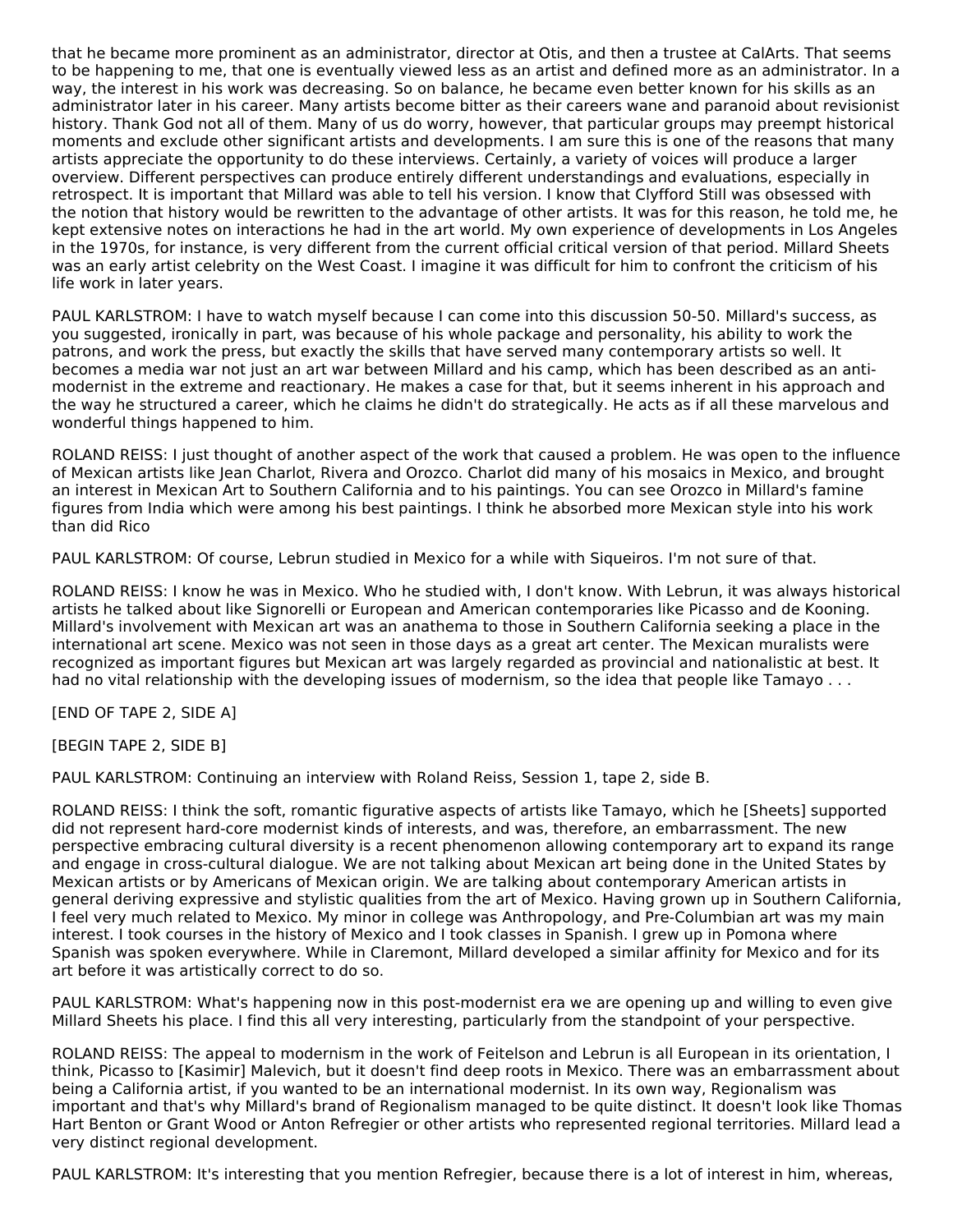not the same kind of interest in Sheets. I'm inclined to think that it is the political dimension to his work.

ROLAND REISS: I think Sheets' work was very romantic, poetic and sometimes historically didactic and it didn't strive to do things other than that. We may come around to thinking that's enough, at some point, for an artist to do. I have never chosen to be highly political either. I've been criticized for that because politically-driven work has been fashionable in critical circles. I just think there are more important issues beyond the political. In my miniatures, I wanted to be more philosophical, which differs from the romanticism of Millard's landscapes. Many artists have chosen not to get highly political in their work. Certainly, art has a much greater range than that. I believe there will be a reevaluation of a lot of work when a larger perspective returns to the field of criticism.

PAUL KARLSTROM: Before we abandon our friend, Millard, you said something earlier and it occurred to me that ironically he was most inclusive and, democratic about his approach to art and what qualifies and what can be included, which is very much the cry of the time.

ROLAND REISS: Yes, but as you point out, I think it was right on, there was none of the political dimension, the stridency or the angst that comes with it. In Millard, if it's there at all, it's seamless. I recall the painting he did of the California hills, some round hills, and sent out to all the schools in Southern California. Someone decided that the hills looked like two breasts. It was a giant scandal and the paintings were removed from many of the schools, because of its supposedly subversive intent. That's as close as he got, as far as I know, to a political controversy involving his work and it was an erotic issue not a political one.

PAUL KARLSTROM: There are certainly several anecdotes that are repeated about some completely distorting the work where the "red baiters" were looking for subversive messages.

ROLAND REISS: Right. When I say that Sheets' work is better than is allowed, I wouldn't put it up there with Clyfford Still or Mark Rothko, or someone like that, but in terms of regional importance, I certainly would put it on the level of Thomas Hart Benton.

PAUL KARLSTROM: The issue is the term regionalism as a way of explaining the problems that Sheets and the California school encountered and to be identified with a place.

ROLAND REISS: I would say essentialist/internationalist.

PAUL KARLSTROM: So the closer you get to the specific, unless it's some sort of explosion of Abstract Expressionism, the further you're working away from anything of significance.

ROLAND REISS: Generally speaking, unless it is very political.

PAUL KARLSTROM: How do you respond to the notion that art among of other things responds to the environment, not necessarily the landscape. What's different about this place, Southern California, and to what extent is that appropriately expressed in the art?

ROLAND REISS: I think that's very, very important; to some extent, it's inescapable, I think, when artists try to become international, they try to eliminate their personal environment from their work, but it creeps in nevertheless, even in the most minimal kind of work. The difference between Ed Moses' monochrome paintings and Brice Marden's monochrome paintings reflects the psychology of place. You can tell one is a California painter and you can tell one is a New York painter.

PAUL KARLSTROM: For you, how does that show?

ROLAND REISS: I think you can see it in the color, the density and even the attitude about paint. In a positive way I would say that the Moses' paintings are more decorative, just in the application of the paint. I'm talking about the very hermetic way of painting in both cases, but in Moses' work the touch causes color to expand and sit more lightly on the canvas. The paint itself is less dense, more open and almost playful. Marden's work seems aesthetically focused; more urban, closed and ultra serious in the workman-like application of paint and its greater density. I think their work exemplifies their individual environmental experiences, psychologically and physically. These artists would probably reject my thesis, but ultimately, whether it is conscious or not, I believe the influence of place cannot be discounted. I don't know. The dilemma is that on one hand you have arguments for regionalism and for national in the work and then you have the drive toward an international art where primarily nationalistic and regionalistic work is less acceptable. At the moment it is fashionable to emphasize different national characteristics in the name of diversity in large international shows. It is clear, though, that work which is exclusively national or regional in character seldom rises to a sustained position of importance. There are, of course, some exceptions. It is a post-modern idea that national qualities can be played out and subsumed in international art. Basically, there are two arguments going on. There's an argument about government getting smaller and smaller communities and with an art centered on its own roots and its own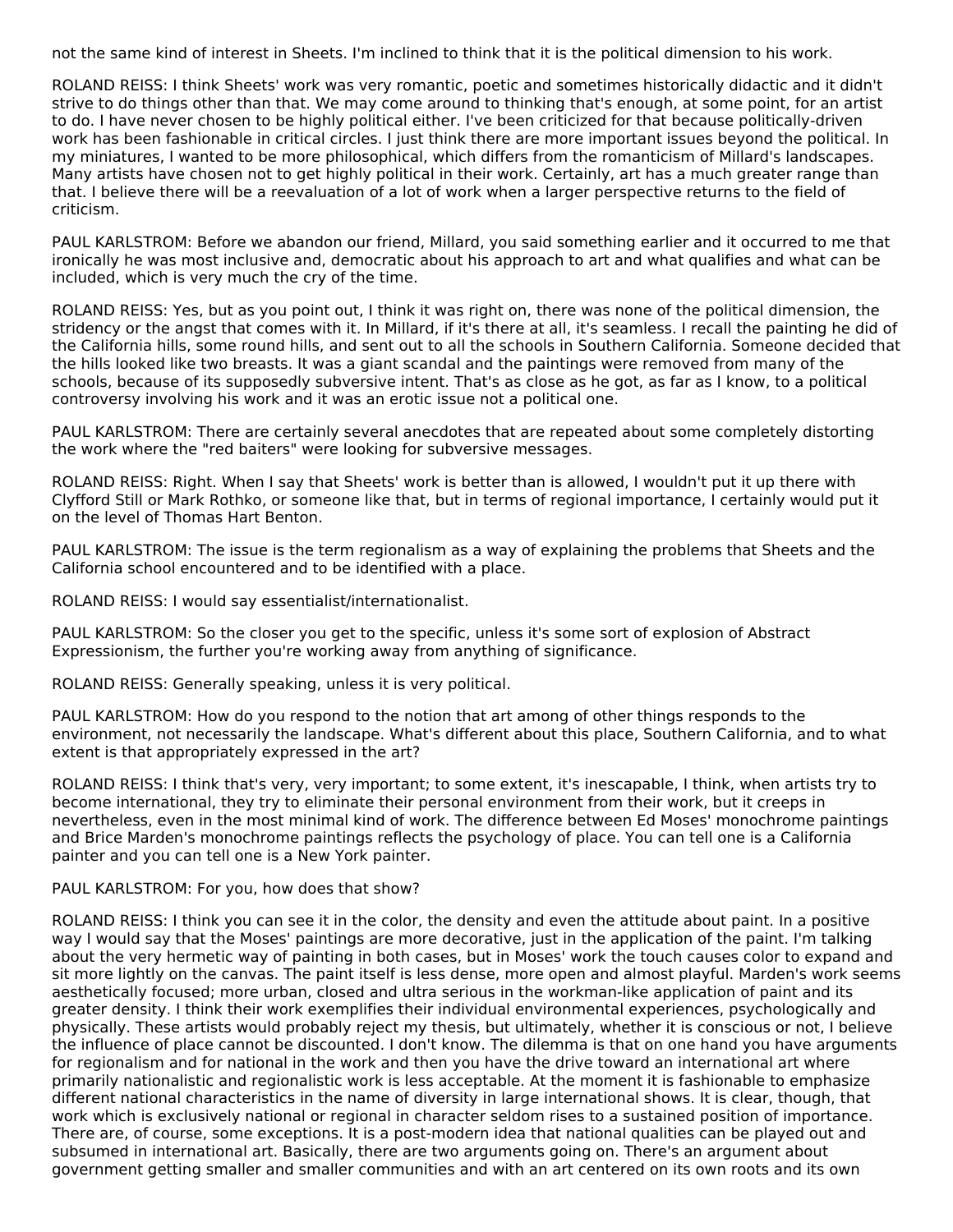immediate environment, rather than the whole world. The other argument is that the whole world is getting smaller but our environment is getting larger and we will all be absorbed into a global view, and cultural differences will be extremely minor. This may be where electronic communication and world economics are taking us. I think artists are beginning to examine the idea that there are hundreds of thousands of artists in the world and most can have a meaningful local career of consequence while not being major players on the world stage. We are still a celebrity-oriented star-crossed culture, but I see more artists moving toward a deeper, more meaningful and less competitively destructive relationship with their own art by embracing a sense of place and community.

PAUL KARLSTROM: You are obviously in good position to observe that because you have been head of the graduate art program at Claremont and obviously you interact with students all the time.

ROLAND REISS: I have all of my life, forty years of teaching.

PAUL KARLSTROM: The pattern, as it seems to me in the 60s and 70s, became careerist and the notion was that you have to participate in this big international art world, which is basically centered in New York, so a number of artists make that decision to go to New York. What I hear you saying is that other factors came strongly into play and it's not just careerism or the perceived advantages of being in the center.

ROLAND REISS: Things have really changed since the 60s and 70s in terms that centers for art and art careers. Realism is now centered in the schools, students realize that some professional artists today can support themselves on art sales, can have extraordinary exhibition opportunities, make serious money and become celebrities. Young artists now have many opportunities that were not available when I entered the art world. In the 50s, there were perhaps only a hundred or so serious fine artists in the country who could live off their work. Los Angeles and other centers have come of age and it is possible to have a full-blown career outside of New York, although with a few exceptions New York artists command larger reputations and bigger prices. I think this is because the East Coast controls the major art publications, there are more important collectors in that area, and the sense of critical history runs deeper than anywhere else. The enormous growing population of artists is overwhelming a burgeoning art scene. Competition makes success ever more difficult for most artists to achieve. I think it is for this reason that artists four or five years out of school and beyond their "emerging artist" shows are beginning to take stock of their lives and seriously entertain a less driven attitude and the acceptance of their place in a regional setting, even if it is within a larger art center. Highly successful artists today tend to be somewhat sociopathic, manipulative and ruthless of the intense competition. Fortunately, I think, younger artists are being compelled to develop a larger perspective about their lives as artists.

PAUL KARLSTROM: But it isn't automatic, I gather, that they graduate and some still try to go to New York and think that is the only place to achieve success.

ROLAND REISS: No, they graduate and try to make the scene anywhere they can. Of course, many of them have to pay their bills and pay off their loans, so they can't do much of anything for the first couple of years. A few years after that they begin to see careerism for what it really is and how intensely they will need to hustle. It means redefining their belief system and values, it means where you live and virtually all friendships and activities will be totally focused on career opportunity. Many buy into it for a while, but increasingly more artists are opting for a healthier path.

PAUL KARLSTROM: This seems to make sense, since the focus of so much art that we have been discussing seems to be on the self as a whole cult of the individual and the autobiography and personalism and I guess, if that's the case, then you are going to have to face these issues, "Who am I?" Is that asking too much?

ROLAND REISS: I don't know, but I remember a review of Judy Chicago's autobiography in which the reviewer said that the problem with the book is that Judy's life lacked panache. I actually thought Judy's life had panache, but I thought, "My God, is that the important part of an artist's life and work?"

PAUL KARLSTROM: Let's break here and pick up sometime soon.

[END OF SESSION 1, TAPE 2, SIDE B]

[SESSION 2, SEPTEMBER 8, 1997]

[BEGIN TAPE 1, SIDE A]

PAUL KARLSTROM: Archives of American Art, Smithsonian Institution. Continuing an interview with Roland Reiss. The date is September 8, 1997. This Session Two is being conducted at the artist's studio/home at The Brewery in downtown Los Angeles. The interviewer is Paul Karlstrom, and this is Tape 1, Side A. Roland, we were just reviewing a little bit what we talked about last time and how we meandered around a little bit but, I think, productively. And what we would do is sort of move back a little bit now and fill in some of that which may have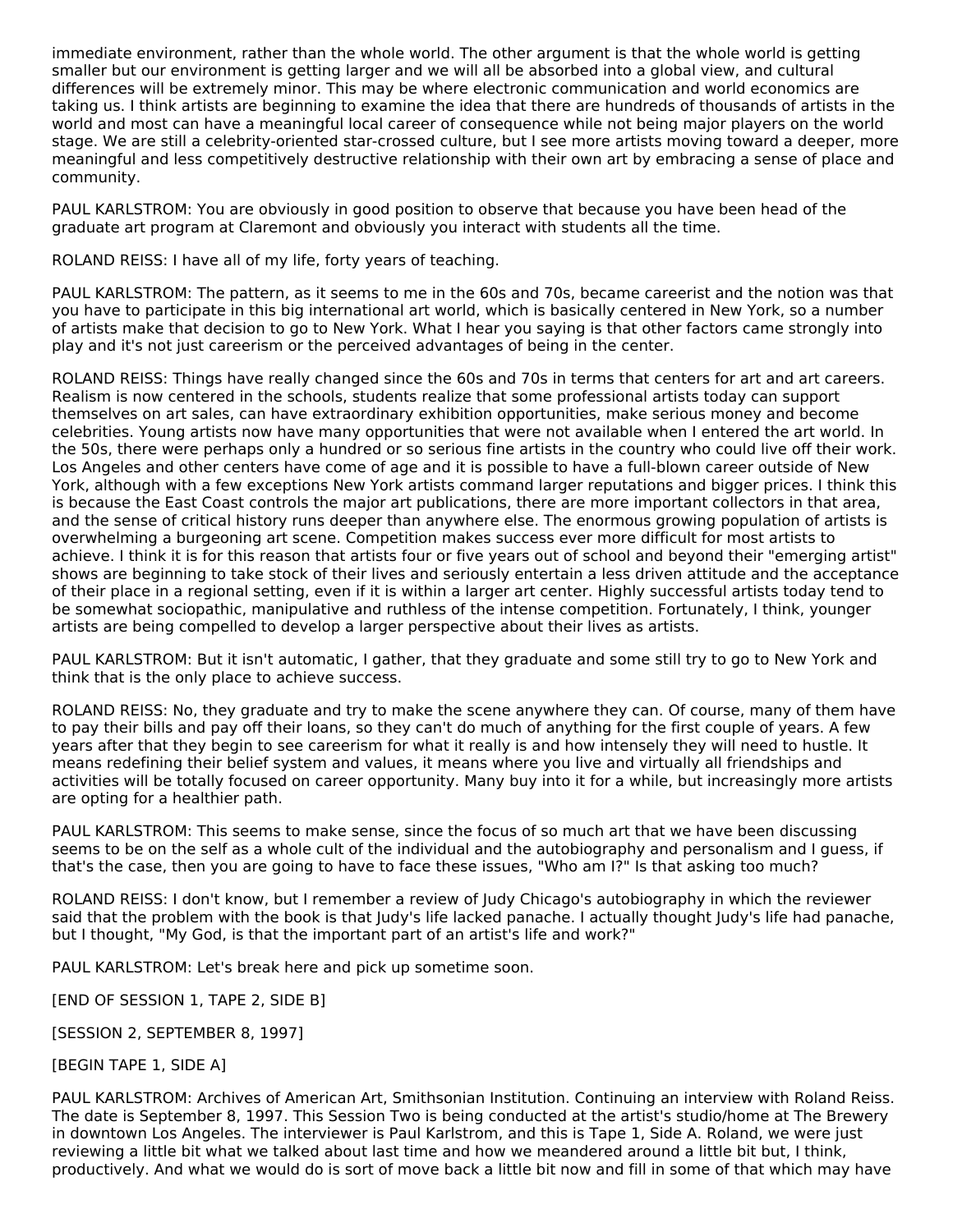been missing from the latter part of our interview, in terms of chronology. And I think you wanted to go all the way back to art school in Chicago.

ROLAND REISS: After I arrived in Chicago in 1947, I worked in a large commercial art studio by day and went to the American Academy of Art at night. It was the largest advertising studio in Chicago, named Bielefeld Studios for its owner. During my time there I formed a friendship with the owner's son and as a result he developed a personal interest in me. After a year there he suggested I go to college before doing any more commercial work, and I took his advice. I also wanted to mention a man who was at the American Academy of Art because he got me a scholarship there. I couldn't afford to continue in school because I was only making twenty-one dollars a week. He believed in my potential and arranged for me to attend school for free. His name was Alexander Mirsky, and a years later he was implicated in an authentication scandal. He was a Russian immigrant who had studied under Repin and he taught figure drawing at the American Academy. . After class he would take a small group of us out for coffee and rolls, enough rolls so we could each take one home for breakfast. Anyway, I came back to California and took a job at the Los Angeles County Fair in Pomona, designing displays for the schools exhibits underneath the grandstand in order to support myself. Some of the display fixtures I did back in 1949 are still in use. It was a great job for me and I got to handle a lot of school children's art and draw upon my experience in window display, sign painting, and fine art. We showed art work collected from over 300 schools in L.A. County. Installing this work and helping run the programs for the schools during the Fair was challenging and great fun. I was also going to junior college. Adolph Kath was my art teacher at Mt. SAC, the same art teacher I had worked with in high school.

## PAUL KARLSTROM: Mt. SAC is Mt. San Antonio

ROLAND REISS: Mt. San Antonio College. Yes, it's in Walnut, California. I was in actually the second class after college began. I spent two years there doing college prep for UCLA. After graduation I did not have the funds to support myself in order to enroll at UCLA. It was during the Korean War, 1951. I was drafted because I did not have a college deferment. I was the only member of my high school class in the draft call-up that month, I was very bitter about that. There was some irony in the fact that I had received an award as the "Outstanding Senior Boy" at Pomona High School and then being one of its few representatives in the Army because I lacked the financial resources or family connections that others used to avoid service.

## PAUL KARLSTROM: What do you mean?

ROLAND REISS: The others found ways to get out of it. If you were in a defense industry, you were deferred. My school friends all went with me to take the physical but later I was the only one of us to get on the train to Monterey.

### PAUL KARLSTROM: What was the year?

ROLAND REISS: I think it was '51. I keep going back whether it was '51 or '52. It was like our worst moment in Korea. We were being pushed way down south and we were drafting massive amounts of men. I was sent to Ft. Ord for basic training. After training they gave us a series of tests and wanted a small group of us to become officers, but it would have meant signing up for an additional year. Those of us who refused the offer were sent to Camp Roberts to train new troops. I was fortunate because most of my basic training company from Fort Ord were killed or badly wounded. I discovered there were several places on the post where art was being done. I transferred into one called Training Aids because they needed someone to paint a mural. They had had a contest and an artist from San Diego had won but he had transferred out of Camp Roberts. I had painted that mural with George De Beeson and large things at the Fair so I applied for the job. I was sent to San Francisco to buy materials, given a warehouse, assistants, a scaffold, and a promotion to corporal. The mural was actually a full stage backdrop that unfurled as the commanding general made his speech each month to incoming draftees. It was pure Norman Rockwell in style, with infantry and tanks going up a hill under fire and with the 7th Armored Division insignia emblazoned in the sky against rays of light. : General Partridge was very pleased with it and gave me an official commendation with a promotion to sergeant-first-class. And I was put in charge of art production for Training Aids. This was a position equivalent to art director and I was supervising the work of about 50 artists. We produced all the visual aids for training the troops. We did charts, graphs, maps, plans, billboards with lots of illustrations of machine guns, camouflage, tactics and so forth. We had sketch class at night with WACS for models. We lived in the Headquarters Company with the clerk typist and band members, who basically wanted to be writers, poets, and musicians. We ate our meals at the WAACS' mess hall. We had our own little art world there.

## PAUL KARLSTROM: This was just at Camp Roberts?

ROLAND REISS: Camp Roberts. And I was put in charge of -- that is, of course, the officers were really in charge -- but I was the one who was like an art director where I really handed out the work and supervised the work for some fifty artists, because all of the education was done with these giant oil cloth charts which were illustrated.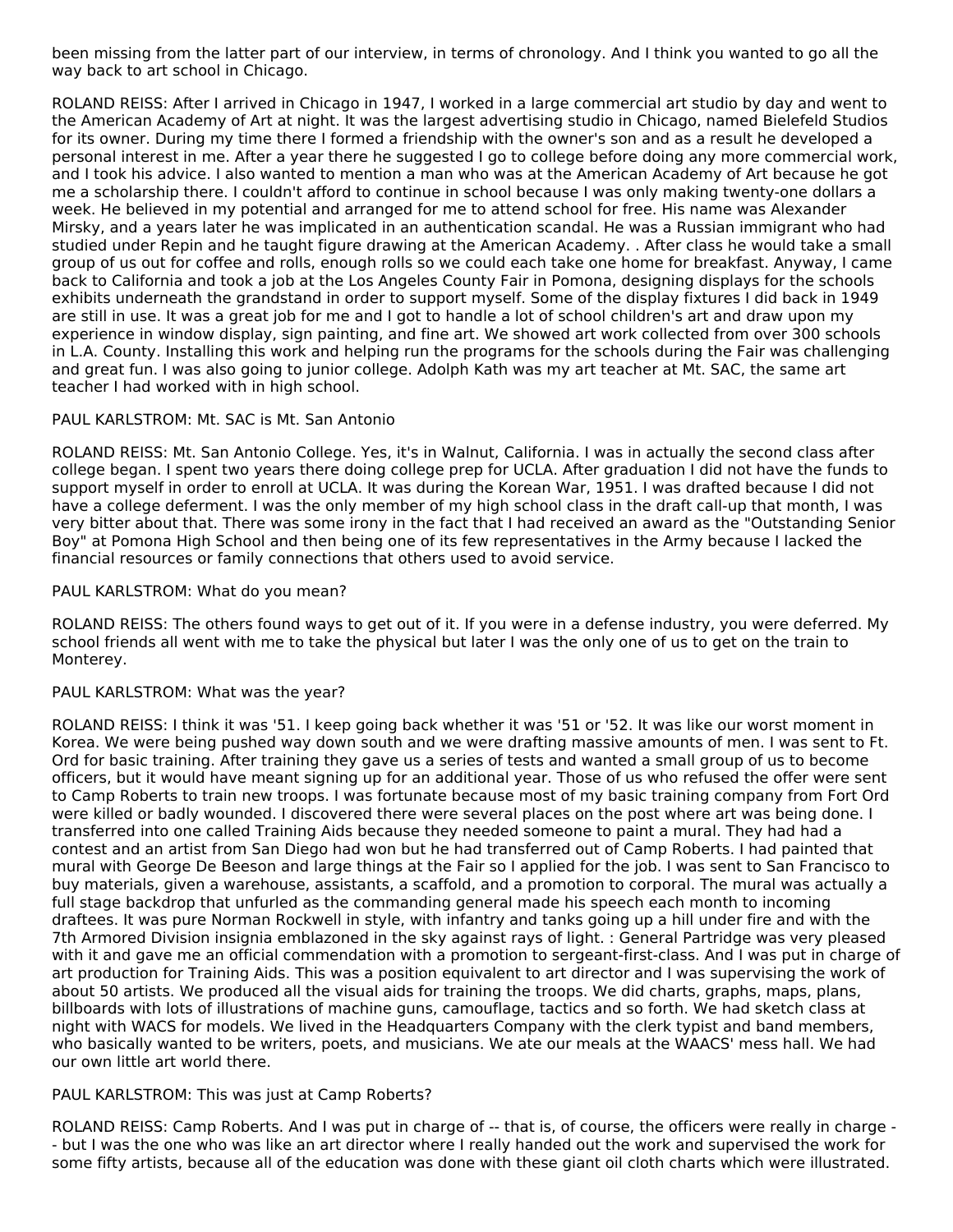They would take them out in the field and unroll them and show them to the troops. We did billboards and illustrations of machine guns and camouflage and everything imaginable with lots of lettering. There were a lot of people doing lettering and we had kind of a little art school at night with models, which was great! We ate in the WAC's mess. We were in Headquarters Company. All the clerk typists were writers and poets, so it was like a little art world there.

PAUL KARLSTROM: You mean, some sort of military bohemia.

ROLAND REISS: Well, yes, sort of. We did have permission to wear paint-splattered fatigues. This is a digression, but I really learned something about the human need for decoration and art. Everything in the Army was supposed to be "G.I." which meant plain, khaki-colored or olive drab. One day someone would get an idea their unit should have colored shoe laces, next it would be epaulets and neckerchiefs, then helmet liners with decals, multiple colored stripes and chrome plating, The uniform would become more and more decorative approaching the splendor of an Aztec warrior. This was true of the equipment as well. I think it reflects the human tendency to distinguish ourselves as individuals, members of subcultures. A new colonel would arrive and say, "Out! G.I.! and then it would slowly start all over again. There was also a sense of being an artist at the court, painting portraits of officers and their families, decorating for their parties, making special furniture for them and so forth. Serving an elite class has always been part of the artist's role. There was another art area called Special Services where they made the posters and set up things for visiting USO Entertainment. Robert Irwin worked there but I did not meet him at that time.

PAUL KARLSTROM: So you never served in Korea.

ROLAND REISS: No. They had a time limit beyond which you could not be sent over seas, so when my time limit came up, they put me on orders to Korea. I was given shots and told to report to Camp Stoneman for overseas duty after my leave. While on leave I got married and we went to Catalina for the honeymoon. While there I received a telegram from Camp Roberts ordering me to return. They had received a telegram from the Pentagon stating I had won the Army Art Contest in Washington, D.C., which said that if I concurred I would be sent to Arlington, Virginia, to teach sketching to Secret Service. I did not concur because they told me my overseas transfer had been stopped and I could reassume my job at Camp Roberts, which was nearer to my new wife who was a graduate student at UCLA. Bob Irwin and I both won prizes that year. He won 1st prize at Post level and I won 2nd. He submitted a painting of a G.I. with a rifle. In later years I kidded him about that. I was doing a lot of that kind of painting on my job so I submitted a watercolor of a stream at Mount Baldy. [Wilhelm R.] Valentiner, a San Francisco art critic, reversed the prizes at 5th Army Headquarters, Presidio of San Francisco, and I spent a week up there doing "This is the Army" television. Our paintings went on to Washington where we both won prizes. It saved me from going to Korea so I am really grateful for that.

PAUL KARLSTROM: What happened to Bob?

ROLAND REISS: Well, Bob must have had good things flow from it, too. I don't really know, but I never did meet him in that whole period.

PAUL KARLSTROM: One would think that you would have had some occasion. You're at the same place, right?

ROLAND REISS: A big military base. Probably twenty or thirty thousand men were there.

PAUL KARLSTROM: But not that many artists.

ROLAND REISS: No, but we were in very different parts of the base and it was a very large place.

PAUL KARLSTROM: You were both what?, in your early twenties then?

ROLAND REISS: Yes. I stayed on at Camp Roberts and got out in two years which was the minimum if you didn't go overseas. Oh, what I wanted to mention that many artists survived first by volunteering to work on the ship's newspaper on the way over and then getting assigned to various areas of visual work in Japan. Since we were in a Headquarters Company, we had contacts in Japan who would help artists find work reading aerial photographs in mapmaking, illustration, and filmmaking. I look back on my time in the Army as a great experience. I got to do a lot of art and was able to choose premium assignments with the work we did with illustration, posters, advertising, and display design and brochures.

PAUL KARLSTROM: Basically you were working with educational imagery.

ROLAND REISS: Yes, educational stuff of all kinds.

PAUL KARLSTROM: What about propaganda? I suppose it's how you define it. But, did you get much involved with that?..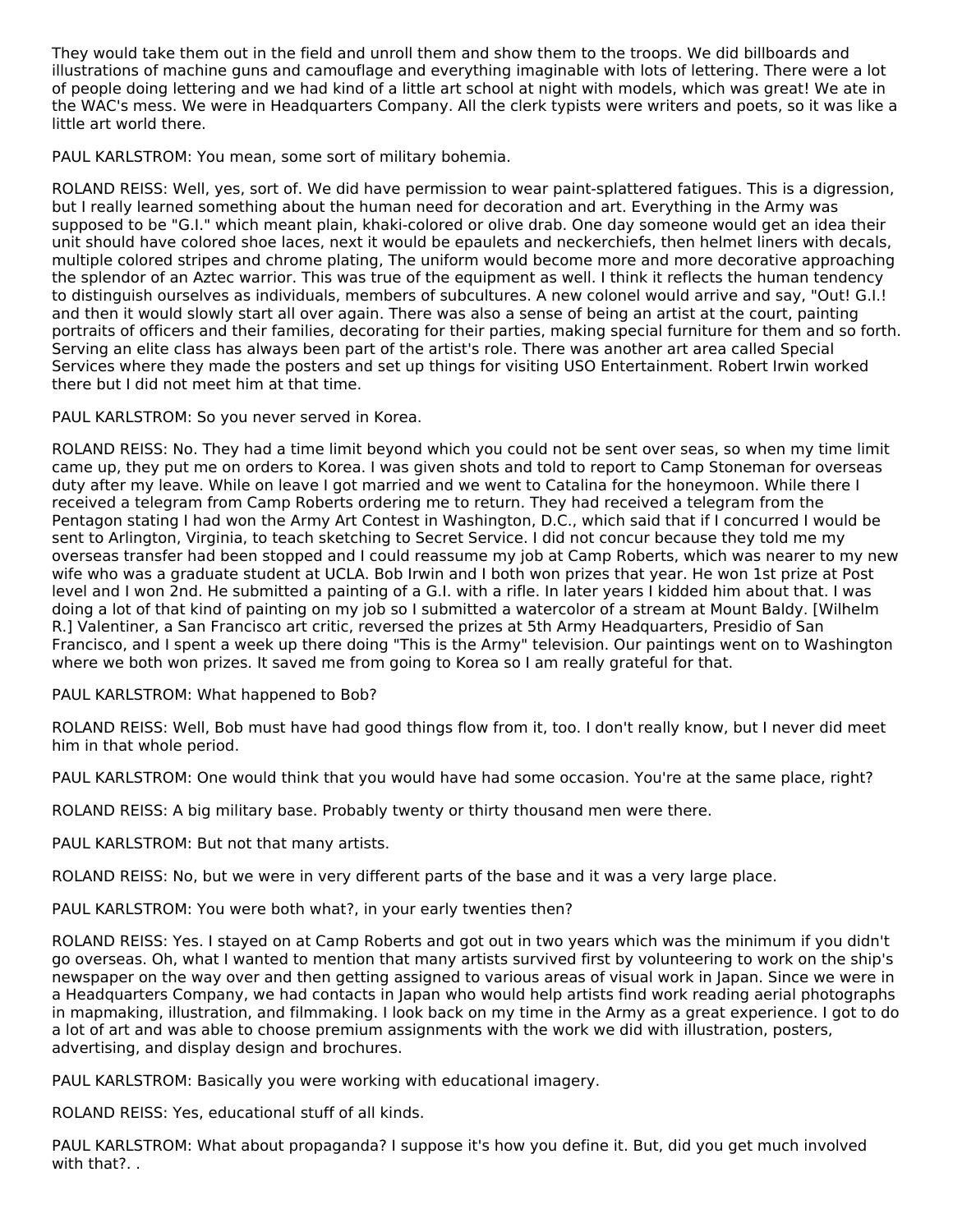ROLAND REISS: Actually, much of our work was kind of psychological propaganda, some of it almost subliminal. For instance someone had discovered that only one out of three soldiers actually fired their rifles in combat. There was an investigation of this problem and we were asked to put billboards around the camp showing soldiers firing rifles.

PAUL KARLSTROM: I'm trying to figure out the sequence here. You hadn't gone to UCLA yet?

ROLAND REISS: No.

PAUL KARLSTROM: So you had been a practicing artist in different ways.

ROLAND REISS: Painting, illustration and display design.

PAUL KARLSTROM: In what way did that focus your interests or help clarify what you wanted to do with your art? Or did it at all?

ROLAND REISS: I don't know that it did particularly. In junior college I certainly glimpsed the fact there was something called fine art. Before that I didn't really know the difference between commercial and fine art. I was aware that there were famous people like Picasso and Matisse. After my discharge I went to UCLA as I had planned and where my wife was a student. I went with the notion that I was going into fine art, not commercial art. I didn't sign up for commercial art courses. I only took one course in illustration while I was there with Don Chipperfield, who was a great teacher, but basically I went into a fine arts program. By then I knew what I wanted to do.

PAUL KARLSTROM: What is your wife's name?

ROLAND REISS: Her maiden name was Betty Ravenscroft.

PAUL KARLSTROM: Was she an art student there also at UCLA?

ROLAND REISS: No, her main area of study was languages. She was a real scholar. In fact, when we got married we thought that she was going to be a scholar and I was going to be an artist. We weren't going to have any kids and we'd be completely committed to our professional life. We wound up having six kids - which is sort of ironic.

PAUL KARLSTROM: Well, that seems to me that she is part of this story. Ending up with a brood like that had to have a considerable impact certainly on your time, certainly on her time.

ROLAND REISS: Right. Well, she was further along because she'd been going to school while I was in the Army. When I came back, I still had my last two years of undergraduate work to do. So I went to school full-time. She had completed her studies and was planning to do some graduate work. For a brief time, we were in a little house down on Cotner near the phone company in West L.A., waiting to get into G.I. housing. I was one of the first Korean veterans to go into G.I. housing, which was still full of WWII veterans. It was just over the hill from the university right along the upper end of fraternity row. It was prophetically called maternity row, and indeed my wife became pregnant shortly after moving in and we had our first child there. She became involved in raising the baby and eventually stopped taking classes while I devoted myself completely to school.

## PAUL KARLSTROM: So she didn't finish then?

ROLAND REISS: I think she got her Master's. She was a brilliant student. She had been class valedictorian at Mt. SAC and received outstanding honors at UCLA. When I started at UCLA, the major figures were Gordon Nunes, Jan Stussy and Clinton Adams. And Gordon and Jan were considered to be the protégés of Stanton Macdonald- Wright who was still there in his last few years of teaching. He was beyond retirement age but he was still there. Two important women on the faculty were Dorothy Brown and Annita Delano, and you know that Annita was Robert Delaunay's niece. Students felt pressure to choose between Stussy and Nunes as mentors, Jan was very extroverted and Gordon was a quieter more mystical sensibility. Jan taught life drawing and anatomy and I was very interested in him because I had considerable skill in drawing. There was only a handful of graduate students. There was Jim McGarrell, myself, Craig Kauffman, Les Kerr, Adele Feinberg, Art Lindgram, Ray Brown and several others. It was a very small graduate program.

PAUL KARLSTROM: Les Kerr then ended up in San Francisco, and we actually have some of his papers in the Archives from Mary, his widow.

ROLAND REISS: Oh really? This little group was a very select one. We thought we were all hot shots. We were all working on M.A. degrees because the MFA had not yet been instituted at UCLA. It was very competitive for teaching assistantships, and if you knew your stuff in life drawing/anatomy, then an assistantship with Jan Stussy was almost guaranteed. He also had large night classes. He was running fifty people at a time and his courses were in great demand. so I set my sites on that. I took his course in anatomy and determined that I would learn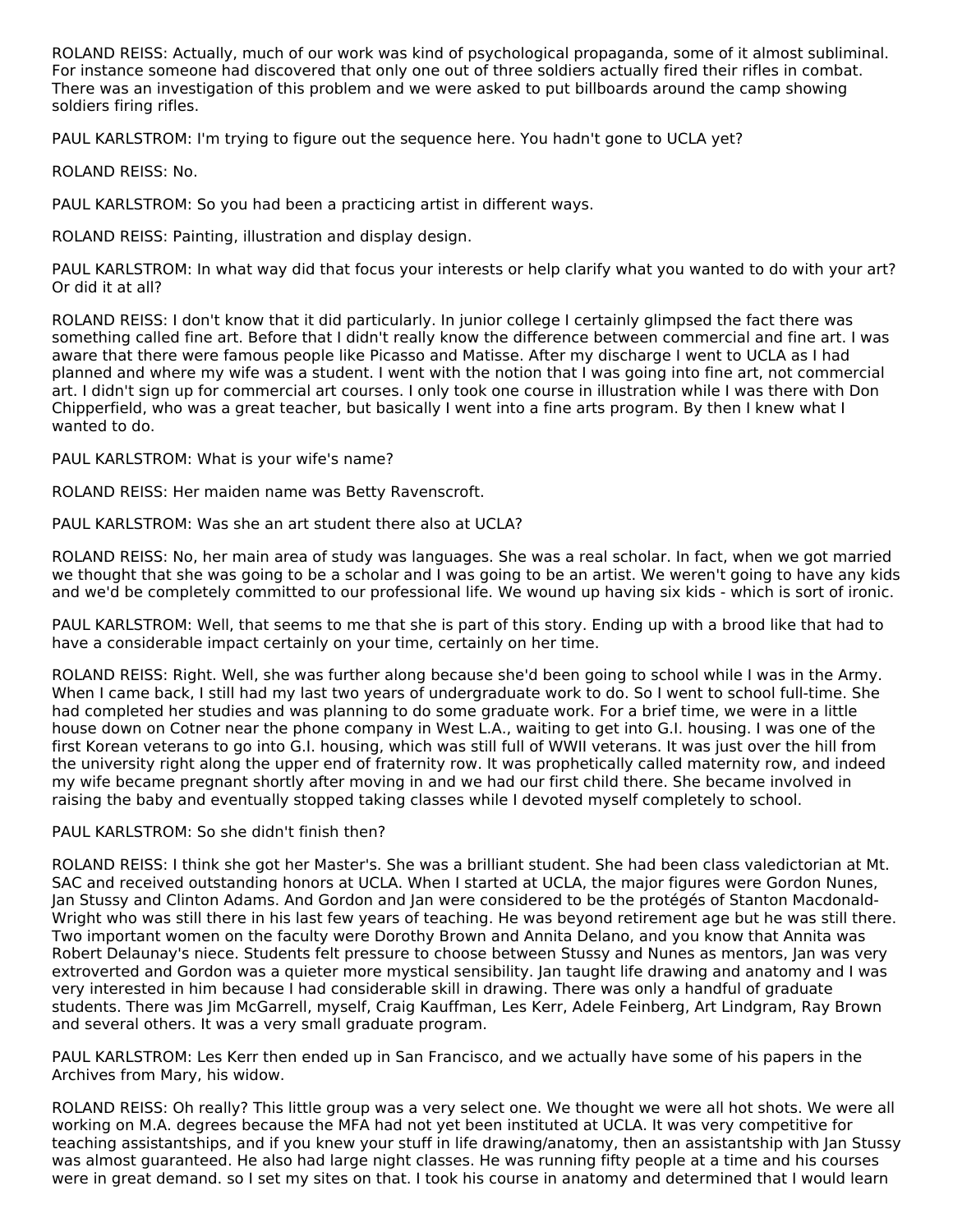the material twice as well as the other students and it worked, I got the job. I think by that time I knew as much as he did about anatomy. Jan was a great showman, and very inspiring to beginning students.

PAUL KARLSTROM: Let me interrupt. We did talk about some of the faculty and those years at UCLA. Jan, of course, is renowned almost an adopted son of Stanton Macdonald-Wright. And if you were assisting Jan, did that give you certain entree to Macdonald-Wright?

ROLAND REISS: The faculty tended to stay quite separate, and I felt really privileged to visit Jan's home at the time because they seldom socialized with their students. Stanton was very aloof and very tough and very fearsome to students. You bring up an interesting point, because for some reason he took an interest in me. He invited me to go landscape painting with him. He wanted to teach me oriental painting, which was a great compliment, but I was not able to do it at that time.

PAUL KARLSTROM: Would you have had to travel somewhere?

ROLAND REISS: No. It was just a day on weekends. It was all very distant. It was just this invitation. He seemed to see something in my work and in me.

PAUL KARLSTROM: What do you suppose it was? .

ROLAND REISS: I don't know. Well, I'm thinking, I wonder if that had something to do with the fact that I was a veteran and a bit more mature than the other students. In class he was very stern and didn't appear to have favorites. Several times he made us sit there and look at a painting for three hours. We couldn't go to the bathroom while he stared at us. It was his way of teaching us to look at painting, and maybe I stayed awake better than some of the others. When I came back to school, I loved it! After the Army, I thought I was in paradise that made my perspective different from some of the other students. In fact, none of the others had been in the Army that I know of. Ed Moses was an undergraduate and I don't believe he had been in the army, but I'm not certain. I just thought school was terrific! I was dead serious about it and really into it. My fellow students had an air of casualness about them that I didn't have, perhaps because the Army had been such a deprivational experience for me in contrast.

[END OF TAPE 1, SIDE A]

[SESSION 2]

[BEGIN TAPE 1, SIDE B]

PAUL KARLSTROM: Interview with Roland Reiss Session 2, Tape 1, Side B.

ROLAND REISS: I don't know how much you want me to talk about these individual instructors. One of the reasons I became interested in Jan Stussy was because of an article about him in American Artist Magazine which said he painted 15 watercolors a day. So I took his watercolor course, and I set out to paint twenty-five watercolors a day. It was really good for me.

PAUL KARLSTROM: He was sort of your model at that point, is that right?

ROLAND REISS: He was a model when I started at UCLA. I think he was a terrific teacher for beginning students. The problem was that he did not seem to be able to help with dialogue and critique at a more advanced level. A lot of people brushed him aside as they gained more experience. He had great value as an introductory teacher. He was very dramatic and made art seem really important. Another teacher there, Clinton Adams had a big influence on me, too.

#### PAUL KARLSTROM: How was Clinton?

ROLAND REISS: Well, Clinton was very dry and nit-picking about everything. I remember him calling me to account for things I said. He'd say, "You can't say it that way." He would stop you in your tracks. It was humiliating at times, but I developed enormous respect for his rigorous mind. Adams and Wright exemplified the intelligent artist for me. Wright was just mind-blowing, and, of course, he was a living piece of world art history.

PAUL KARLSTROM: Did Wright talk about world arts? Did he bring the whole world of history and ideas into his teaching?

ROLAND REISS: He tailored ideas and his own history constantly plus endless anecdotes about his time in Paris and people he knew. He didn't talk about his later interests very much. I remember he'd get onto Gertrude Stein and Alice Toklas and he would say that Alice was the brains behind Gertrude. And, of course, we all knew his brother was Willard Huntington Wright, the first great American contemporary art critic, and also SS Van Dine. Did you know that?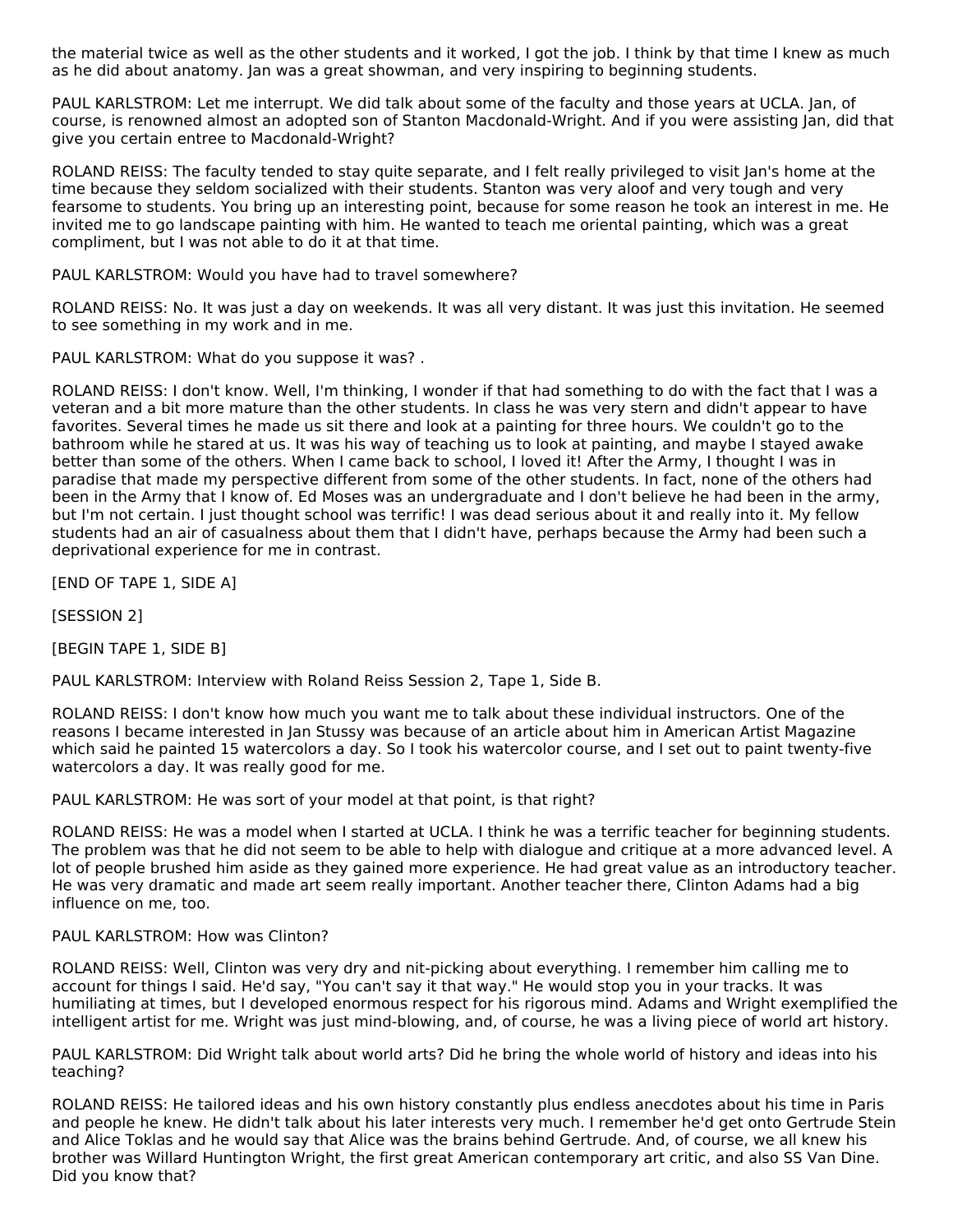#### PAUL KARLSTROM: No.

ROLAND REISS: SS Van Dine was the greatest mystery writer at that time. The day before yesterday in Texas I repeated one of my favorites of Wright's anecdotes in which he recounts that there was no electrical light in the early days in Paris. Artists went to the cafes and they argued all night, and then he said they would run to their studios when the sun came up to paint their arguments. You could make a case for that being the beginning of art theory, if you don't want to go back to the academy in Florence. He knew most of the important figures in early modernism. When he talked of Matisse, we listened. When he said, "Picasso said," we knew we were getting it first hand. It was almost overwhelming because everyone worshipped Picasso when I was in graduate school. All of our instructors talked about him, but to be talking to someone who actually knew him was really something.

PAUL KARLSTROM: Was Wright admiring of these figures that he would talk about? Was he respectful?

ROLAND REISS: I thought it was balanced. Obviously, in repeating their names, he was giving them respect. He was putting himself on a par with them in terms of dialogue. I don't think he ever tried to downgrade them. He never questioned their accomplishments. It was mostly "he or she said" and "I said." You were aware that he knew many of these people quite well.

PAUL KARLSTROM: But he obviously brought to the students a sense of a larger art world.

ROLAND REISS: Oh, yes.

PAUL KARLSTROM: It was a very exciting thing to participate in.

ROLAND REISS: Yes, the department at UCLA was also adding impressive new faculty members who further helped to expand our horizons. Jack Hooper came my second year as a graduate student and we became great friends. Jack had an interview with Wright many years earlier. And Stanton said, "You want to be an artist? Go to Europe!" So Jack went to Paris for a while, and then worked with Siquieros in Mexico before coming to UCLA. If you really want to be an artist, go to Europe. That had been very common advice before the success of Abstract Expressionism. Of course, I was one of those who didn't go, but thought I probably should have. I had other things in life to deal with that didn't allow me that choice. In retrospect, I don't regret not studying there at all.

PAUL KARLSTROM: Yes, you had a few responsibilities.

ROLAND REISS: It has certainly all turned around in my life time.

PAUL KARLSTROM: What do you mean, the necessity of going to Europe?

ROLAND REISS: Yes, instead artists would come to the United States rather than go to Europe to study.

PAUL KARLSTROM: Jackson Pollock is famously quoted as saying that's a bunch of shit.

ROLAND REISS: Oh, that you should go to Europe? Well, that's because French art has been so dominant in recent history, but with the rise of American painting in the 50s things were reversed. Artists gravitate to the centers of action in their fields.

PAUL KARLSTROM: But you were able to experience that while at UCLA at that time because of the presence of a few people, some of that second hand, admittedly, especially through Stanton Macdonald-Wright.

ROLAND REISS: Oh yes. I mean, that was the whole orientation. The original faculty was almost exclusively oriented toward Europe and not New York.

PAUL KARLSTROM: Tell me a little bit if you would about Clinton. He can be a little bit curmudgeonly at times.

ROLAND REISS: Well, he was. I don't know. He was a difficult instructor. He was always challenging you, putting you on the spot, but somehow, I respected that and understood it was a teaching persona.

PAUL KARLSTROM: Again, I don't want to set us off in another direction, but your work has been viewed in many respects as being heavily laden with ideas, basically intellectual, conceptual, and smart. It just occurs to me as we're talking that this could have been a key moment for you not just introducing yourself to that way of looking at the world and thinking.

ROLAND REISS: Absolutely! The first word that comes to mind with Clinton is "rigorous." That was the first time I encountered it. Wright was grand in his intelligent style, but in contrast Adams was precise, he was a perfectionist about language. I don't think I ever got close to him in terms of rigor or clarity, but it certainly made me sharper than I was.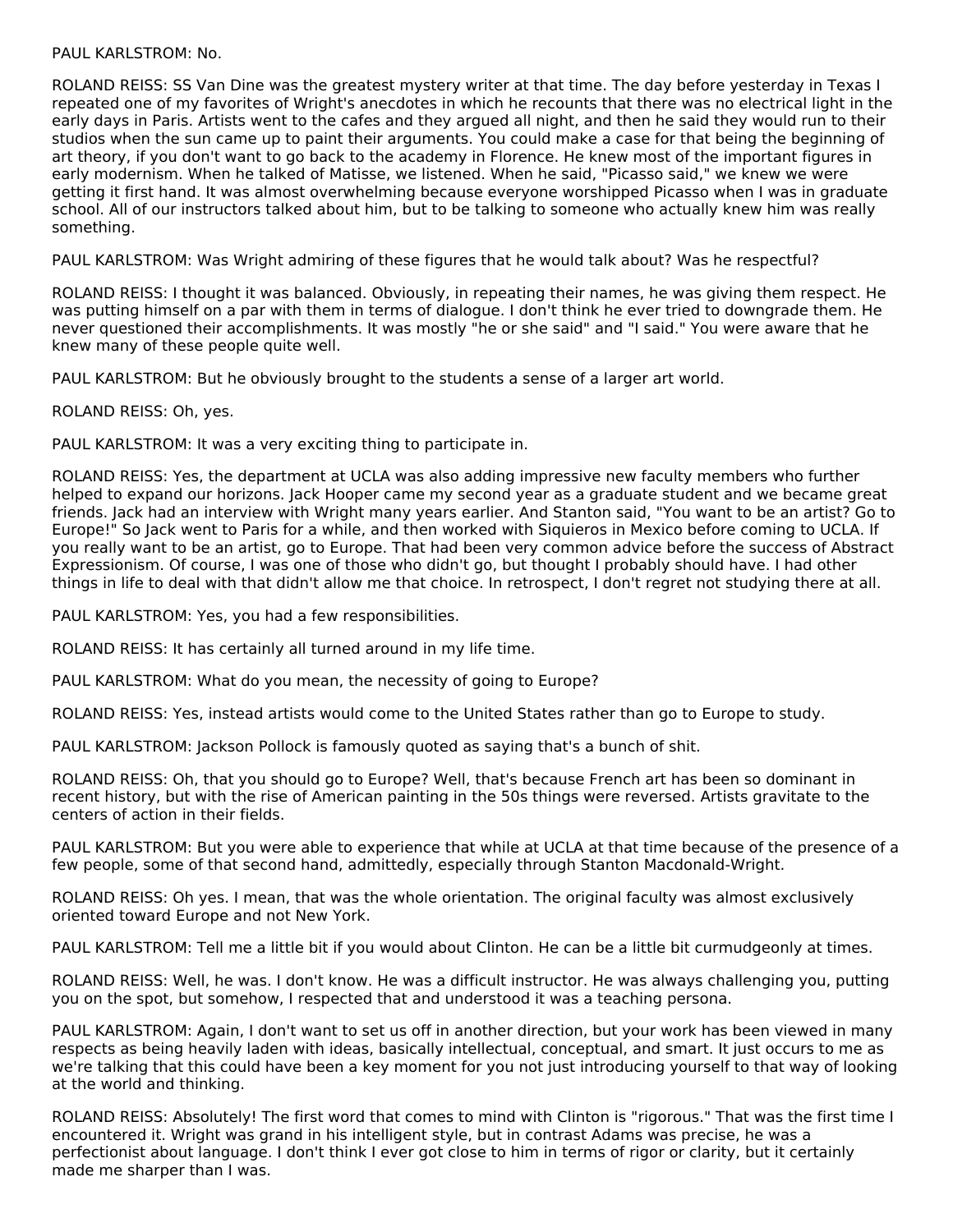PAUL KARLSTROM: Also, it would seem that you could maybe draw up some connection to the whole idea of language and the importance of language and meaning for some artists, which was their right.

ROLAND REISS: Right. Well, I just remember thinking to myself, if you're going to be an artist today, you have to be smart. You have to be intelligent, so I'd better start to improve my mind. It's not just about making work. I wanted to mention that my oldest son, Clint, was named for Clinton Adams out of admiration.

PAUL KARLSTROM: You obviously respected him and his mind.

ROLAND REISS: I think he saw something in me because, years later, he wanted me to be the chair at the University of New Mexico, where he was Dean. We hadn't had all that much contact over the years except when I was a visiting artist at the University of New Mexico for a week. I remember also spending time with him the year I was on a panel at the College Art Association Conference. I came to realize he had a lot of respect for me. His work was extremely modest. He did those meticulous little egg tempera paintings and taught us all how to do egg tempera painting. He was very good in critiques. I learned a lot from watching him do that.

PAUL KARLSTROM: I can understand a bit of what you're saying because there is a precision in his speaking.

ROLAND REISS: I think most people feel a little sloppy around Clinton. He was the graduate dean at New Mexico for many years. He was at home in academic circles. More than any other artist I can think of in that period he was a true academic, a scholar I have come to know a warmer side of him in very recent years, perhaps because we have a kind of academic parity now. I think that the rites of passage in those early days were meant to be much more severe. It's still like that in a lot of South American countries and in Italy where professors still require deference and submission.

PAUL KARLSTROM: I certainly don't want to turn this into a kind of equal time conversation between us, but this seems to me that your experience was rich with potential and implications. I don't want to say that art was approached without a sense of meaning and of understanding, but that was a period when Abstract Expressionism was ascending.

ROLAND REISS: I have a great story about that. I've got to mention a few more instructors. Just don't let me forget that, because it's all connected. I wanted to talk about Annita Delano, who's very important to me. At the point I met her, she was an older lady. Students were no longer interested in her. I took a watercolor course from her and she had this terrible habit of grimacing and looking down as though to say, "You won't really care what I'm saying." But she did say something that caught my interest. She said "Henri Matisse, said. . ." and I realized she . . . said it to me. She went on to say that her goal was to bring three-dimensionality to the color of Matisse. I thought, "WOW," she really knows Matisse and she has a really interesting idea. After class, when I walked in she just lit up. Eventually she told me her story. She would go to Canyon de Chelly every summer by herself, to camp out and paint. Then everything about the Barnes Foundation, where she worked with Matisse and the philosopher, John Dewey came out. She taught me the Barnes system of analysis which is still of great value to me in teaching. Do you think it's worthwhile to talk about it?

PAUL KARLSTROM: Yes.

ROLAND REISS: Well, it does relate to education in that period. Basically, you would sit in front of an original work of art and write. It had to be an original. You'd start by writing what you thought the artist's intentions were, and then you would go into an analysis of line, light, space, shape and color. The idea was that you would write as long as you could on each formal element. You'd sit in a chair in the hall at UCLA writing because that was there, believe it or not, they had original paintings hanging by artists like Courbet, Marin, and Léger. I remember analyzing Matisse's painting, Tea, while it was on loan from the Stendahl Collection. At the end of the analytical work, you did a synthesis in which you discussed how these elements supported the artist's intentions. Intent was broadened into social, psychological, political, and philosophical areas. We did not entertain the bizarre value judgments Dr. Barnes had attached to his system.

PAUL KARLSTROM: So starting with basically the formal elements, you describe as thoroughly as possible.

ROLAND REISS: Yes, It really taught you to see. It was actually parallel to Wright's idea of looking at a painting for hours at a time. Both methods created a deep immersion in the work. Anyway, Annita gave me all that and I am grateful to her, but, like with the others, her basic orientation was European art. Then, new instructors appeared at UCLA, Sam Amato, Bill Brice, and a little later, John Paul Jones. I believe Sam had been in the Navy with Jan Stussy, which probably had to do with his being hired. Sam, too, loved European art, but he was much more American in outlook, very warm and poetic, in his analytical method. Analysis was very much in fashion at that time and it was a tool for making the connection between art history and contemporary art. In studio classes, all of the instructors talked about Vermeer, Velasquez, and Piero della Francesca incessantly while teaching at the University of Iowa. It was a part of Bill Brice's repertoire as well, but at the same time he was the most contemporary in outlook. He was a brilliant man, towering above all others intellectually and physically.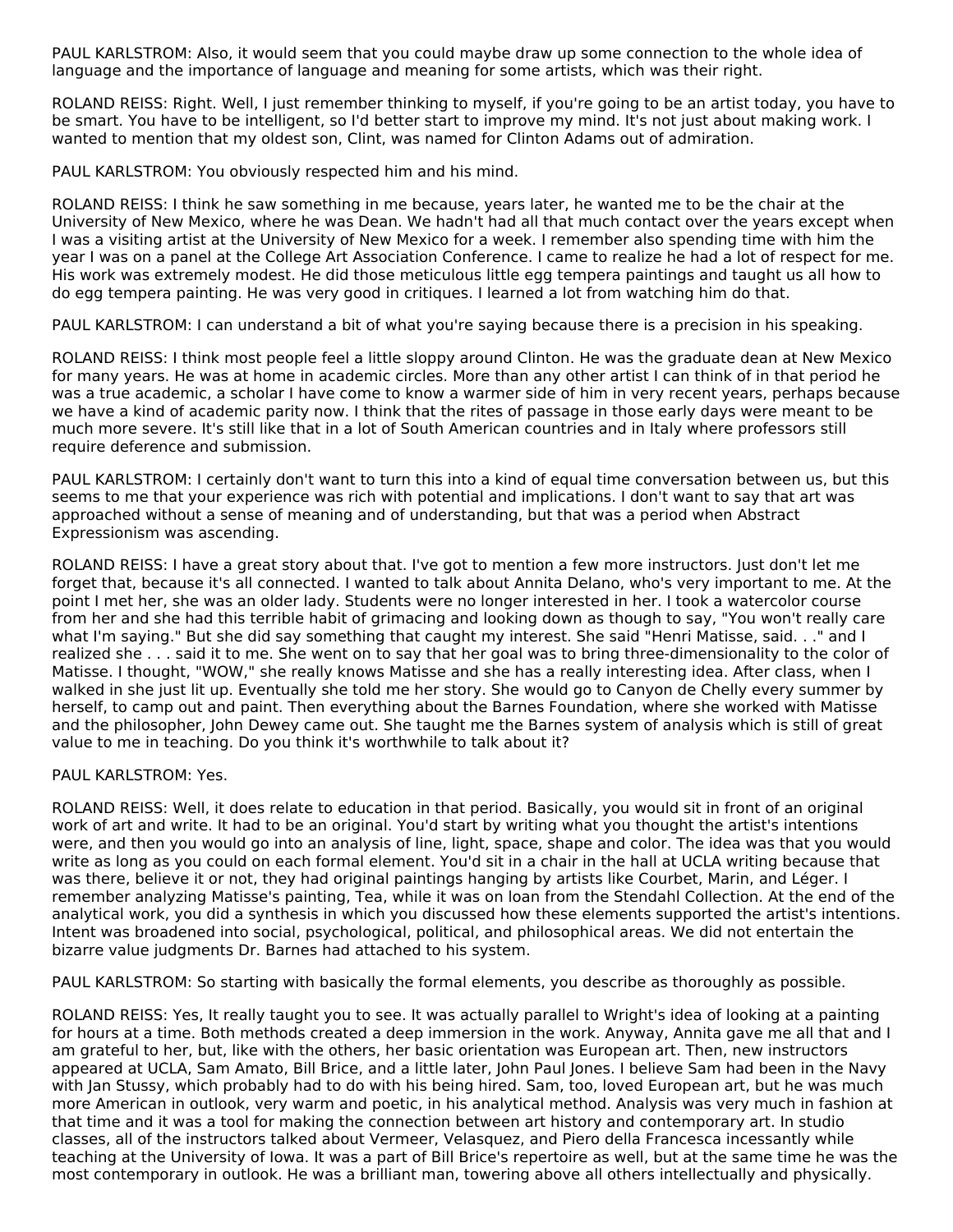He, too, was analytical, but with a romantic sensibility that made him very open to new art and new ideas. He was a fabulous storyteller complete with accents and amazing insights about virtually everything he discussed. It was fascinating to hear him talk about a movie, for instance; it still is. I still see him, and love to hear him talk about anything. Bill was showing in New York when he came to teach at UCLA and his whole orientation seemed to be more American and creative. He was seen as a protégé of Rico Lebrun along with Howard Warshaw. I know Bill does not agree with that, but he did teach a version of Lebrun's drawing method. I learned that from him and found there was a strange connection to Stussy's style derived from Eugene Berman. Also at USC there was Francis de Erdely drawing in a related manner. There was a romantic quasi anatomical quality in each of these styles which in one way or another connected to the Jepson School.

PAUL KARLSTROM: How different was it from the California School of Fine Arts/San Francisco Art Institute at the same time? My impression is that they were polar opposites, very different approaches in the instruction and in the goals.

ROLAND REISS: Things were very different that were going on in San Francisco. The orientation there was much more contemporary perhaps because of Mark Rothko and Clyfford Still being there. I know they were bringing visiting artists out from the east. I was becoming aware of Abstract Expressionism. Craig Kauffman was one of the few artists in L.A. who seemed to know anything about it. As a graduate student, Craig was the "enfant terrible" of the department. His first show had been at Felix Landau Gallery at age 17 or 18. He projected an air of superiority over students and faculty alike. He had a log of what we now call "attitude," but many years later I came to like him a lot. His father was a California State Supreme Court justice and it was very clear that he was much better off financially than the rest of us. He was very mobile and well acquainted with the art and artists in San Francisco. In a way, at first, Jim McGarrell , Les Kerr, Ray Brown, Idele Feinberg, Jack Hooper and I, we knew much less about what was happening, especially in New York. This was partly because our teachers were not very knowledgeable about contemporary developments. I began to read and hear about Motherwell, de Kooning, and this thing being called Abstract Expressionism. I did a paper for Fred Wight on Abstract Expressionism. Bill Brice heard about my paper and asked me to give a lecture about it to the art department. I remember being scared to death because all of the studio instructors came and Jan Stussy, for instance, had not caught up to Modigliani. So I did introduce Abstract Expressionism to the art department at UCLA. Also, the Dwan Gallery had opened in Westwood during that time and mounted some extraordinary shows. The Yves Klein show made a huge impact on me.

PAUL KARLSTROM: What year was that show? Do you remember?

ROLAND REISS: Well, I have to guess around 1955. I could be a year off, but it's right in there. There is a famous story about that show, but I only know it second hand. They flew Yves Klein in from Paris to give a gallery talk and during the lecture he said, "There's an inner eye and an outer eye." And John Altoon called out from the back of the audience, "There's an inner asshole and there's an outer asshole and you're all assholes." People who were there remember that and quoted that over and over again, that confrontation. I didn't know him, but I'm told this was a typical Altoon. So we were just getting the picture about Abstract Expressionism when a show of San Francisco artists, doing Abstract Expressionist paintings, appeared on the Santa Monica pier.

PAUL KARLSTROM: You mean the Merry-Go-Round . . .

ROLAND REISS: The Merry-Go-Round Show. That show illustrated the gap between Los Angeles and San Francisco. After all, Rothko and Hoffman had been up there and not in Los Angeles. Craig Kauffman knew most of the people in the Merry-Go-Round show. I think he was in it. I don't recall for sure, I do remember going with him to see the show. Those of us at UCLA were oriented to the Frank Perls, and Felix Landau Galleries. Also to the Paul Kantor Gallery, that showed people like Marino Marini, but later introduced Richard Diebenkorn to Los Angeles. Craig eventually hooked up with the Ferus Gallery, afresh and exciting place mainly showing people who had come out of Chouinard. Ferus represented the beginning of a whole new phase in Los Angeles art.

[END TAPE 1, SIDE B]

[BEGIN TAPE 2, SIDE A]

PAUL KARLSTROM: A second session of an interview with Roland Reiss on September 8, 1997. This is Tape 2, Side A.

ROLAND REISS: So my own painting got more abstract as I picked up interest in Abstract Expressionism. As a graduate student, I began to enter competitive shows across the country and in the San Francisco area and had considerable luck winning prizes. Competitive shows were a bigger deal in those days than they are now. A little anecdote, fast forward 30 years so, while I was making the miniatures, I was on a panel at the Southwest College Art Conference and afterwards I was waiting to go to dinner with Jim Turrell who was serving on a different panel and one of the panelists was Mel Ramos. After his panel finished I introduced myself to Ramos and he said, "Oh, I know who you are." I said, "You do?" He said, "In the early days I used to work at Brueggers, an art shipping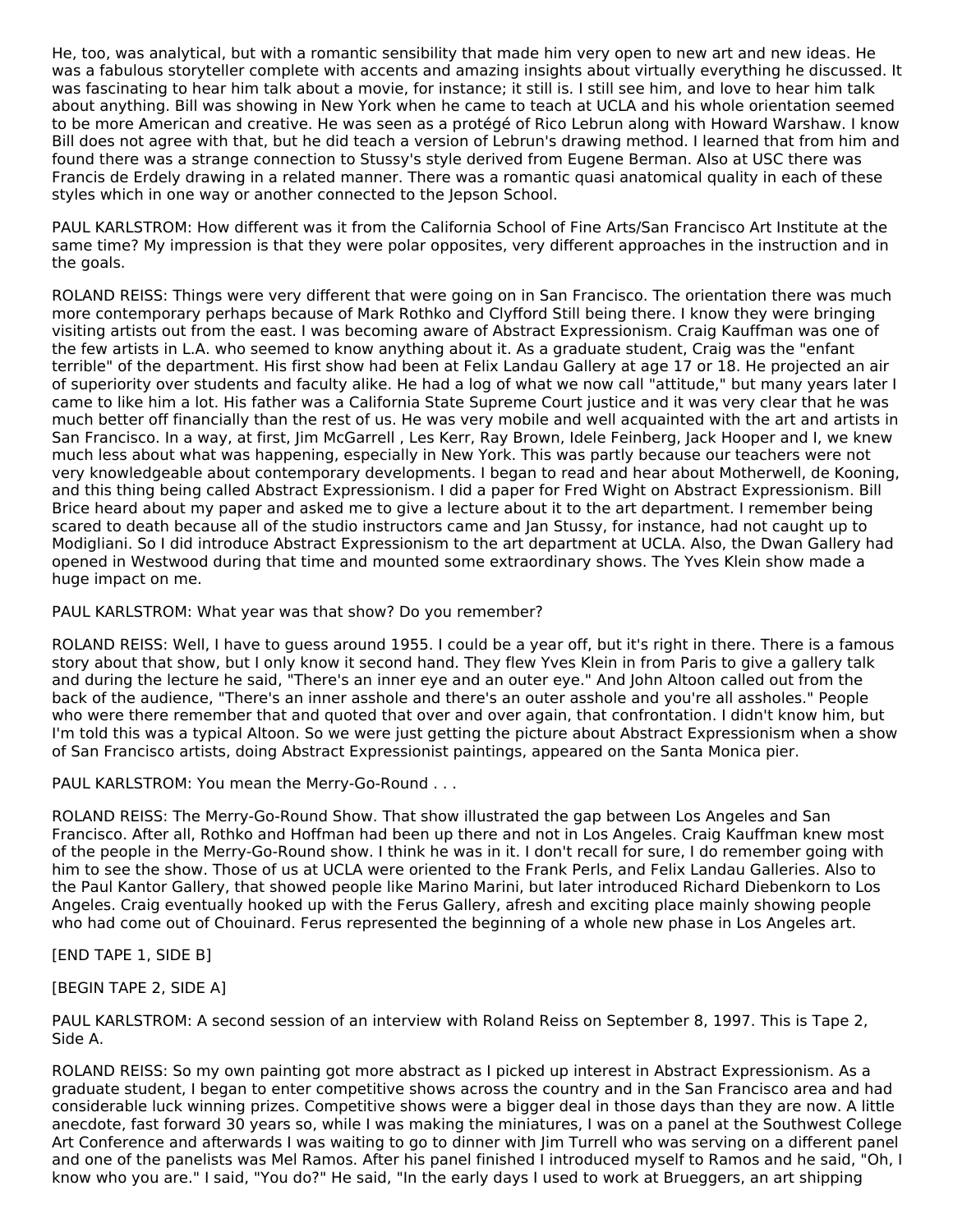company. And he said, "When they came up from L.A. you were one of the guys we were always waiting to see." It was a touching compliment about my early work.

PAUL KARLSTROM: Where would these juried shows be in San Francisco?

ROLAND REISS: Places like the California State Fair in Sacramento. I won first prize at the California State Fair one year. The year before, I won a prize in the College Student Category. It was considered to be an important show in those days and, like the shows at the L.A. County Fair, it was juried by major artists and critics.

PAUL KARLSTROM: Did they have the jury or open competitive shows that you participated in at the [California] Legion of Honor?

ROLAND REISS: Yes, I think so. A lot of competitive shows, and sometimes I won prizes, but my work was abstract and it seemed to strike a chord in San Francisco. I have always felt that San Francisco was and is more responsive to my sensibility, perhaps because I have always been in what is happening there.

PAUL KARLSTROM: You said that there were opportunities to see this growing awareness of Abstract Expressionism. Was there a broad interest among the other younger artists in this area?

ROLAND REISS: No. I'd say for a while at UCLA Craig and I were the only ones and, for me, a little later than Craig. I didn't really know much about the Ferus group. Fred Wight had a show at UCLA that had Motherwell and some other things in it, so some of that work had been seen in town. I think it received a quiet reception and Abstract Expressionist work began to emerge slowly in Los Angeles after that. I made trips to San Francisco where I saw the Clyfford Stills at the museums. They were paying a lot of attention to his work up there. I remember standing in front of that work I was trying to understand, but I couldn't get it. I couldn't get it. Finally, one day I almost fell on the floor. I could see the scale of this thing; understand the vastness of the sensibility exposed by the work. I began to understand what abstraction was really about through Clyfford Stills' paintings.

PAUL KARLSTROM: So that confirmed the direction in your own work.

ROLAND REISS: Yes, although I always continued to draw figuratively. The two were separate because, if you did abstract painting and figurative drawing in those days, the figurative drawing would be a mark of bad faith that you didn't believe in abstraction. Arriving at an understanding of non-objective painting was a difficult achievement entering a rarefied atmosphere that artists needed courage and faith in order to sustain their belief and convictions in the face of misunderstanding and doubt on the part of other artists and the general public. People were not even able to grasp the analogy of music as another form of abstraction. Non-objective artists, therefore, adopted an exclusionist position somewhat defensively. Figurative work was seen as retrograde. So, while I was in Colorado, I almost never showed my figurative drawings.

PAUL KARLSTROM: So for how long were you working with abstract painting?

ROLAND REISS: All through my 15 years there, but I was also drawing the figure continuously. Actually Joan Brown wound up with some of those drawings.

PAUL KARLSTROM: Why was that?

ROLAND REISS: During the time she was married to Manual Neri, I brought her in as a visiting artist to the University of Colorado. I was the professor in charge of visiting artists and running the graduate program there. We're digressing a little bit.

PAUL KARLSTROM: Well, I don't know. Why don't we talk about that, I mean, unless you feel that we've moved up to that?

ROLAND REISS: I don't know if we wanted to hit a few more of the instructors that showed up at UCLA or not. Well, let me do a few more of the people who probably should be mentioned if you're interested in that period. John Paul Jones showed up while I was a graduate student. He was fresh out of the University of Iowa, a printmaking teacher with the stamp of [Mauricio] Lasansky all over him, but he was a wonderful guy, quiet, warm, and very intuitive. I took printmaking from him as a graduate student. He used to send graduate prints off to the competitive print shows. I really wasn't that interested in prints, so I developed a quick technique to make them, which involved scratching into the plate varnish with a scraper, biting it deeply with acid and printing it. I won the prize at the Boston Print Annual and John said to me, "You could be a great printmaker, but I know all you want to paint." I think for a moment he thought he could sway me toward printmaking. In those days you made a commitment to one area or the other. Not surprisingly, years later, John left printmaking behind for painting and sculpture after that. Another important person I forgot to mention is Ray Brown, a graduate student at that time.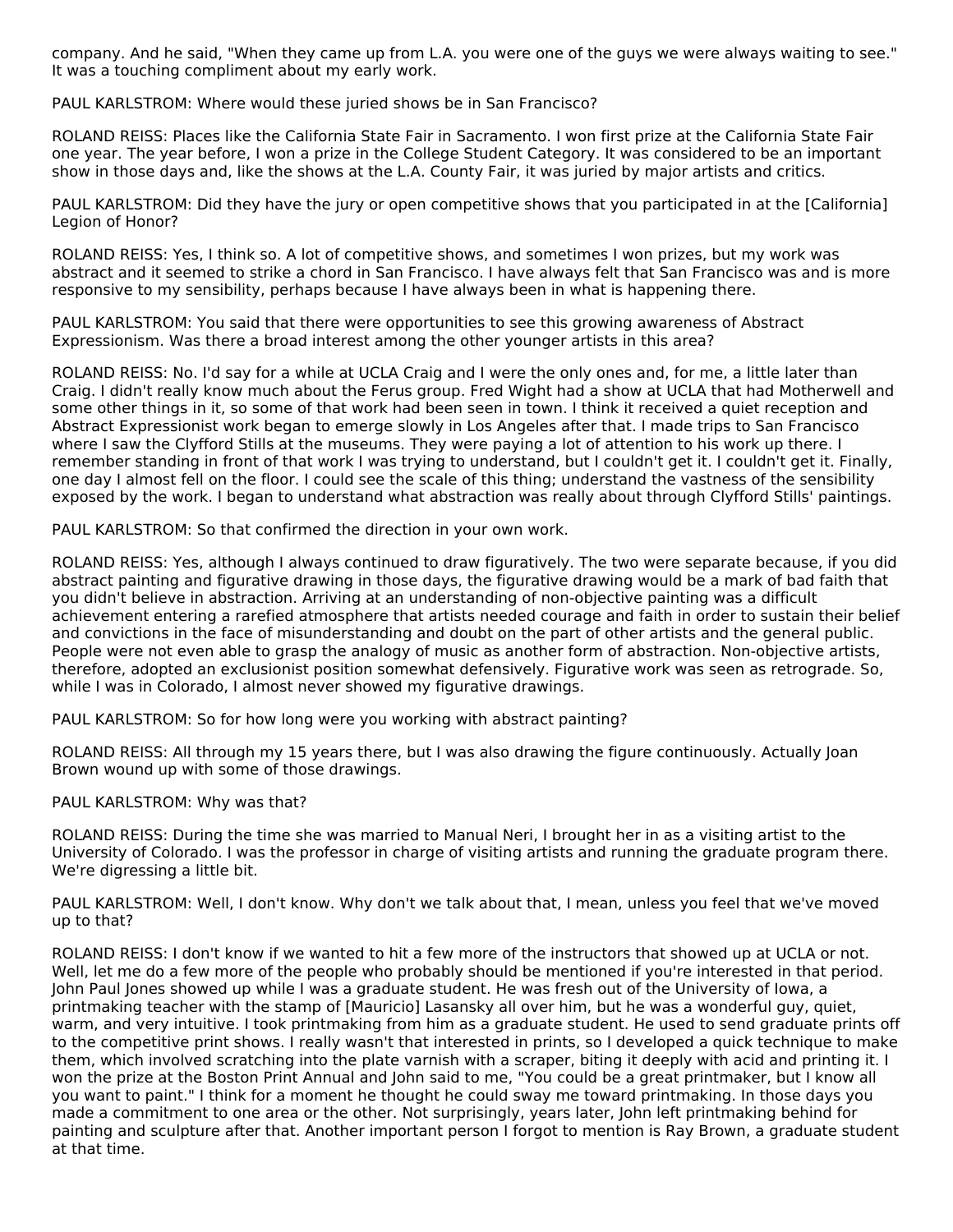PAUL KARLSTROM: Oh sure, Ray Brown. He ended up teaching at UCLA.

ROLAND REISS: He was the chair there in recent years. He was a very good painter, but his concentration really was in printmaking. David Glines was an undergraduate, who turned out to be a printmaker. Basically, John Paul Jones brought the Iowa intaglio printmaking aesthetic to UCLA. I also studied sculpture with Tony Rosenthal who was all embroiled right around that time in the controversy about the public sculpture he had done for City Hall in downtown Los Angeles. It was one of the first big commissions for contemporary art in the city. He did a generic family in bronze that looked like the Oscars and Emmys. Someone decided they were naked in spite of the absence of genitalia and it became a huge controversy. Rosenthal was very busy with international commissions and often did not come to school. He was hard-of-hearing and had difficulty teaching. Charlie Eames substituted for him when he could not be there. I had run into Eames a number of times earlier around town when I would be doing watercolors and he would show up to film the same unusual material. Rosenthal was replaced by Bob Cremean. I had him one year out of graduate school. I don't know that we had any communication. His work certainly met a certain UCLA criteria UCLA had maintained through all of this commitment to figurative drawing and Cremean fit that very nicely. Actually, this aesthetic developed nationwide and included people like Tovish and Baskin in other parts of the country. I was leaving that work behind for more abstract interests. Jim McGarrell and Les Kerr exemplified that point of view. Craig's work was already abstract.

PAUL KARLSTROM: I was going to ask you to what extent art history was a part in the course of training?

ROLAND REISS: Art history was considered an essential basis for studio studies. UCLA had some excellent historians and we studied along side Ph.D. candidates in Art History. Karl Birkmeyer had originally come over with the Salt Mine collection on tour from Germany, and Berkeley hired him and then he wound up at UCLA. He was a very important professor for me, because he understood an artist and a historian. He respected contemporary artists, and that was not typical of most historians. And over and over again, he would have me critique historic works in front of the class, Neverlandish painting. It gave me a lot of confidence. I remember in one course as I was about to graduate, I had an interview for a job out of state coming up. I went to him and asked if I could take the final early or delay it till after my trip. He said to me, "This job is more important to you than any final. I'm going to give you an "A"; just forget the final." What I learned from that has stayed with me throughout my career as a teacher/administrator; students are human beings and your support of their life's journey is more important than enforcing academic rules if they have been serious about their studies.

PAUL KARLSTROM: It's interesting about Birkmeyer. I was intrigued, of course, by the stories that would add to his symbolism, and I thought he was a wonderful teacher, but I found him very difficult, and also very demanding like you would describe Clinton Adams on some very small points, not very forgiving.

ROLAND REISS: This is great then to be able to tell the positive side of the man. I thought he was a very intelligent, warm and caring person.

PAUL KARLSTROM: It's an experience that I had that actually more than anything else shifted me into American art because I was unhappy.

ROLAND REISS: Of course, of course.

PAUL KARLSTROM: My wife and I house-sat for him one time when he was off in Europe. I think it was our first year at UCLA. He had a dachshund called Roger van der Weyden. What I would like to raise is that with you he was dealing with an artist and with me he was dealing with a would-be art historian. I think probably there were very different academic standards relative to that. I can't imagine he would have given any of us an A without doing the paper and taking the exam.

ROLAND REISS: I was in the studio program and he knew the difference in category. I had received A's, however, in all of my work in art history. When he asked me as he did a number of times to critique historic paintings in front of art history graduates, I'm sure it was because he wanted them to hear an artist's point of view. By doing that he also made history live for me. He was very open to contemporary art as were a few other great historians like Panofsky and Shapiro, who were among his favorites. He probably thought that history students like you required a dose of the same Germanic discipline he had been subjected to.

PAUL KARLSTROM: Well, I have to say I always admired him. I thought his courses were among the best.

ROLAND REISS: He knew his stuff.

PAUL KARLSTROM: His courses really made me begin to understand what was involved in art history as a discipline. . This is the whole experience you clearly had at UCLA which was a thoroughly and intellectually stimulating experience.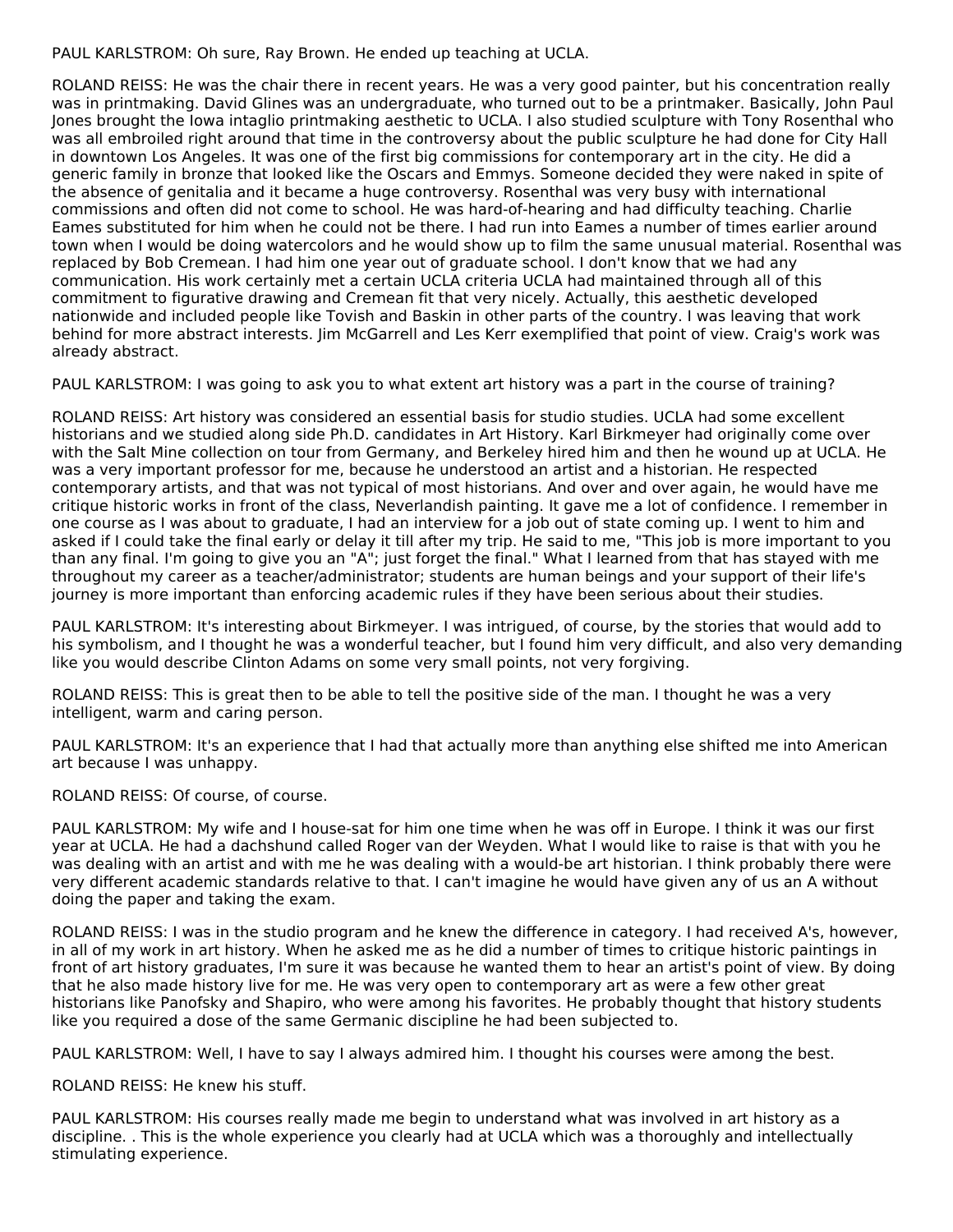ROLAND REISS: It was all an important part of what would happen later in my work. You also had to have a minor and mine was Anthropology. I specialized in pre-Columbian and what was called the American Indian before the phrase Native American came into use. In fact, UCLA required an outside member on your committee and I had a member of the Anthropology Department on my M.A. committee. I loved anthropology. I had taken courses in the history and art of Mexico. When I was on the trip to the Black Hills with my father, I got an autograph of an old Indian Chief at the trading post who drew a bear and signed it Standing Bear. I learned later that he had been one of the famous Sioux Chiefs at the Little Big Horn, and he was spending his last days at the Pine Ridge Reservation. As my art developed it reflected the nature of these academic studies, a special way of looking at information. An art critic once called me a social anthropologist in relation to my miniatures. I think that was perceptive.

PAUL KARLSTROM: It seems that at UCLA there really wasn't initially a much broader exposure that would provide information that could expand to ideas of what you could be. But along the lines that have very much to do with the knowledge of the world, not just the knowledge of self. The program at the [San Francisco] Art Institute, frankly, for how it's embodied, tended to be extremely self-referential and almost self-indulgent.

ROLAND REISS: Yes, the academic view was a broad one at places like UCLA, but almost to a fault. The fault was in not focusing on art as a profession. In the art schools there was a sense of commitment to a profession, even if there were few real opportunities out there. At that time, there were probably a handful of artists in New York supporting themselves on their work, but there was the notion that you could be an artist in the art schools. In academia it was training to be a teacher and to be an artist simultaneously. So that meant that the M.A. degree in academia -- there weren't many MFAs at the time, UCLA didn't have one - you had to cut the academic mustard to get the degree. You were challenged with art history questions in those exams even though you were earning a studio degree. That was also true when I went to teach at the University of Colorado, the same attitude. Actually, when I came to Claremont, I felt I was inventing the idea of what I called "transitional, professional education" in reaction to the notion at universities that people were being trained to be teachers. I felt that art students were often given a very heavy academic program at the expense of development in practice. So I guess we could leave UCLA now.

PAUL KARLSTROM: Yes, we've done UCLA pretty well. So how did you get to Colorado, when and how? We talked a little bit maybe last time.

ROLAND REISS: Yes, I went to Colorado immediately after graduate school. I had applied around for several jobs. Gibson Danes was the chair at UCLA and was a great help to me in looking for a teaching job. Back then a chair could be very influential in placing a student in a teaching position. It was a period that a lot of the jobs had been gobbled up by World War II veterans. They were many of my teachers at UCLA. I was at the tailend of job opportunity that had been created by the G.I. Bill. Many of the schools had grown large art faculties to deal with the influx of veterans. I was offered a job at the University of California, Riverside, by Jean Boggs. At that time they were planning to open a tiny experimental elite campus. I thought an art department faculty of three was too small to give the students a serious studio education. I was also offered a job at California State University, San Diego. There was no UCSD [University of California, San Diego] at that time. The chair down there said, "I'm offering you this job because Gib Danes says you would be great." He wanted me to teach color on a musical scale that would set up his advanced courses, so I turned the job down. My friend, Paul Lindgren, took the job and stayed there the rest of his life. So there I was without a job. And people began to think I was too choosey. Finally, one of the jobs that came available was at Colorado, so I flew out and interviewed for it. I had a wife and a child and I had to get to work. The University of Colorado had a large art department and I liked what I saw there. The department was large and very alive. I thought it would be good for me to get away from California and people who had influenced me in order to find myself as an artist and as a teacher. So I accepted the job there as a painting teacher. Believe it or not, I was the senior painting teacher, right out of graduate school. Don Weygandt, the painting teacher who I replaced, was still teaching there in a year of grace after he was fired. He was an excellent teacher and wound up teaching at the University of California, Santa Cruz after he left. Most of the students were still World War II veterans, and they were older students. The chair was a stuffy Anglophile who had been trained at Yale and Iowa named Alden McGrew. He had gone into conflict with the graduate students by maintaining that the MFA statements had to be written in the third person. The graduate student veterans maintained this rule was ridiculous and made Don Wegandt their faculty champion in their argument. McGrew was not just chair, he was Department Head, he was in a powerful position and so he just fired Don. As his replacement I found myself in a tough sport being resented by the students who were his supporters. Don and I became friends, a testimony to the kind of person he was. There was a wall separating our studios and we sometimes talked to each other through it.

[END TAPE 2, SIDE A]

[BEGIN TAPE 2, SIDE B]

PAUL KARLSTROM: Continuing our interview with Roland Reiss. This is Session 2, Tape 2, Side B. Roland, we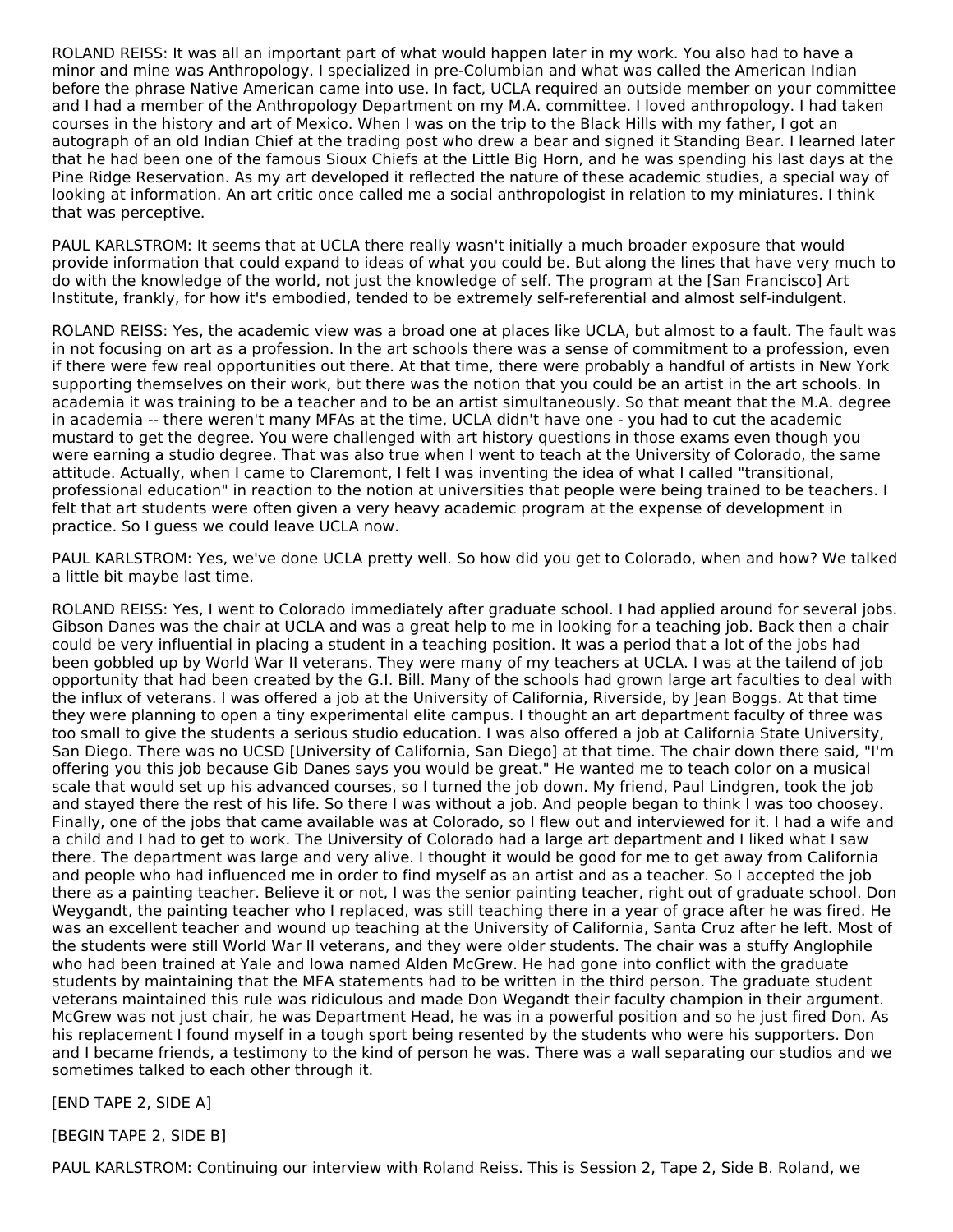have you in Colorado being resented a bit by the students.

ROLAND REISS: Well, he [Don Wegandt] called these students in and asked them to treat me fairly and from that moment on I had a wonderful time teaching there. There were about twenty graduate students at the time I arrived and that went up to about forty-five by the time I left, fifteen years later. Of course, larger programs like the University of Iowa and San Jose had from 100 to 150 graduate students at the time.

PAUL KARLSTROM: You really helped to expand the program.

ROLAND REISS: It seems I have a compulsion to do that. The faculty was growing and I guess our best friends were George and Betty Woodman. She became probably the most celebrated ceramist in the country at this point in time. She shows at Max Protetch. We used to buy her things at weekend sales to keep her going as a faculty wife. Their daughter, Francesca Woodman, has become a major figure in photography. My other five children were born and we moved from a little tiny, rented house eventually to a Victorian house and with a big studio on Mapleton Hill.

## PAUL KARLSTROM: How many years were you there?

ROLAND REISS: Fifteen years. It was a good stretch. In the fifties I had already begun to work in plastics. After Leo Amino in the forties, Bob Mallory in New York, my friend Jack Hooper in California, DeWain Valentine and I were among the very first artists to work with it. DeWain was one of my students at Colorado. We went on a trip together to Los Angeles and he moved there the next year. We all started out with acrylic polymer; it was marketed to artists. There actually was a point where De Wain had stayed in Boulder for a while after he graduated and got heavily involved in fiberglass work. Jack Hooper and I started out with polyurethane and epoxy. There was Roger Katowski., who was teaching at Denver University and also working with plastics, mainly polyester resin. Time magazine came out to write an article about us, about artists working in plastic in the Denver area, but they did not publish the article. About four or five years later we saw an article in Time magazine about the plastic movement in Southern California. By that time DeWain had moved out to California. I don't think he introduced plastics to California, I think it had begun to develop there on its own. I am still amazed that I opened the magazine one day in the sixties and saw Craig Kauffman blowing Plexiglas painting. By that time I had been blowing Plexiglas as well. I had no idea he had been working with a similar process. It's almost like it was in the air that this kind of art would materialize independently, in different parts of the country by artists of a similar background many of whom had worked as 2nd generation Abstract Expressionists and wanted to concretize form, to replace the gestural excesses of action painting. That meant making painting more dimensional, more of an object, more sculptural, and plastics were a key to that. The fact that plastics could also be used to produce transparent volumes led to castings by artists like DeWain Valentine, Peter Alexander, Annie McCoy, Fred Eversley, and myself. There is a direct connection between that work and Light and Space art which has not been fully explored from a critical or historical standpoint.

## PAUL KARLSTROM: How did you start out working in plastics?

ROLAND REISS: First, I began a canvas bulging forward in relief created by various objects I put underneath, like large coffee cans that made volcanoe like shapes. I bought acrylic polymer from Rohm and Haas to use as a paint medium because it remained flexible over my volume trim and radically stretched surface. I found a plastic house in Denver so the next step was to freeze the three dimensional canvas into position with fiberglass and polyester resin. The interest in the volume led Jack Hooper and me to use polyurethane foam because it formed volume by itself as it expanded. He came to Colorado from California and worked with me one summer. We did a lot of experimentation with liquid foams and epoxy. I had a show in Denver a month later and they were selling large pieces of foam. I said, "What are these?" They said, "This is a new movement. There's an artist who has just done a show here with foam, we call them three-dimensional canvases." Of course, the artist had been me. The following year, I sent three of my polyurethane epoxy-coated, shiny plastic paintings to the Mid-America Exhibition at the Joslyn Museum in Omaha [Nebraska]. The paintings were rejected and the next year at Mid-West College Art Conference I was shown slides of foam paintings by painters at the University of Nebraska faculty. I said, "When did you start working with foam?" They said, "Well, we saw your work at the Mid-America Exhibition last year." I said, "I wasn't in the show." They said, "Oh, we saw it all in the store room before they were sent back."

PAUL KARLSTROM: So there wasn't anybody that you knew who was doing this at the time?

ROLAND REISS: Only Jack Hooper and me. Jack did not work with foam for very long. The person who received national attention for his work with polyurethane was Roger Bellamy from San Francisco. I remember I was at a national sculpture conference in Kansas many years later with my friend Fred Spratt from San Jose, who was also a pioneer in working with plastics. Roger Bellamy was the featured speaker and he was introduced as "the first man to have worked with polyurethane foam in painting and sculpture." He had the grace to say, "I'm not the first person who worked with polyurethane. It was some guy around Denver." The problem with Denver was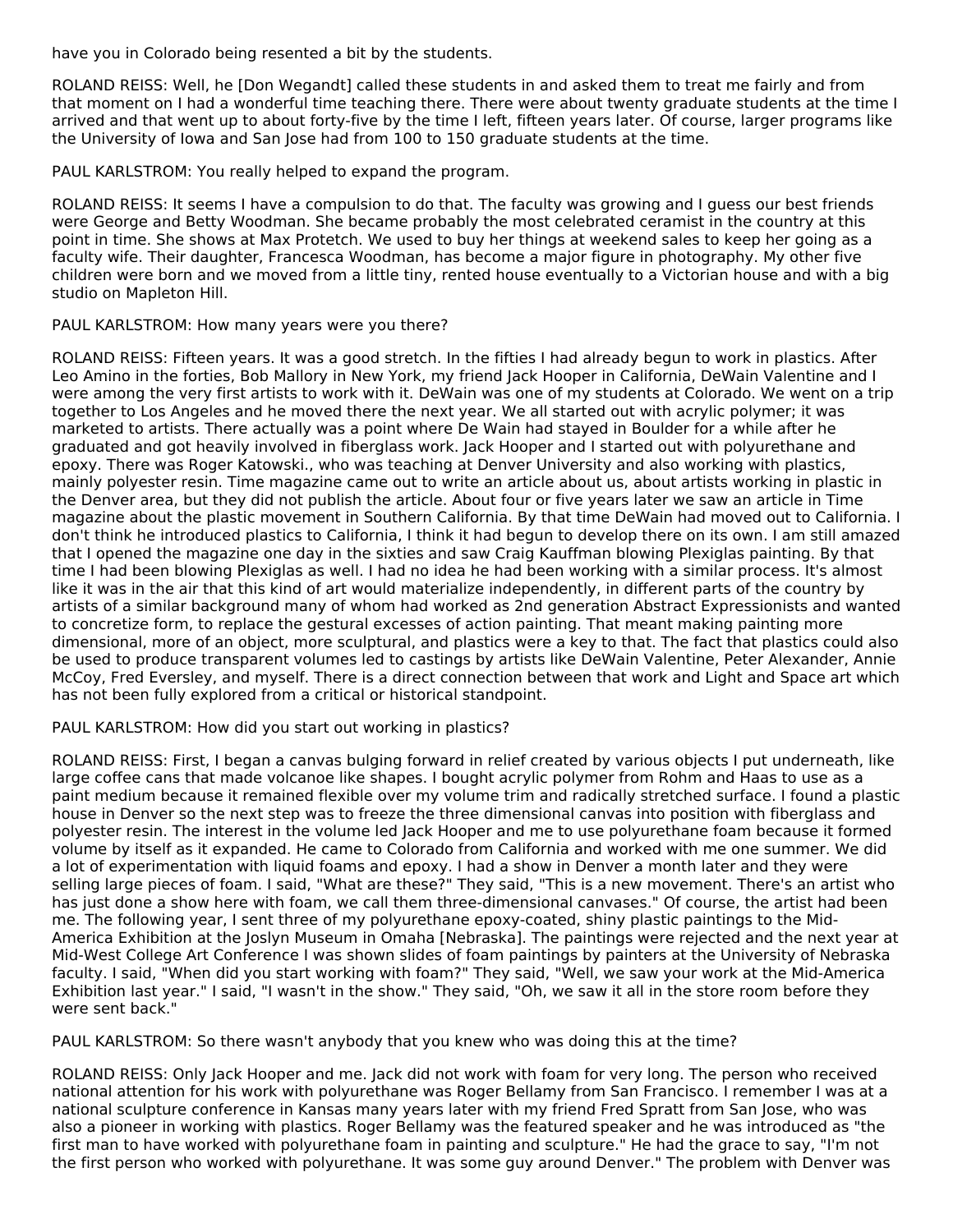that there was "no there, there." The planes and critics did not stop there. They flew back and forth from coast to coast. I recall doing a performance with William T. Wiley in Boulder, and he said that it was so hard to do things out there and nobody would know what we had done. The sixties was a period of great ferment and creativity. I think a lot of interesting and important work was being done outside of New York and Los Angeles, but that work was ignored and seldom shown. Artists in the center often received attention for work similar to that being explored elsewhere. One of the more painful aspects of being out in places like Denver/Boulder was being ripped off by more successful artists who came out our way as visitors. This was particularly true in relation to new materials. We were caught up in Marshall McCluban's idea that "the medium is the message." Unique material and processes into new expressive territories presented the originator with a competitive edge. I remember Billy Al Bengston viewing my work in Boulder and saying, "You know, I have a reputation for stealing." I took that as a compliment and indeed he did not take from me, but some other out-of-state visitors did. I could continue to generate new possibilities indefinitely.

PAUL KARLSTROM: Who else was working in plastics at about the time or shortly thereafter? After all, this is one important aspect of what came to be described as a Southern California esthetic.

ROLAND REISS: I don't think that what happened in Southern California had anything directly to do with Colorado, it was a parallel activity maybe starting slightly later in California. When De Wain came to California he joined others like Peter Alexander, Craig Kauffman, and Ron Davis, who had been working in plastics. Robert Mallory had pioneered polyesters in New York in the mid-fifties. My friend Jack Hooper was not really part of the later California developments and by the time I came back to California others like Terry O'Shea, David Elder, Fred Eversley, who had worked in Denver, and Ann McCoy, one of my former students, were all casting with polyester resin. Mowry Baden, Tom Holland, and Bill Geis, up north, were using polyester and fiberglass. Newton Harrison was using that combination in New Mexico. Bob Irwin here, and Bruce Beasley in San Francisco were working with cast acrylic. The "Last Plastics Show" at CalArts in the early 70s was a kind of round -up of all those involved including Ed Moses, Carol Caroompas and others. I'm sure there are many artists I'm not mentioning because the interest in plastics had grown exponentially. The whole development in plastics took place over a fifteen to twenty year span. After that it was just another medium.

PAUL KARLSTROM: In other words, obviously it wasn't an invention constructing things with plastic because it was all around, but it does seem to be rather an imaginative leap.

ROLAND REISS: To work with plastics?

PAUL KARLSTROM: Yes, within the art context.

ROLAND REISS: Well, I don't know. At first it seemed to grow out of the use of plastic as paint and as a decorative material for architecture, too. To me, it met with an intense rejection on the part of the public and most artists I know. They said it put their teeth on edge, and it was a vulgar and abrasive aspect of low culture and that it exemplified bad taste. Pop Art came along and met with quick acceptance and eventually it became clear that plastics, too, was a part of popular culture and contemporary experience. Ultimately, for artists, plastic was a form of paint that could morph into volume and surface with structural integrity, it could be opaque or transparent. The discoveries by artists paralleled continuous developments in the commercial paint industry. Artist materials manufacturer quickly followed suit. I bought universal tinting color [dispersion] and mixed it with acrylic polymer [AC33] from Rohm and Haas to make acrylic paint as did a number of artists, shortly before Liquitex began to market acrylic polymer emulsion paint. The earliest acrylic paint for artists was a solventbased imitation of oil paint called Magna made by Leonard Boccour. It was used by Roy Lichtenstein and Morris Louis, among others. Louis used it partly because plastic paint did not rot his raw canvas. Jackson Pollock imported Ripolin enamel, a plastic boat paint used by Picasso. It helped to preserve his work when it was on raw canvas. Plastics made possible many of the new staining and layering techniques seen in Abstract Expressionist work. With the addition of alkyds epoxies and polyurethanes, the technical potential of painting continued to expand. Plastics also expanded the vocabulary of sculpture. Many painters were led into sculpture by the potential of plastic for making castings and shell-like forms. In the West, people were pouring resin and doing fiberglass lay-up work. In the East polyester was used to harden canvas and clothing as in the work of Mallory and Lee Bontecou.

PAUL KARLSTROM: Well, what did your works look like from that time? What would be an example?

ROLAND REISS: The last pieces I did before coming back to California were large swelling circular shapes about six feet in diameter. I would blow mold in Plexiglas a six-foot circular shape curving out six inches to its center. This became a mold for pieces in which I would lay-up barely tinted strips of fiberglass mat in a lattice structure. It appeared open and tremulous on the wall. Basically these pieces had a lot to do with dematerialization and appeared to be like exoskeletons of paintings. In retrospect these paintings paralleled Bob Irwin's discs that were being done around that time. In contrast, my pieces were less physical and more transparent, ethereal and reductionist. Before that I made panels with small negative relief hexagons covering the entire surface. I would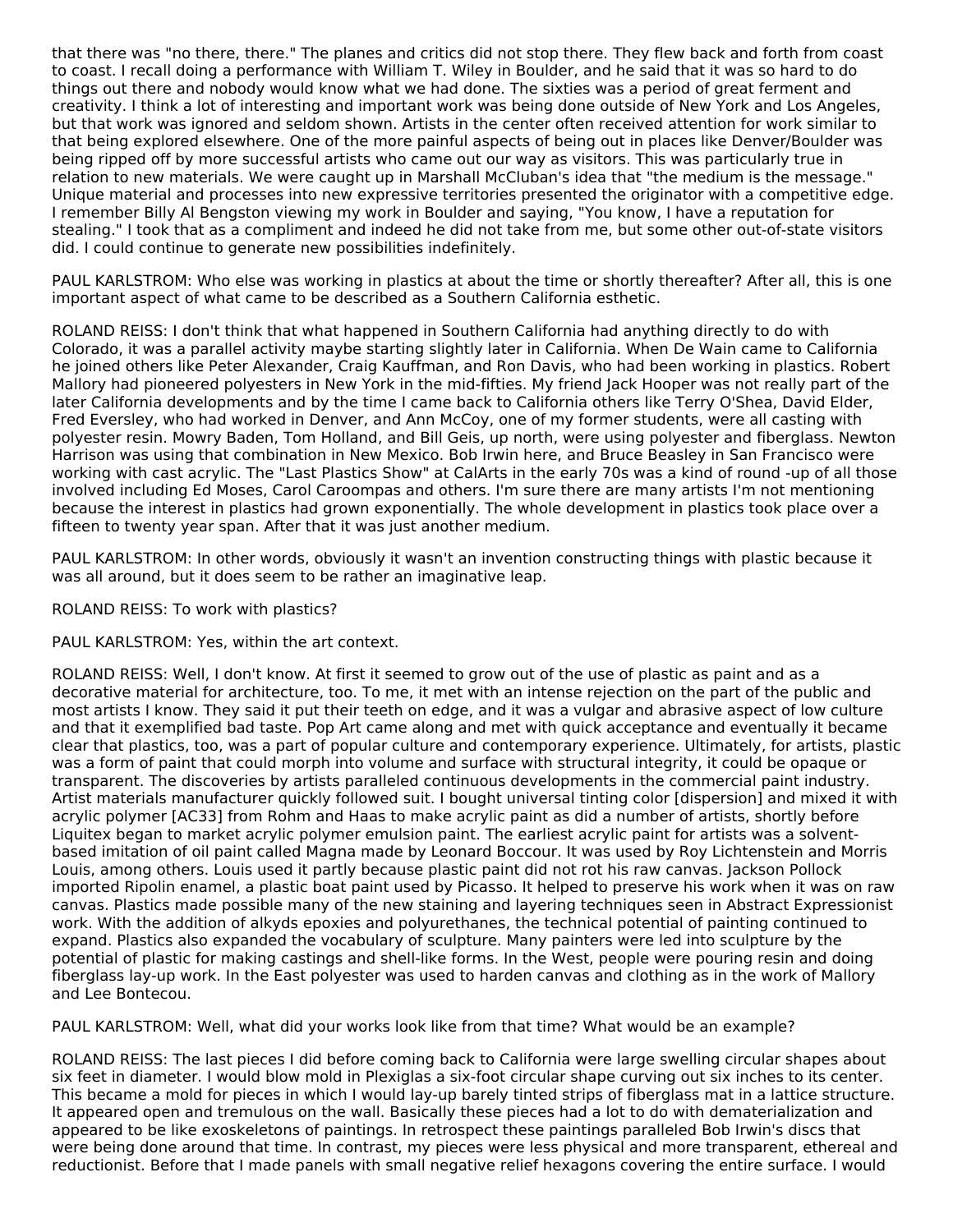busy the polystyrene panes used for diffuser screens over fluorescent lights and make molds from them of rubber latex. You've seen those textured hexagons, I'm sure. I would do a gel coat first then a fiberglass lay-up on the rubber molds that I had distorted by stretching them over large tables. Then I would side spray them with different colors, but from the front they appeared to be gray. The surfaces almost produced a sense of vertigo because they would shift and vibrate optically. These pieces were very minimal and looked a little like Brice Marden's work, but were really about perception and grew out of my interest in Light and Space work. Before that I was blow molding Plexiglas shapes that would be used as molds for paintings. They were painted in the mold in polyester resin followed by a fiberglass lay-up, which became a shell after I popped it out of the mold. In effect, you would be looking at the reverse side of the painting that therefore had a non-tactile surface. A number of painters were using reverse paint qualities at the time. Jim de France was painting with acrylic that way by peeling it off a flat surface and gluing it backwards on the canvas. The blown molded Plexiglas shapes became paintings in their own right after a while, parallel to the kind of work Craig was doing. From the beginning of my work with plastics, I used pearlescent, interference, iridescent and fluorescent colors along with graphite and powdered metallic pigments. Many of us working with such materials believed we were breaking new ground and discovering our own individual authentic voices our own through the exploration of properties of qualities unavailable to previous generations of artists. Peter Frank saw a few pieces from the mid-sixties a couple of weeks ago and said, "You've got to have a show of this work. They look like they were done right now."

### PAUL KARLSTROM: Do you have some here?

ROLAND REISS: I don't have any here at all. I have several out at Claremont. That's where you would have to see them. The rest of them are all still stored in Colorado. Before the work I just described, I made a large plaster positive for a disc-shaped mold I made in fiberglass. It was about six feet in diameter and I did a lot of shells painted and laid up in this mold. These pieces had changing lights in them that were intended to shift your interest to different areas of the paintings as they hung on the wall.

PAUL KARLSTROM: Lights? It sounds like some Fletcher Benton's sort of kinetic work.

ROLAND REISS: Yes, but they weren't kinetic and they didn't require that the lights be on. The lights were like a special feature that caused you to move your eyes around on the surface as they went on and off. Previous to that work, I was making paintings with volumetric surfaces by pushing the canvas forward with objects put underneath the canvas attracted to the stretchers and crossbars. At first they were painted with acrylic and later hardened the surface with polyester resin. Many of these were rubbed with graphite and other metallics. And, before all that, I did the pieces in foam, polyurethane at first, coated with resin and epoxy. Polystyrene slab foam [prefabricated], painted with acrylic was used, one-shaped canvases a little later. Vinyl and acrylic paint on canvas was where it all started for me. From the beginning my work has been about the relationship of material to perception and the relationship of light to object. These have been of primary interest for me in painting.

PAUL KARLSTROM: As you describe these works and the works of others, it seems somehow more connected to color-field painting than an actualization of Abstract Expressionist work. .

ROLAND REISS: Oh yes, color-field painting and other developments began to mean much more because they were also related to perception. The concretization of gesture by replacing it with three-dimensional form was the starting point. It was the first break with Abstract Expressionism. But my work in plastics always derives meaning from materials in a way that these other developments did not.

PAUL KARLSTROM: Were you thinking in those terms in a way? You said earlier that to a degree this was an effort to actualize the paintings.

ROLAND REISS: To slow it down. Volume and surface would replace the brush stroke, but while many of us in the sixties were interested in a unique idea about painting as perceptual object, we also tried to break new ground by exploring new understandings of the visual field in general. Color-field painting was a part of this visual discourse.

PAUL KARLSTROM: I find a very interesting account of a technical side of this art history that we're talking about and how materials played such an important role. I think you said a lot of what you were about at that time, in the sixties, was really exploring and experimenting. It was a virtue trying to find something new.

ROLAND REISS: Absolutely! Meaning out of materials and methods was a driving subconscious force in our thinking. I think the idea was that, in discovering the new, one discovered one's self. The challenge was in some way to do what others had not done. We saw materials as a key to do that; they provided visual and expressional opportunities that weren't available in any other way. We were interested in things that hadn't existed in art before. Everything was questioned. Categorical distinctions were broken down. All kinds of hybridized art and activities emerged. What we first called "living sculpture" became happenings and then branched into installation and performance art. We were shaping canvases. Painting became sculpture and sculpture, paintings. The sixties was a time of great ferment and excitement, an incredible creative time. We did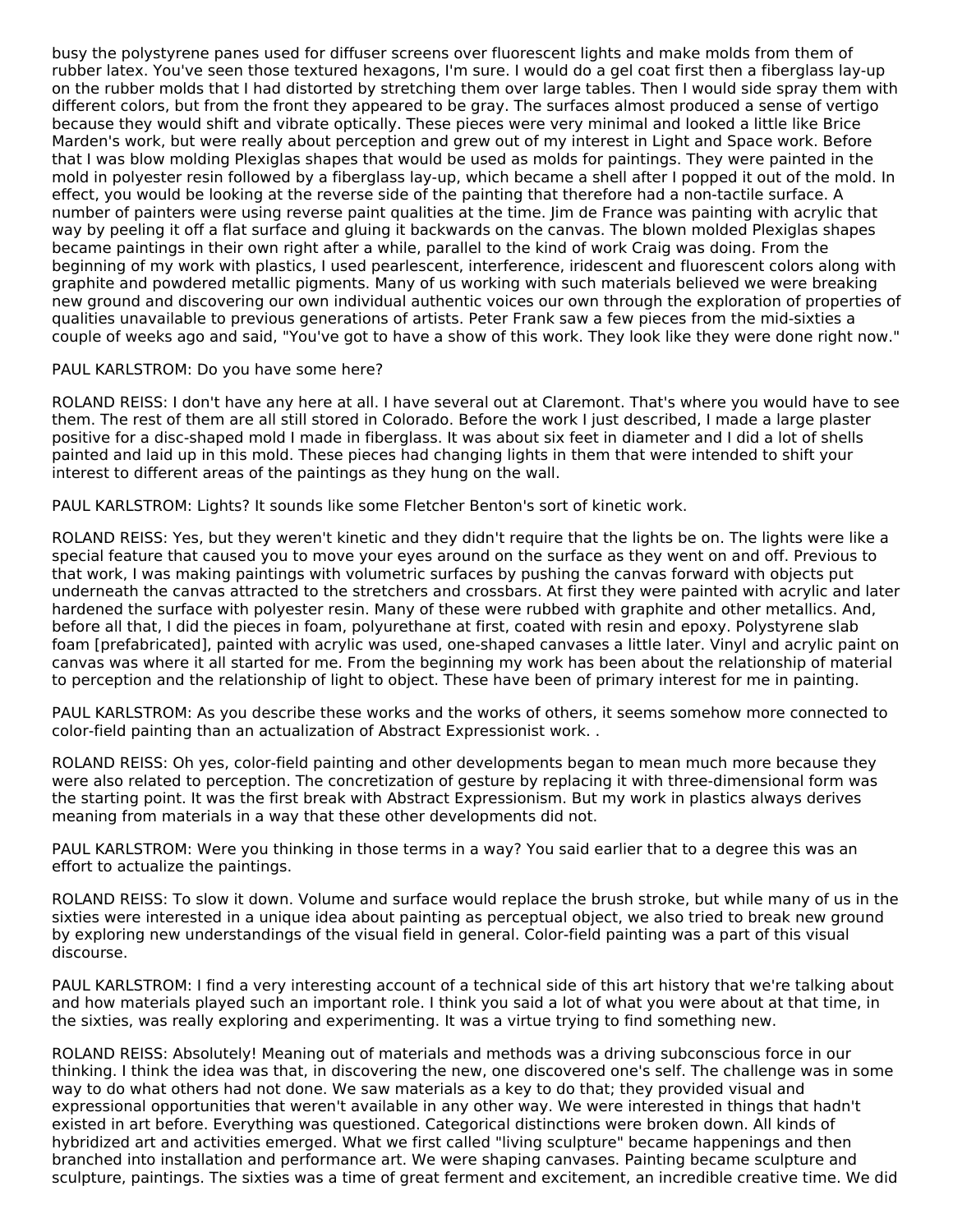lots of cooperative art and group projects including guerilla art. We were able to put egos aside and explore wild and unusual ideas together. I think this was especially true then, outside of New York and Los Angeles. Of course, conceptual art had begun in a rudimentary way and it had a big effect on my thinking as time went on. We shouldn't forget that the influence of Marcel Duchamp was pervasive throughout that period. I was also instrumental in bringing major artists to Colorado for the summer sessions in the sixties. My interaction with some of them, Nancy Graves, William T. Wiley, Joan Brown, Richard Diebenkorn, Dore Ashton, and Hilton Kramer to name a few, certainly had an effect on my thinking. Clyfford Still made the greatest impact on me when he was there around 1960.

## PAUL KARLSTROM: How did you accomplish that?

ROLAND REISS: I had been very interested in Still since my graduate school days. I was chair of the graduate program and in charge of the visiting artists program as well, I didn't think there was much chance of getting him because of his fearsome reputation, the fact that he hadn't taught in years, and he was known to be difficult. But he did agree to come for the summer session. Then we almost lost him because the department chair had set him up in a gorgeous house, but sent him a note detailing his responsibilities for care of the place. Still shot back a note canceling his contract saying, "I don't care to take care of lawns or anything else." I thought, "Oh, God, we've lost him," we were finally able to work it out. Over the summer he turned out to be quite friendly, even playing softball with faculty and students. He loved baseball. I met him at the faculty party we always gave to start the summer session. The next day I went in to pick up my mail and this incredible thing began to happen to me. I was teaching in the afternoon and he was teaching in the morning. He was sitting in a small office next to the main one so I stopped to chat with him and he told me that he had met his class and all the students had the Portfolio Magazine open to the center pages where his work was reproduced. He just threw up his hands and said, "I don't believe in imitation, and I'm not coming in here anymore. I'll be down the hall in my office where we can talk about important things if you are interested. I don't want to see anything like my work ever again.'" So the students had not come to see him and with my mail in hand I said, "Well, would you like to get a cup of coffee?" He said, "Fine." We went over to the Student Union and up to the fourth floor where you sit at an umbrella shaded table with a full view of the Rocky Mountains, got our coffee and began to talk. From then on I spent considerable time with him. It was an incredible experience for me. I realize now that I was the one who was ready to be his student. Having taught for a while in my early thirties, I knew the recent developments in New York, some of the dialogue and who all the major players were. I think he was in his seventies and appreciated the fact that I could understand what he was talking about and was someone he could trust. He had a huge impact on my understanding of contemporary art and on the formation of my ideas about it.

PAUL KARLSTROM: How would you characterize him and the nature of your discussions?

ROLAND REISS: Still was a brilliant person. He was a very strange man, tall and thin as a razor blade. He looked like he had stepped out of an El Greco painting, all attenuated and always dressed in a suit and tie. He was very formal, even when he talked to me in one-to-one conversation. We had a good relationship, because he knew I would not abuse the friendship by violating the conditions he imposed upon it. He could be quite bitter and was angry at a lot of people in the art world. His difficult and irritable ways were legendary and he explained himself by detailing the disrespectful and unfair treatment he had received early in his career.

## PAUL KARLSTROM: He acknowledged this?

ROLAND REISS: Oh yes. He knew he was difficult, but he felt that that was necessary to be that way. He believed there was nobility in that stance and artists should never be compromised or lose their dignity. He did not tolerate the use of his name by other artists. He was severe about a lot of things. He said an artist should never accept a grant because in the very act of acceptance you had obligated yourself. I thought that was easy enough for him to say because I understood his wife was a corporate executive and money was never a problem for him. Strangely, he was not contentious or willing to sustain an argument for long with anyone. He would say, "When you've had enough, turn your back on him. Just turn your back on him. Walk away." However he never seemed to forget each incident and what was said.

[END OF TAPE 2, SIDE B]

[SESSION 2]

[BEGIN TAPE 3, SIDE A]

PAUL KARLSTROM: This is a second interview session with Roland Reiss. This is Tape 3, Side A. We were talking about Clyfford Still.

ROLAND REISS: Yes, some memories about some of those conversations. He constantly talked about originality. I remember, he said that it's the obligation of each artist to break out of his shell at a different place. That was a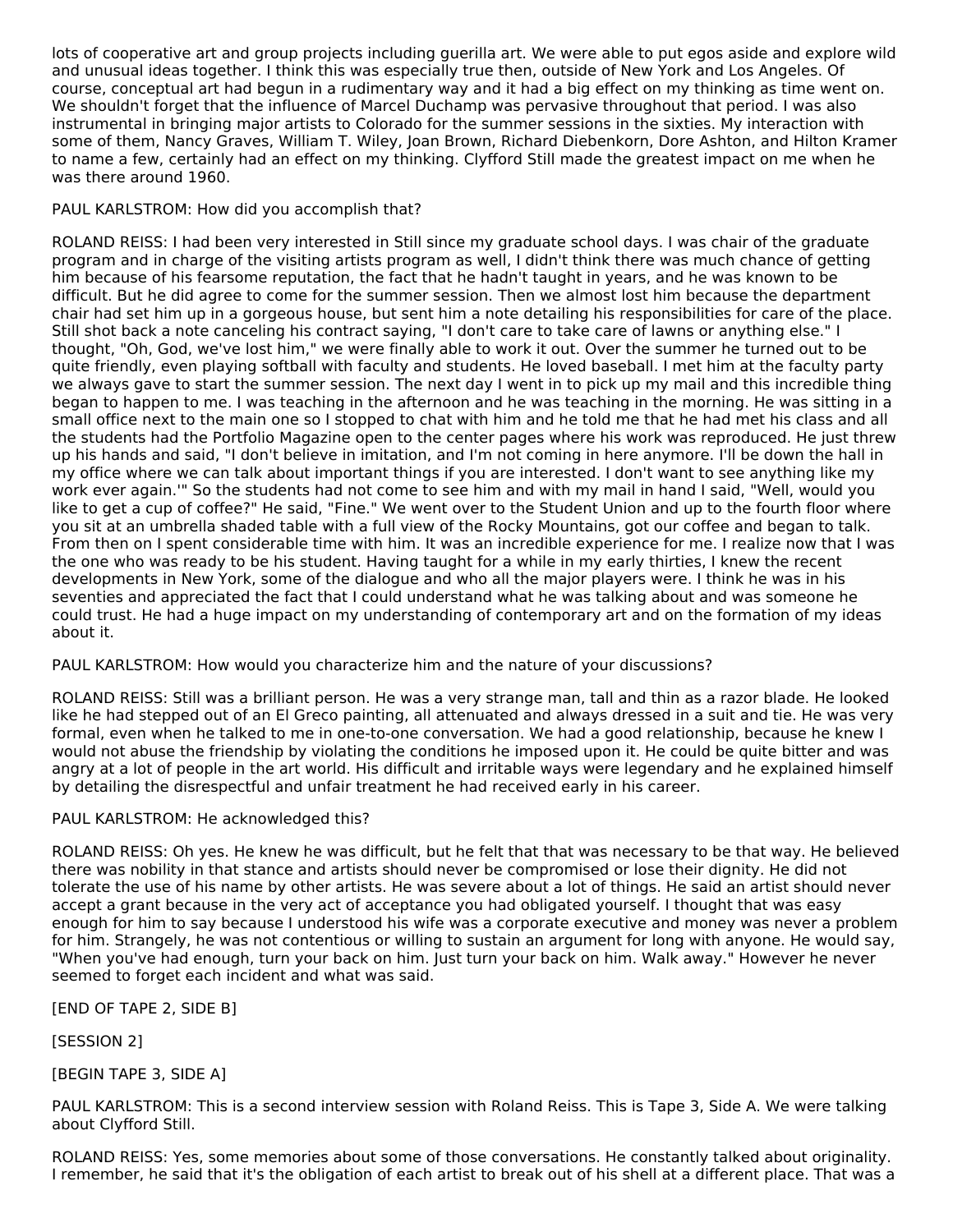very big issue for him. He somehow connected asymmetry with originality and symmetry with creative death. He had a very elaborate thesis about the connection of symmetry and hard edges with Fascism. He saw hard edge painting, any kind of hard edges of Fascist. He said it was absolutist. Of all people, he was thought to be absolutist. He was really down on the Bauhaus and down on French painting as well. He thought Bauhaus had been a disaster for art. He said that hard edge exemplified authoritarianism. He said his favorite architecture was the baseball park grandstand because it was asymmetrical.

PAUL KARLSTROM: Has anybody ever interviewed you specifically about those things?

ROLAND REISS: A German doctoral student did. I don't even know what happened to that material. He [Still] really looked down on Barnett Newman. He said he and Mark Rothko felt Barnett Newman was an interloper. It's the old story about Degas and another famous artist when young, climbing a ladder to look in the transom of Delacroix's studio. Still said, in effect, that Newman was trying to figure out what they were doing and wanted to catch on to their coat tails. So he said, "Barney" would be knocking on the door of his studio saying, "I know you guys are in there" and they would say, "Go away Barney, we don't want to talk to you." I think it was around the time Still was in Colorado that Newman did a major interview for an art magazine. In it he talked about his interactions with Still and Rothko. Still was absolutely livid and outraged about the interview. Still kept detailed notes of conversations he had had with a number of artists. I suppose these notes will surface when his papers become public. so he sent in a letter to the editor saying in effect that this was a classic example of revisionist history and not what had happened at all. Still pointed out that Newman had credited himself with many of the things. He seemed to be somewhat paranoid and quite obsessed with what revisionist history might do with his legacy. In my own experience later, I have observed history being altered and fictionalized by various cliques and groups in power so I have become more sympathetic with his point of view. The current official version of art in Los Angeles in the seventies for instance has been diminished to a focus on only a few personalities and groups.

PAUL KARLSTROM: Did you sense that he was pleased to have you as somebody with whom he could in a sense set the record straight?

ROLAND REISS: Yes. In the time we talked, I had the sense that he wanted to tell his side of things. I think that is a piece of writing I still want to do. Unfortunately, the urge to do it is always overcome by my desire to be in the studio. I think he was doing verbally with some people what other artists like, let's say, H.C. Westermann were doing by sending a lot of drawings to friends like my former student, Herk Van Tongerren. They were meant to be part of his legacy.

PAUL KARLSTROM: Terry Allen has a collection of those, too.

ROLAND REISS: Yes, there are wonderful collections of those drawings he sent to a lot of people. I'm sure Still had conversations similar to those we had with a number of people. I was just lucky to have been around him at the right time. I understood his conditions in the same way that his daughters and wife understood the conditions about what was to be done with his work. Even now, I feel a little guilty talking about him in an interview about myself. He did not want other artists to use his reputation to build their own. He would be furious when artists mentioned his name in an article about themselves and would write them letters telling them to never use his name again. We're a long way from all that at this point in time. I guess it's more about contributing to what is known about him. He had conditions for everything. He told me that he would only show a collector one painting available for purchase. Some collectors appeared at his door one day to view their one painting and they had brought a young painter with them named, Sam Francis. They said, "We hope you don't mind, we brought Mr. Francis along" And Still said, "I don't mind. He can wait outside."

## PAUL KARLSTROM: And so Sam Francis had to wait outside.

ROLAND REISS: Yes, Still drew very strict lines. The positive side of that was his great independent spirit. I believe he tried to protect that independence as much for others as for himself. Freedom to be an individual, to challenge established norms, to understand the grandeur and power of art on a vast scale, and to resist compromising forces. He symbolized individuality and independence and paid a lot of dues for that. Clearly, many critics attacked him and his work because they personally perceived him to be difficult and arrogant.

PAUL KARLSTROM: Well, he operated on principles. You were describing the situation at that time where you were involved in a communal sense of art activity and that this was exciting and enriching, but it was an interaction and a sharing and Still certainly wouldn't be described as behaving or conducting his art life in that way at all. It was entirely on his terms.

### ROLAND REISS: Yes.

PAUL KARLSTROM: He vilified people, even people who were sympathetic. This is all certainly documented. He is beloved in the Bay Area as a San Francisco artist to build a whole reputation on his being there, to an extent. So,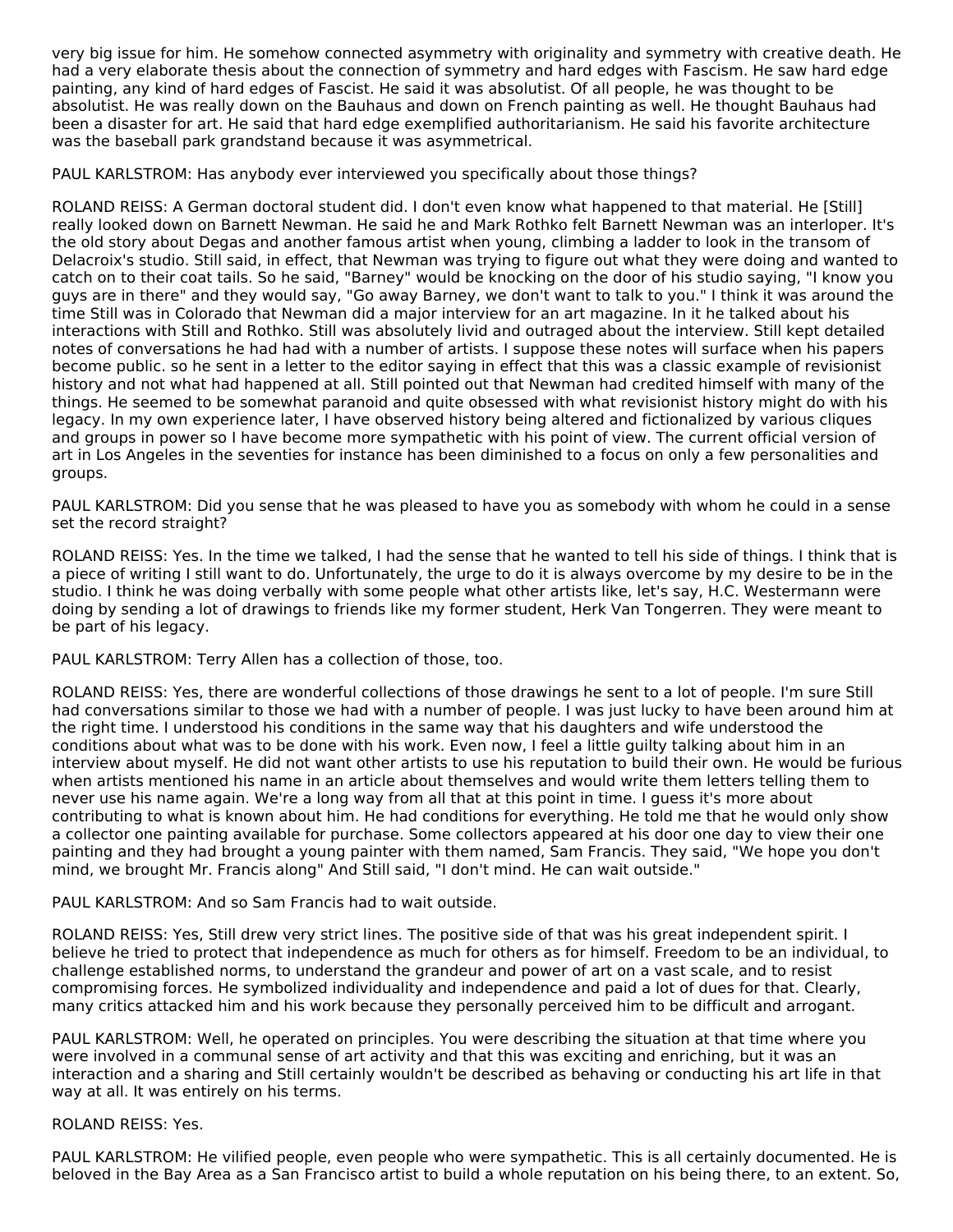there's a meanness of spirit.

ROLAND REISS: He was angry at a lot of people. Of course, he justified that anger. He said the need to totally control the sale and disposition of his work grew first out of an experience he had with Betty Parsons. She showed him in New York and took his work down after three days, but as his reputation grew, she claimed him as her discovery. She bought and sold his paintings on the secondary market and Still never wanted another of his paintings to fall into her hands. That's why if you bought a Still painting you were not supposed to sell it during your lifetime. Most artists would be upset about such abuse by a dealer, but Still never forgot it.

PAUL KARLSTROM: Well, he came to represent this kind of integrity, a certainty of one's position and maintaining it. But it does seem in many ways so counter to what was developing in the sixties, just way off from that kind of rigidity.

ROLAND REISS: I think he was pretty extreme, but, in his defense, I would say that he perceived the growing power of the art establishment; museums, galleries, dealers, curators, critics, publications, and so forth. He felt the artist's stature was shrinking and that the artist was in danger of being overwhelmed by forces. Critics used to go to the bars in New York, for instance, to listen to what the artists had to say. All these years later criticism has largely become a self-contained system. Most of us in the sixties, who were younger, were very innocent. It was for many of us a period of rather selfless, cooperative and creative discovery. Serious professional careers seemed available to only a few. In a sense, Still's view was prophetic and many of the negatives he resisted have come to pass.

PAUL KARLSTROM: Your overview of how the art world, the art market, has developed is not exactly sanguine in all respects.

ROLAND REISS: I think he saw what was coming. I'm not as hard-lined as he was, but I love the art world with all of its positives and negatives, its joys and corruption, it's my world. Artists are still doing wonderful things. But I do believe, like Still, that artists should be leaders and not followers, that they should not merely be the tools of a larger system.

PAUL KARLSTROM: It sounds to me like a different kind of careerism that Still was standing for and he was taking a cautionary stance regarding careerism that became opportunism, trying to be sensitive to what direction that you should go to be successful. It just brings to mind perhaps a different kind of careerism that you cited once again in connection with Millard Sheets.

ROLAND REISS: Well, Still saw the future and wanted to maintain the position of the artist as a self-sustaining individual. Millard was the prototype for contemporary careerism. You have certainly brought up the extreme contrast in their positions. While I admired Still more than Sheets, I took a lot of his advice with a grain of salt. I have had N[ational] E[ndowment for the] A[rts] grants and Still would not have approved of that. I wanted to mention quickly some other people who were out at Colorado, like Richard Diebenkorn. I also got to know him quite well the summer he was there. He had just done those interior/exterior, figure, landscapes and we showed a lot of them in the University gallery. He was very interesting, very intuitive and soft spoken. He was totally committed to his painting. It was like he had become painting. We went to an old bookstore in Denver once and he immediately found a book with a signed Edvard Munch print in it. I couldn't believe it!

### PAUL KARLSTROM: Was he at UCLA yet at that time?

ROLAND REISS: No. Actually it was later. But before he was hired on the faculty at UCLA, he taught a summer session and it just happened that they had invited me out to teach as well. The students applied for our classes and of course the cream of the crop was accepted into Dick's class. The others had to work with me. I remember Tony Berlant was one of the bright ones in my class. We were teaching in adjoining classrooms. We didn't spend much time together that summer, perhaps because my family had come out with me. We did have a small drawing group one day a week, with a model, that involved Dick, Sam Amato, Jack Hooper, Bill Brice, and me. A nice thing happened with my class. I had them painting abstracted human heads and had the paintings up around the room for a critique. Dick happened to see them and marched his entire class in to see the work saying, "I want you to see some really good painting." It made my class proud and it certainly was a gift to me.

PAUL KARLSTROM: Was that about 1970 maybe?

ROLAND REISS: No. It was earlier than that. Oh, at UCLA? I'm guessing but I think it was more like '65?

PAUL KARLSTROM: Well, let me adjust now. He had just come to UCLA then because that's the year I think . . .

ROLAND REISS: No. He had not been hired at UCLA yet when we did this.

PAUL KARLSTROM: So it's earlier.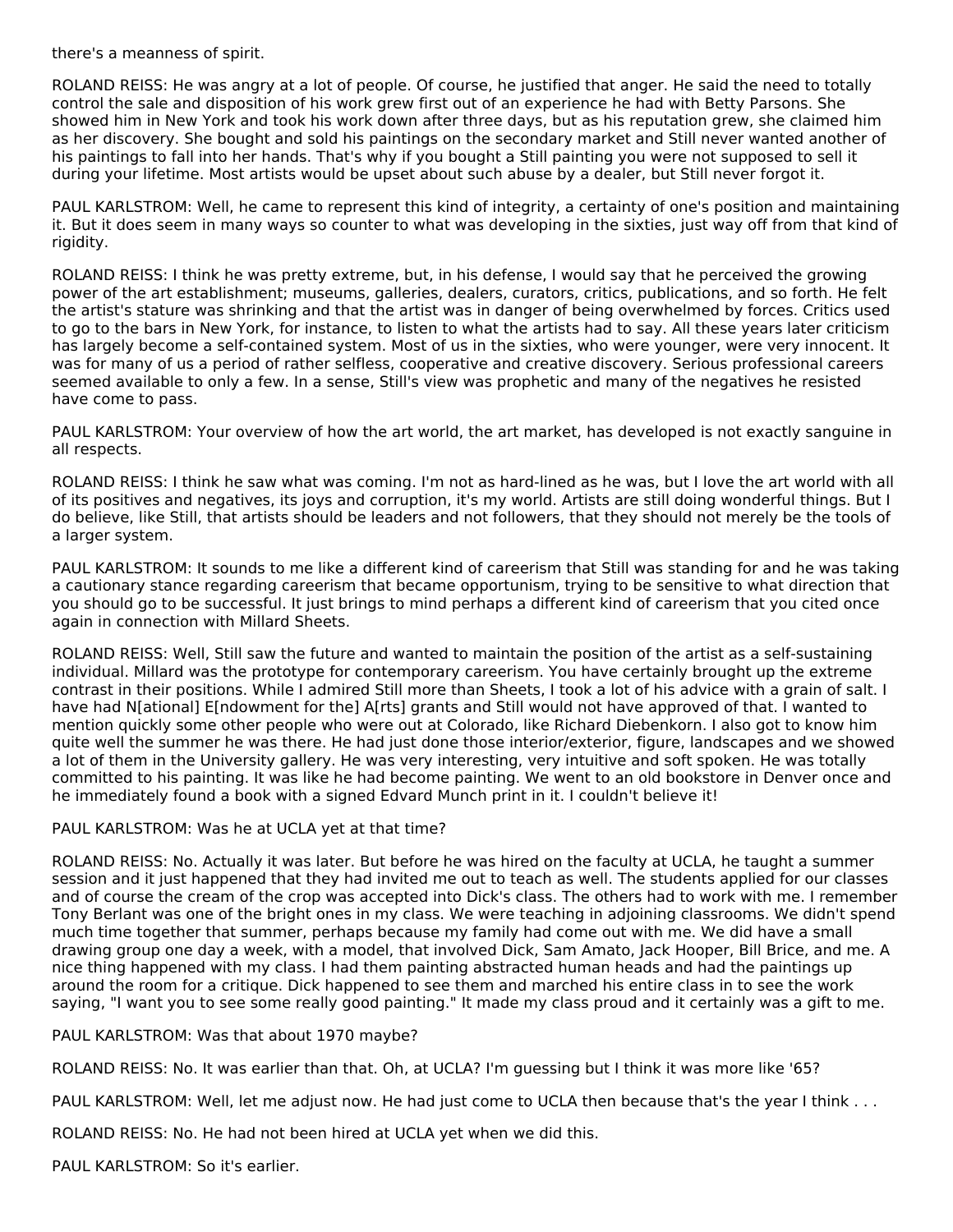ROLAND REISS: Yes, it was before that, because the summer job was a prelude to his full-time position later.

## PAUL KARLSTROM: So who else came to Colorado?

ROLAND REISS: Other people - Joan Brown came with Manuel Neri. They were married then and Joan was the one who was hired to teach. The Beatles were in vogue and Joan and I both loved to dance. When they first arrived I remember being impressed with the fact that Manuel baby-sat the first day while Joan went out and rented a studio. I thought that priority was a strong statement about her commitment as an artist. Joan was doing large paintings at the time with very thick oil paint, thicker than any painter I had ever seen. She left two of them for the collection at the University. Manuel was doing a whole group of painted figures in raw plaster. Joan was captivated with my small figurative drawings of nudes and animals done in craypas on colored paper. Manuel didn't want to ship all of his work back anyway, so we wound up trading three of his sculptures for a bunch of my drawings.

## PAUL KARLSTROM: What specifically?

ROLAND REISS: Well, my drawings involved male and female figures outlined in grease pencil with crazy color things going on inside the figure. They were relatively flat and involved partial silhouettes. I included images of my toy animals and real animals along with other accoutrements. Nancy Graves was also there a few years later. My drawings had changed a lot by that time and were similar in style to Nancy's work. I remember after seeing my drawings that she said, "We should draw together," but it didn't work out. We became friends and of course we had become acquainted years earlier when she and Richard Serra, who was her husband at the time, stopped by to see me in Boulder on their way from San Francisco, where they had stolen the slant steps, to New York where they both established outstanding careers. Two visitors who came up from New Mexico to see me were Helen and Newton Harrison. Newton was completely involved in the use of plastics then, which was early in its evolution. I remember a day-long conversation with him and at one point we were talking about the highly toxic nature of some of the materials we were using. I remember Newton saying, "I don't care as long as I get five years out of it." That was a clear demonstration of our innocence and incredible excitement we felt about what we were doing. All these years later I have fondly reminded Newton several times about that youthful remark. Since then they have developed an incredible sensitivity to life and the environment and they have become reigning figures in the field of environmental art. Bill Wiley was terrific. Bill, Jim Hockenhull, a young faculty member, and I got together with a group of graduate students to produce what we called a Space Opera. .

## PAUL KARLSTROM: What's Space Opera?

ROLAND REISS: It was a performance that involved music costumes and objects and was done on a stage. It was composed of about twenty-five skits, almost like blackouts used to be. Bill wrote a lot of songs and Jim acted as the master of ceremonies. We went from one funky to another, each one humorous and deeply enigmatic. We made space ships out of cardboard and had a space war on stage. "Hand-held Fruit," was like a water ballet without the water. "Banana Karate," involved the breaking of banana barehanded by a Karate master. And of course the "Naked Light Bulb" was dragged to oblivion. The University refused us a venue on campus fearing it might be pornographic. We rented the local High School auditorium that we packed with families and children. What I learned from Bill is that you could do a large production like that without a director. Bill refused to be a leader and that created a democratic space in which we got the best out of everyone. Even timing the individual events themselves was feat. It was probably the best group creative experience of my life and it was done in the face of considerable resistance. I also brought David Hockney over from England. David had taught the year before at [University of] Iowa [Iowa City]. David is a fabulous teacher. He announced to his first summer session class that he was a practicing homosexual. A lot of the students left and didn't come back.

### PAUL KARLSTROM: A lot?

ROLAND REISS: The class got a lot smaller.

PAUL KARLSTROM: He didn't have to teach a class.

ROLAND REISS: Yes, he did, but he was disappointed. At that time some people were put off by that kind of information. He seemed to have a great time living at a dorm where the students all really liked him. The second half of the summer his class was full and he was a huge success. Patrick Proctor came out to visit him and I had them both to dinner with my family. After they had left one of my little boys asked, "Daddy, were they talking Spanish?" I managed to buy a complete set of The Rake's Progress from him for the University collection for about six hundred dollars. I would hate to think of what it's worth now. These visitors were as important for the faculty as they were for the students. They were very important to me. Even though I had regional reputation, it was reaffirming to know that I functioned at their level of discourse. I was measuring myself against them and testing my awareness of contemporary issues on an international level. And, indeed, when Christo came to do his piece in Colorado, he came to enlist my support because the local environmentalists were working to prevent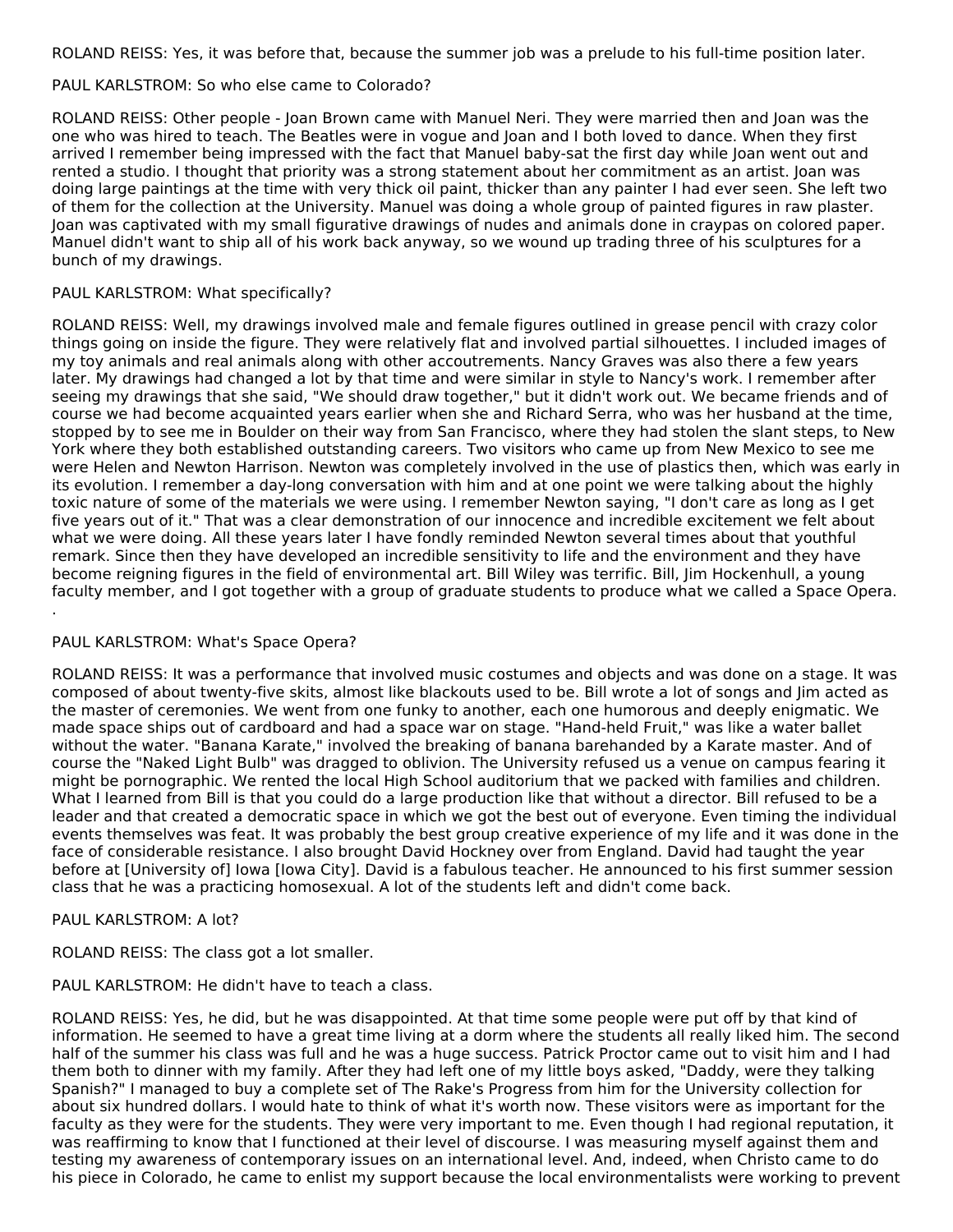his installation from happening.

PAUL KARLSTROM: Rifle Gap, was that it?

ROLAND REISS: Rifle Gap, yes. Jan Vander Marck came with him from Chicago. Those of us who were doing really contemporary work were sprinkled across the central and southwest. We all knew about each other as exceptional figures in the region, like Newton and Helen Harrison in Albuquerque, Herman Cherry in Colorado Springs, Bob Wade in Texas, and so forth.

PAUL KARLSTROM: Do you keep up with them at all, Newton and Helen?

ROLAND REISS: I see them now and then. It just happened we ran into them in Paris the last time we were there. We were sitting in a cafe and I said, "There's Helen and Newt." They were standing right in front of us, facing the street waiting for a cab. So we had a great evening together. They have such an amazing overview of issues related to the planet and to our survival.

PAUL KARLSTROM: Although you were removed from the L.A. scene, you were able to create a very special opportunity because you could get these interesting people to come teach at Colorado. Also there weren't a lot of distractions or diversions and they had to operate within your community and in relationship to you.

ROLAND REISS: Yes, because they were there it was possible to form warm friendships and to literally transplant their version of the art world to Colorado. I think many of them were able to focus more clearly in the Rocky Mountains. Certainly it was about creative stimulation and energy exchange for all of us. the friendships came out of spending time together. Many artist friends I have now in California I actually have spent far less time with and I know them less well, even though I have known them for thirty years. Michael McMillen comes to mind as a friend I have not spent enough time with.

[END OF SESSION 2, TAPE 3, SIDE A]

[SESSION 3, JUNE 11, 1999]

[BEGIN TAPE 1, SIDE A]

PAUL KARLSTROM: Archives of American Art, Smithsonian Institution. A third session with Roland Reiss. The last one we determined was back in September of 1997, which is almost two years ago. Today is June 11, 1999. Session Three is being conducted by Paul Karlstrom at Mr. Reiss's home/studio at The Brewery in Los Angeles. We've determined that in our last session almost two years ago you were talking a lot about your experience in Colorado and the people who came through and I can't remember exactly how long you were there, but it sounds like it was a particularly rich experience for you.

ROLAND REISS: Yes, it was.

PAUL KARLSTROM: We're now going to get you back to California to the Claremont Schools, which is the main theme of our session today. I'm interested in your perspective about the role art schools and art departments of universities and colleges have played in California. There are those who feel that California is unusual in the importance the schools played in contributing to the development of the art world more so than commercial galleries and museums. I don't want to prejudice you in terms of your own observations. Why don't we just proceed with getting you back to California?

ROLAND REISS: I actually took the job as the chair of the Art Department at what was then called Claremont Graduate School, it's now Claremont Graduate University, in 1971. There were at that time only about ten graduate students, a very small program. It's since grown to sixty-five in 1999. It was small for several reasons. It actually grew out of the Scripps College Art Department, although all of the colleges who had art departments, notably Pomona College and then Pitzer College, along with Scripps, contributed to graduate studies at the time, but the job was interesting because it was exclusively focused on graduate students with no undergraduates involved whatsoever. It had separated from Scripps to do that job. It's still an absolutely unique program, a freestanding graduate school without an attachment to undergraduate colleges. All those colleges have separate structures; deans, provosts, presidents and they have their own trustees. It was a unique kind of situation. Of course, it was private and I was coming from experiences at UCLA and at Colorado, which were large state institutions. Before I arrived, there had been a chair hired for one year, but the program had barely gone into motion. Doug McClellan who had been the chair at Scripps when the Graduate School separated, became the chair of the graduate program. He left at the end of the first year, largely due to the political difficulties involved in the separation, stemming from the proprietary interests of the different departments. So I walked into a pretty tense situation trying to make a program out of virtually nothing; in fact, we didn't even have a location.

PAUL KARLSTROM: What were you using?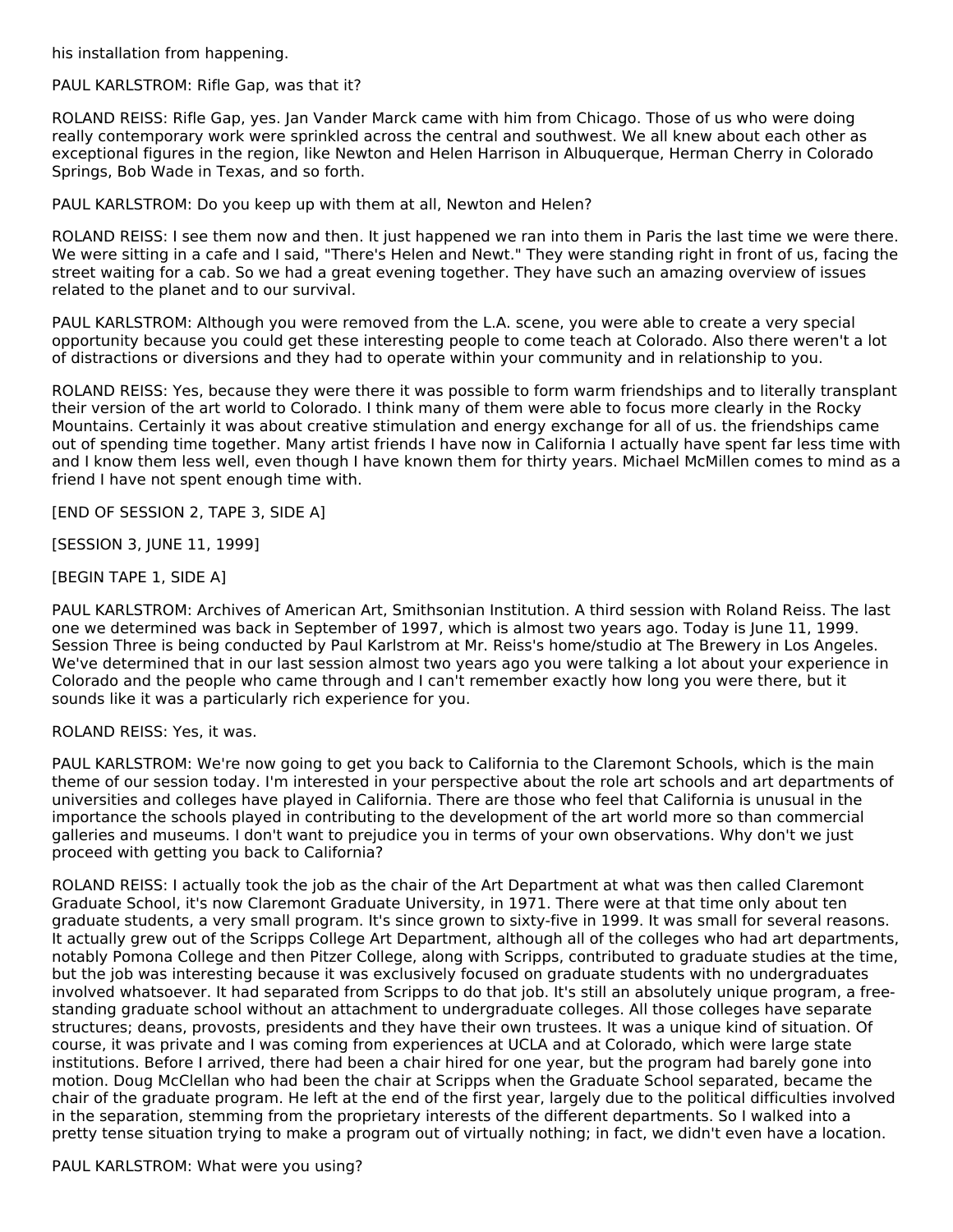ROLAND REISS: The students were still in some little rooms at Scripps. A few were up in Bridge's Auditorium near Pomona, and I had to walk around and find them. I had an office where the main offices of the Graduate School were, and the students were coming in to see me with their dogs in tow. The School of Religion complained because my students had to pass through their offices. I went to the President and said, "You know, there's a little cottage next to Huntley Bookstore." They used to have some little old cottages there, but they're all gone now. I said, "Could I have that cottage?" I knew very little was happening there. He said, "Sure." So my secretary and I dry-walled this little cottage, and we had a center. Students could bring their dogs and we got things started. [Paul] Soldner was there in ceramics at Scripps.

PAUL KARLSTROM: Now was he there as part of the Scripps program or did he work for you in the Graduate Program?

ROLAND REISS: Well, the arrangement was that they taught their own students at the undergraduate colleges and they also taught for the Graduate School. And actually Soldner used his graduate students to help him run his program. They were his mainstay in operating the ceramics facility. I had known Paul from Colorado days, so we were old friends. He had studied at the University of Colorado before he went to Otis. So we had been friends before I had come to Claremont. The graduates were taught in locations at the other colleges the first year, and we had leased a section of Harvey Mudd College. We were fixing these facilities for the Graduate Program during my first year there. We had moved to the little cottage to start things off. I was completely dependent on faculty from the undergraduate colleges to teach in the Graduate Program, which they did as an overage on a voluntary basis. So you see there were certain difficulties. People were teaching graduate students mostly for free.. The Graduate University was created because the undergraduate colleges wanted a graduate school to be in Claremont. So, in the happy, beginning cooperative days, they would all teach for free in order to have a graduate university. I had a faculty, but I didn't pay, which was very weird. That's not quite true. A small subvention had been arranged with Scripps College before I arrived, but it was not enough to buy allegiance to my program. It was awkward because Pomona and Pitzer Colleges received nothing for their services. .

PAUL KARLSTROM: Well, did they get time off? Did their schedule lighten a bit?

ROLAND REISS: There were only a small number of graduate students. Schedules were so light at all the colleges in those days that it wasn't really a big deal. And, of course, it grew and grew and grew which ultimately led to a very serious breach with Scripps College because they wanted to be paid more for their services and we could not do it. We started out with a small group of graduate students and moved at the end of my first year to the Harvey Mudd facility.

PAUL KARLSTROM: This was after you were based in a cottage?

ROLAND REISS: Yes. Apparently Cathy Crosby was going to locate a Mount St. Mary's College as a part of Harvey Mudd to help them pay for their building and it didn't work out. We were able to lease some of this space for the Graduate Program, and actually have a space that could become a gallery. I began to build the program by trying to attract more students and started to change the program's whole operational structure. One of the things I did was involve students as full participants in their own program, including teaching themselves in a variety of ways. We have developed into a place where the students have more to say about the program than in any other program in the College. For instance, they vote on who comes in the program, which, of course, shocked the faculty when it first started because they had often been choosing little acolytes, like who will stretch my canvas? Who will tape my paintings for me? That sort of thing. They wanted potential assistants. So I said, "This isn't going to work. We're going to have a really serious professional program." I sold the idea of transitional professional education; that the program would not be about training people to be teachers, but it would be training them for professional life. Actually in 1971 we were just beginning to grasp the possibility of a real professional life for a larger number of artists. In my earlier years at UCLA and at Colorado, you either had to teach or forget it. It seemed like only a handful of artists in New York were really making a living or having success. It was said that you had to live in New York for seven years, "pay your dues," before you could hope for a glimmer of recognition.

PAUL KARLSTROM: By that you mean making a living from their art without having to resort to teaching.

ROLAND REISS: Without having to teach.

PAUL KARLSTROM: Typically the situation in California has been viewed, since there was not much of an art market, less opportunity to sell your work, that the schools in effect supported the art world.

ROLAND REISS: This explains why the schools to this day, and especially now, are so prominent and so powerful in the West Coast art world. One, because there was no market, so artists on the West Coast had to live mainly off of teaching. Secondly, with the exception of that brief period when ArtForum was being published on the West Coast by John Coplans, there were virtually no publications of any national or international importance, so the schools became a power base for artists out of which they could operate with exhibitions using artists and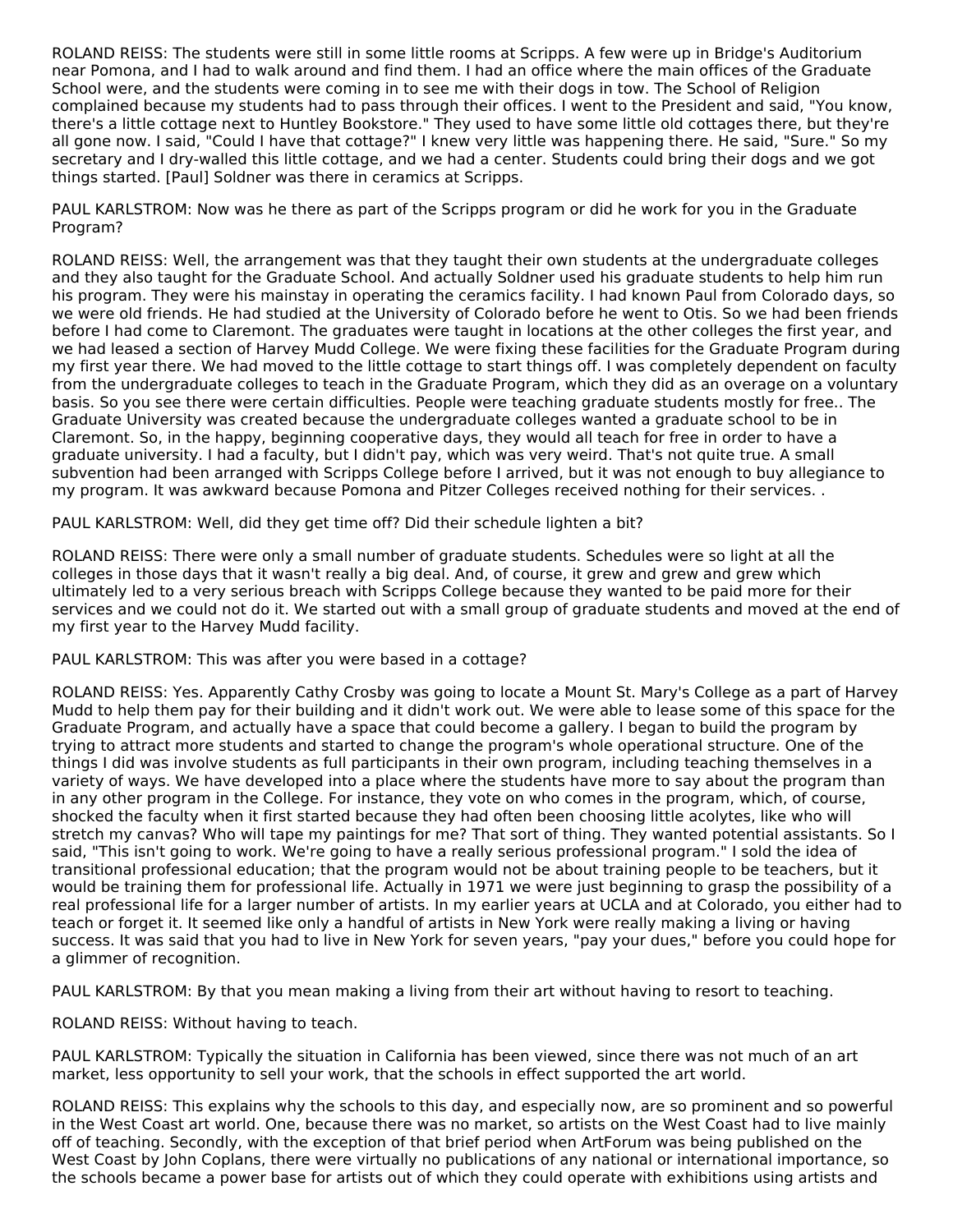local gallery affiliations. There were small publications coming out of these institutions, and I think progressively the schools have become a dominant force in the California scene alongside the major museums and local critics who write for international publications.

PAUL KARLSTROM: What you are describing about the program at Claremont is that you apparently were among the first to recognize that there were more possibilities for professional life rather than having a teachers college, you could aim their sites.

ROLAND REISS: I think the commitment to teaching was a powerful subtext there, and part of Claremont's success under Sheets, as an art center, was that it did not appear to emphasize teacher, but was rather a kind of semi-professional school with a quasi-commercial orientation. Under Sheets and the Mexican influence, there was this strong interest in architectural decoration, ceramics, weaving, architectural sculpture, mosaics, and so forth. The craft orientation at Scripps offered artists another route through which fine art could be made into a profession. Nevertheless, some really excellent fine artists did come out of Claremont. I am really trying to distinguish between two different ideas of professionalism. It was increasingly fine arts oriented, but the crafts were quite important. Scripps still had that strong commitment to crafts long after Millard had left, and Pomona College was thought of a being exclusively devoted to the fine arts. Actually there was not a lot of work going on in the studio, but Pomona had fielded outstanding exhibitions and had a reputation as a more intellectual place.

## PAUL KARLSTROM: Now was Peter Selz at Scripps?

ROLAND REISS: He was at Pomona. And Seymour Slive and Nick Cikovsky were the last of the breed, and David Scott seemed to have been at both places. I believe he was at Pomona in the years before he left. The Pomona department was largely what attracted me to the job at Claremont. I had wanted to come back to California because Denver had such a small art scene. There was a limit there and I wanted more of a professional life that it could offer. California was my home and Pomona was my hometown, which is really strange because I knew a lot about Claremont's history. I'd been able to observe it even though I didn't go to school there and wound up going to UCLA. Part of what attracted me later was the gallery program at Pomona College. The gallery program had been great all along, and at that point for a brief period, from about 1968 to '71, the galleries were run first by Hal Glicksman and then by Helene Weiner, who later went on to curate the Rockefeller collection and then Metro Pictures in New York. She was a great replacement for Hall Glicksman, but she didn't last very long. It's sort of an interesting story, actually.

## PAUL KARLSTROM: And this is the Scripps gallery?

ROLAND REISS: No, this is the Pomona College Gallery. Hal Glicksman had done a series of shows involving Light and Space art. He really is the person who put Light and Space art on the map. He made Pomona College a center for showing Light and Space art. He left just before I arrived, but I had known the gallery's reputation. When I got to Claremont, Helene Weiner was there and she had similar very contemporary interests and showed a lot of performance art. In fact, she lost her job over a particular set of performances. It's a sad story, actually. These were the days in performance art when artists expected curators to provide the gallery on faith without prior knowledge of what they were going to do. It was kind of a test of professional integrity on the part of the artist. On this particular day, she had performances by Chris Burden, who had graduated from to Pomona College and was in a sense returning home, and Wolfgang Stoerchle. I wasn't at the performance, but I certainly know the story by many accounts. First you have to picture the Rembrandt Club, a staid support group for the Pomona College Art Gallery, assembled for the performance. Chris Burden's performance involved flipping lighted matches at Nancy, who was then his wife and she was in the nude. After that Wolfgang came on, and walked out in the nude, facing the entire audience. These were two separate performances, one after the other. Wolfgang came out in the nude, facing this entire audience and he proceeded to urinate in squirts on the floor for a protracted period of time! It went on and on. I got the remainder of the story from Barnaby Keeney who was president of the Claremont Graduate School at the time. He told me that the next morning there happened to be a meeting of the college presidents and President [David]Alexander of Pomona College said that he had fired Helene Weiner. He said, "I woke up this morning and my phone was ringing off the hook! And I said, 'I don't even want to hear any more about it. She goes.'" She was fired on the spot. She had been fired that morning, the day after the performance.

## PAUL KARLSTROM: What year was this?

ROLAND REISS: Well, it was either '71 or '72. I was there, but not at that performance. Well, we had a number of interesting performance stories then. The year I arrived, [Jim] Turrell was teaching a summer session at Pomona College. He had graduated from Pomona College, then was on the faculty, which meant he taught for us as well. He got his MA from us at the same time. The summer I arrived we were both teaching at Claremont. He had arranged to do outdoor installations with a whole group of students. First, they went over to the quarry adjoining the school and lit up a tunnel with railroad flares, a very beautiful piece. Then we came back to campus and everyone sat in rows on the lawn in front of Bridge Auditorium, which was a beautiful gleaming white color. It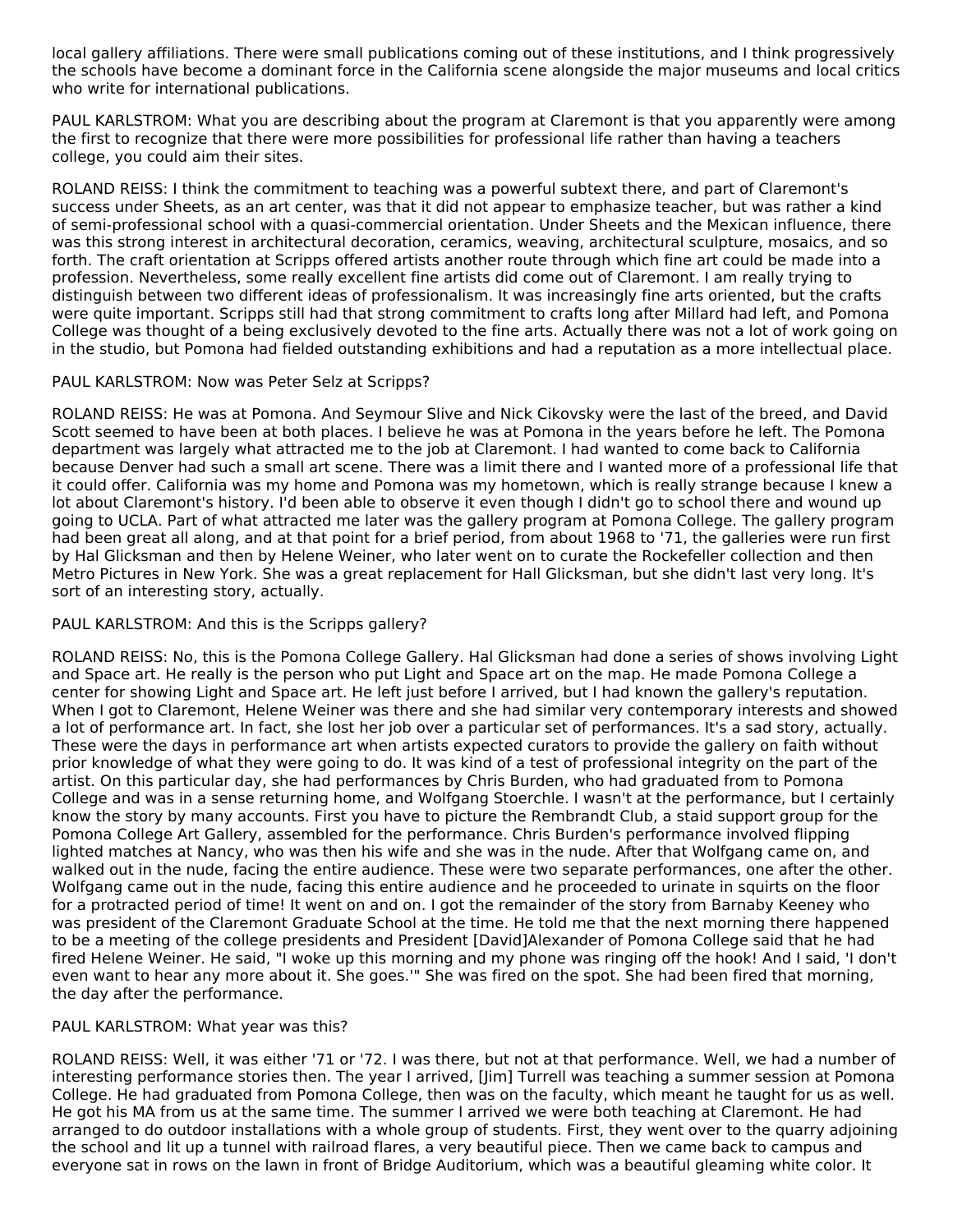was late in the evening and as it got dark, suddenly, the whole auditorium lit up a brilliant red. Flares had been lit all around the auditorium, and when it lit up, we instantly heard, "Whrrrr," the fire department from downtown. And within thirty seconds it seemed like there were ten fire trucks there. I will never forget it because I was new on the job and very excited about Turrell and sponsoring his work. The two of us were in it together. We walked between the rows of students to meet with the fire department. It was like walking a gantlet to face the music. It turned out the fire department was great. At first they said, "What is this? What are you doing here?"

PAUL KARLSTROM: This was outside.

ROLAND REISS: All outside. The whole auditorium had just been lit up. They had flares all around it. It was timed so they lit simultaneously and whoosh! The sky was full of light! The firemen actually listened to us and we said, "Well, it's an art piece." Of course, in those days, who knew about anything like that. So for the fire department to be understanding was really amazing. They said, "Oh yeah. Okay. It's an art piece. Why didn't you guys tell us you were going to do this?" Of course, they didn't know that things were often approached that way because you would usually be refused permission. It was pretty exciting energy with Turrell around. One of Turrell's students at Pomona was Peter Shelton. After Peter graduated from Pomona College, he went off to study welding. He apprenticed as a welder in the east somewhere, and then he came back and he spent a year with us at the Graduate University, using our facilities. I recall doing critiques with him at that time, but he went on to UCLA for his MFA, so we can't count him as a Claremont graduate.

PAUL KARLSTROM: But you said he was studying with Turrell in that summer, that very same summer?

ROLAND REISS: Well, no. Turrell was hired to teach by Pomona College after that summer. In fact, there was a strong effort to hire him permanently, but, unfortunately, he appeared for his interview wearing a big hat. He had a habit of wearing that hat like it was glued to his head. The president of Pomona College, again President David Alexander, refused to hire him because he didn't take his hat off during the interview, so much for the graces of academia. Jim and I decided it was the best thing that ever happened to him.

PAUL KARLSTROM: I think it's interesting what you suggest is this kind of tension between traditional ideas of academia and then what the art world accomplished, the very counter to that. I mean Alexander now I guess is still head of the Fulbright.

ROLAND REISS: Well, at the time there were all sorts of growing pains. At Scripps College, I remember the president of Scripps saying to me that he just hated having the ceramic show each year. These were great ceramic shows curated by Paul Soldner. By way of explanation, he said, "Well, I get all these letters of complaint that I have to answer about women doing ceramics of vaginas with teeth in them and things like that!" The art world was becoming more professional, much more outrageous, taking more risky positions that required academia to accommodate it. Obviously, as long as art was simply involved with beautiful mosaics, murals and pottery, it was not a problem.

PAUL KARLSTROM: If you look back, the programs were extremely conservative and traditional. What happened in the sixties and the seventies was that it just exploded and opened up under the influence of people like Marcel Duchamp and ideas of what's possible. I've always thought of Pomona College as very Ivy League and very traditional among California schools.

ROLAND REISS: No, a little different. Its intellectual posture meant that it would embrace more vital contemporary developments as opposed to Scripps that was more craft-oriented. Because it was more conceptual, the Pomona faculty was caught in the spell of Duchamp and open to installation art, performance, Light and Space art and more recent ideas in painting. UCLA, at the time, continued its heavy commitment to figurative art with an increasing sense of professionalism. This had an effect on its choice of young faculty. The new instructors were far more international in outlook like Charles Ray, Chris Burden, Lari Pittman, Roger Herman, and so forth. But this development comes well after CalArts [California Institute of Arts] had had its great years. The move of [John] Baldesarri to UCLA from CalArts probably signified the new dominance of UCLA. I must say that in earlier years the faculty at UCLA saw themselves as major artists, and many of them were. All of us who graduated from the place left with a great sense of confidence and large aspirations.

PAUL KARLSTROM: The program at Claremont describes a particular role that your department and all these schools played in Southern California. The Bay Area had two big pulls, Cal [University of California, Berkeley], and the San Francisco Art Institute and there's a real big difference. I think part of that is in the university. The potential of conflict is built-in when art begins to expand ideas of what art actually can be.

ROLAND REISS: Right. But that's history that conflict is now gone. It has certainly disappeared in the premier art programs in Southern California and things have changed up North, too. Of course, now we have all these colleges and universities with trustees who have become enormously sophisticated. I don't worry about having to justify things that are difficult or challenging or seem to be pornographic anymore. The international success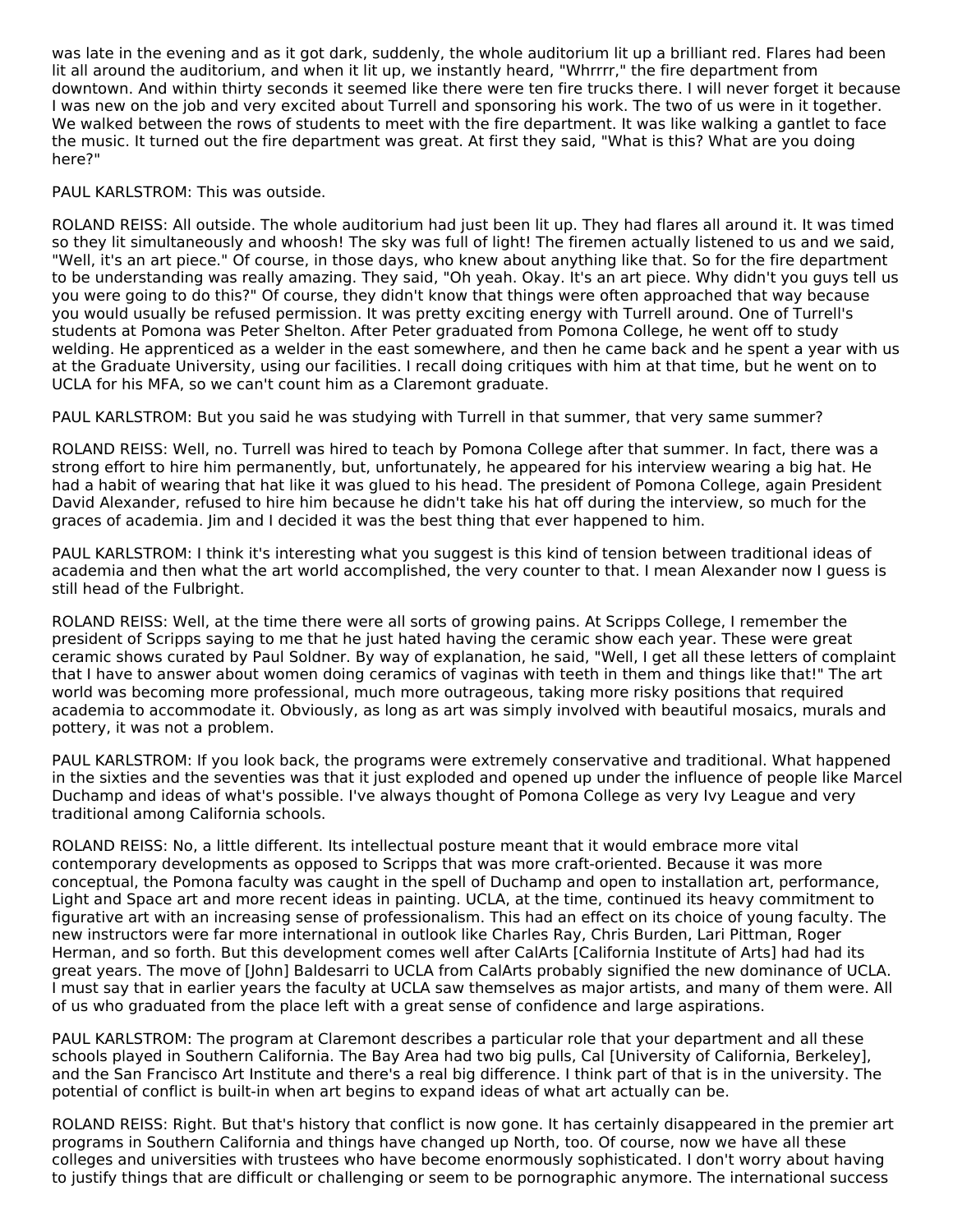of art has made it much easier to maintain a professional standard in institutions of higher learning.

[END TAPE 1, SIDE A]

[BEGIN TAPE 1, SIDE B]

PAUL KARLSTROM: This is the third session with Roland Reiss. This is Tape 1, Side B. And the little point that I was making in response to your observation that this former conflict, which I would characterize your early years at Claremont, between perhaps a traditional academia, and this really radically changing professional art world that your program was trying to address which makes it inevitable that conflict with [President] Alexander of Pomona College and his interests in music, didn't translate to activities in the art department. Would you say what was then and now is quite different?

ROLAND REISS: Very different. There's an interesting aspect to this changing outlook in the schools. Originally, most university art departments throughout the country were chaired and by art historians. That's what gave the art departments an academic credibility, whether it was Gibson Danes at UCLA or Gerald Ackerman at Pomona. There always were a few departments whose chairs were drawn from the studio faculty. It was certainly one of those. Leadership of departments by historians almost always resulted in conflict between studio and history, usually centered on students, who had great talent, who would do great work but could not write well. The historians would try to drum those students out of these programs and favor those who were intellectually and academically inclined. We now have a similar attitude coming from the critical theorists, who have been rapidly enlarging their domain in art departments. Expanding the history and theory fiefdoms has meant increasing academic requirements for degrees in practice. Hence, the enormous pressure to reduce the importance of the MFA degree by offering Doctor of Fine Arts degrees across the country. Obviously, the additional year or two of study required will be filled by more work in history, cultural studies, and theory, not by more work in the studio. Art schools, of course, as opposed to academic institutions, have always had a greater sense of freedom and professionalism. They were expected to be stranger, less accountable and more rebellious that other institutions. In a way, they had greater license to do whatever they wanted to do. But surprisingly what happened, and CalArts is a classic example, is that they chose to become more intellectual and conceptual, privileging theory over practice. So while many university programs that had a complete academic support system moved in the direction of practice as an aspect of professionalism, the art schools with rudimentary academic programs began developing a more intellectual approach. That was in response to contemporary developments like conceptual art including the later neo and post-versions. This is not to say that universities, too, have not expanded work in critical theory, but, in some strange role reversal, it had been the art schools that have been emphasizing critical studies as a basis for art making.

PAUL KARLSTROM: So that's how you would characterize Art Center now?

ROLAND REISS: Yes, I would. What they've done is create a two-track program for graduate work, one for those who want some work in studio and the other for those who want theory exclusively. I understand that the studio track has a lot of theory attached to it. I think that both CalArts and Art Center advance the idea of art as an intellectually driven strategic activity, with understanding context as the centerpiece of student development.

PAUL KARLSTROM: So you consider this really a strategic development in creating a distinct identity or role for the art, for the program and then for the artists operating in the world?

ROLAND REISS: Yes. Well, we're all engaged in it now -- a level of self-consciousness, a level of awareness about how art works socially. Of course, this begins to pull away from the late modernist idea of exclusivity. I want to make it clear that I support the teachings of critical theory and acknowledge the conceptual basis of my work in the miniatures and in my painting since then.

PAUL KARLSTROM: Well, what occurs to me is that you could end up having art school or art department, where one would expect there's always going to be some practice involved, but in the extreme, there's a legacy of conceptualism in these very departments. Art Center being one school that historically has been directed to sort of a pragmatic, practical training like designing cars and so forth.

ROLAND REISS: This change at Art Center is relatively recent.

## PAUL KARLSTROM: It is?

ROLAND REISS: It started at CalArts with John Baldessari, Michael Asher and others on the faculty there. They moved the educational philosophy from art about practice to art about idea or concept. CalArts was the original and most successful model for this change in the country. It was also happening in Nova Scotia and other places. A little later, Jeremy Gilbert-Rolfe and Michael Kelly brought it to Art Center. I'm not sure of the dates, I'd say maybe fifteen years ago. They could be viewed as an offshoot of the CalArts program, but they have established their own - even more theory based -- program. I remember Michael Kelly saying to me one day at an opening,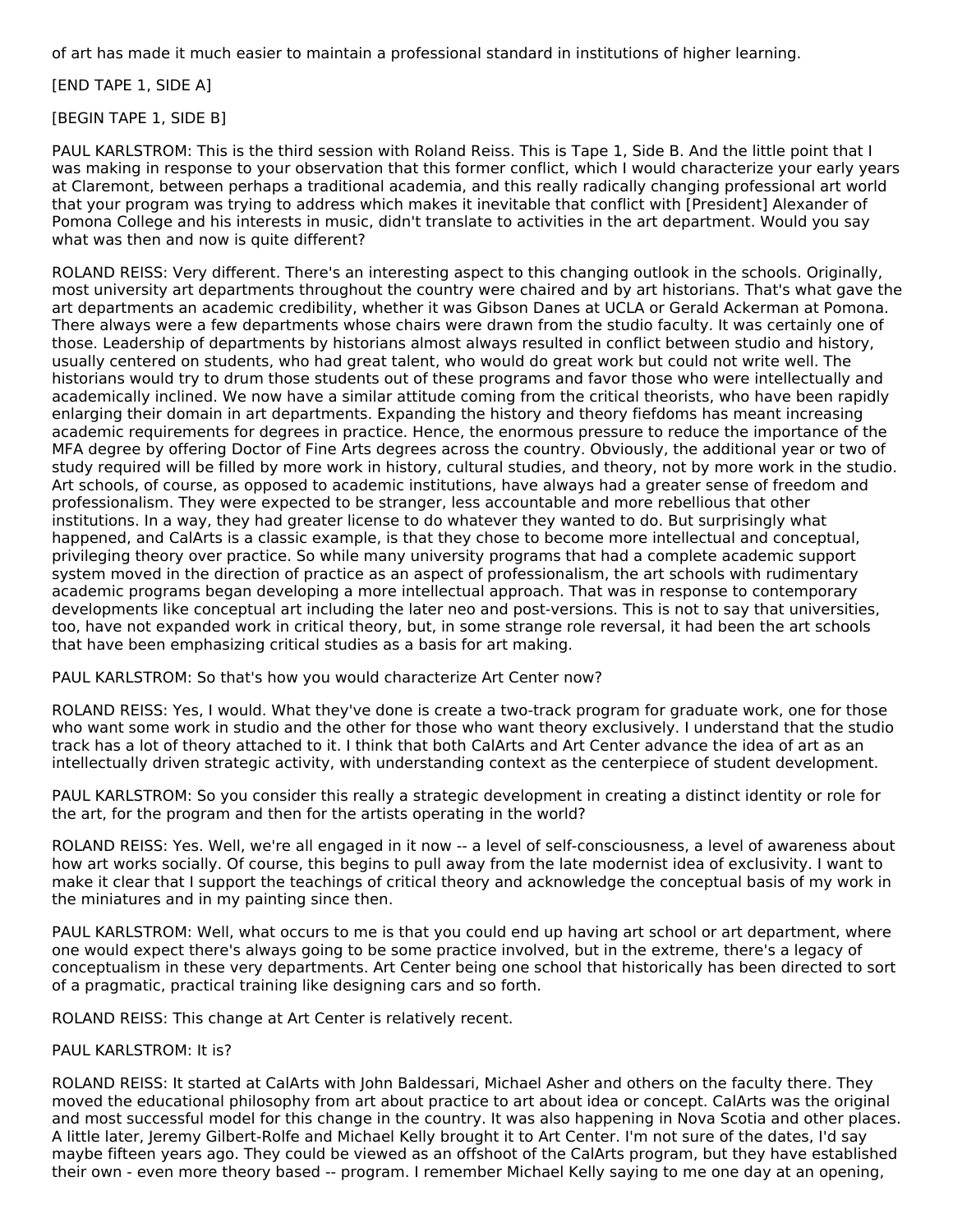just after he had started to work at Art Center, "We're going to shoot CalArts out of the water."

PAUL KARLSTROM: And now, I can see all the more reason that Richard Koshalek is going to head Art Center. I had never thought about that. I now can see another possible match, shall we say, Museum of Contemporary Art, MOCA? I gather you see this though really as strategic, very self-conscious moving in these directions?

ROLAND REISS: Oh yes. I would say however that this change has been reflected to some degree in all of the major programs around the country in recent years. This has been the result of conceptual art and the rise of critical theory as an important area of study. Generally speaking, I think theory is quite valuable. We've begun to offer theory at Claremont, while continuing to emphasize studio practice. In some programs like UC Santa Barbara, we have seen the elimination of basic undergraduate classes in drawing and painting. The argument is that practice is no longer relevant to the needs of a new century, that art will be more about critique and the use of new media.

PAUL KARLSTROM: And perhaps socially engaged.

ROLAND REISS: You know, in art we have always had one movement following another and there has always been a tendency to put down immediately preceding developments, but this is the first time we've ever seen an effort to cut off visual art at the root, and actually eliminate programs. I have always believed visual art could engage new territory because its practice is infinitely flexible and adaptable.

PAUL KARLSTROM: I see this more from the standpoint of an art historian and especially those of us who we were in graduate school in the sixties, that a strangle hold of theory and deconstruction came and I pretty much missed out, so I have had to back-pedal to try to figure out what this is. In my view, it didn't come so much within the universities, it came out of English departments much like Yale.

ROLAND REISS: Well, in the art world, critical theory and art criticism have been conjoined. Today many art writers quote critical theory and many of them teach it. In fact, CalArts had a panel just a month ago called "Resistance". I didn't attend, but presumably it was about resistance to theory. It is a common tactic today to use topics for panels or titles for articles that are subterfuges for continued assertions of the opposing point of view. In the case of this panel, I was told, that there was only a self-congratulatory discussion about the importance of critical theory by the participants. I really don't have a quarrel with critical theory, only with some of the excesses committed in its name. It certainly has had a radical effect upon the teaching of art over the past thirty years, but theory continues to change and evolve. Deconstruction has found its place as a helpful method and is no longer cente-stage. Critical theory in support of practice can be extremely valuable. I expect it to be with us for a long time to come. Let's go back to where Claremont is in the context of other schools. Until recently, CalArts has been the dominant program on the West Coast. They were able to put together a new highpowered faculty, without tenure, who were basically oriented to New York. They did not interact much with artists and other art programs in the area. They promoted an aggressive and single-minded professionalism and focused their students on New York. They had excellent financial resources, with some envy. I call it the materialist approach to art education. This means they could afford to do extraordinary things like bringing major professional artists each semester as part-time faculty and mounting a speaker resource program that brought in artists and critics from around the world. UC Irvine [University of California, Irvine] had similar financial resources for a short time while they were under the direction of John Coplans. He was able to hire a new faculty composed of outstanding professional artists and to conduct an impressive visiting artist program bringing in important New York artists like Robert Morris.

PAUL KARLSTROM: Well, Derrada and other grand names of critical theory and deconstruction were also included.

ROLAND REISS: Yes. When UC Irvine had the money, it also could do very professional education by bringing in major figures. It was extremely important for students to be able to work with someone like Robert Morris for three weeks. It could be a life-changing experience. These artists provided students with professional contacts and helped them establish their careers and global view of contemporary art. Los Angeles was still evolving as an art scene. Significant faculties and visitors brought reputation to the programs and attracted outstanding students. Such programs launched a series of highly successful Students. That was especially true of CalArts in its heyday. In fact, I think we can trace a decline in the dominance of CalArts to their increasing difficulties. Paul Brach recommended they consider me for his job when he left. I did go over there and look at it. At that point, they were turning the lights on and off as you entered and left all the rooms. For a number of reasons, it was pretty clear that they were in financial crisis.

PAUL KARLSTROM: This is not about CalArts, but isn't that in part tied to Disney and their views of what was happening at CalArts?

ROLAND REISS: Part of what happened at CalArts is that the faculty and students had a lot of "attitude" and wound up disaffecting the entire Disney family. I don't think it was so much an issue about the content of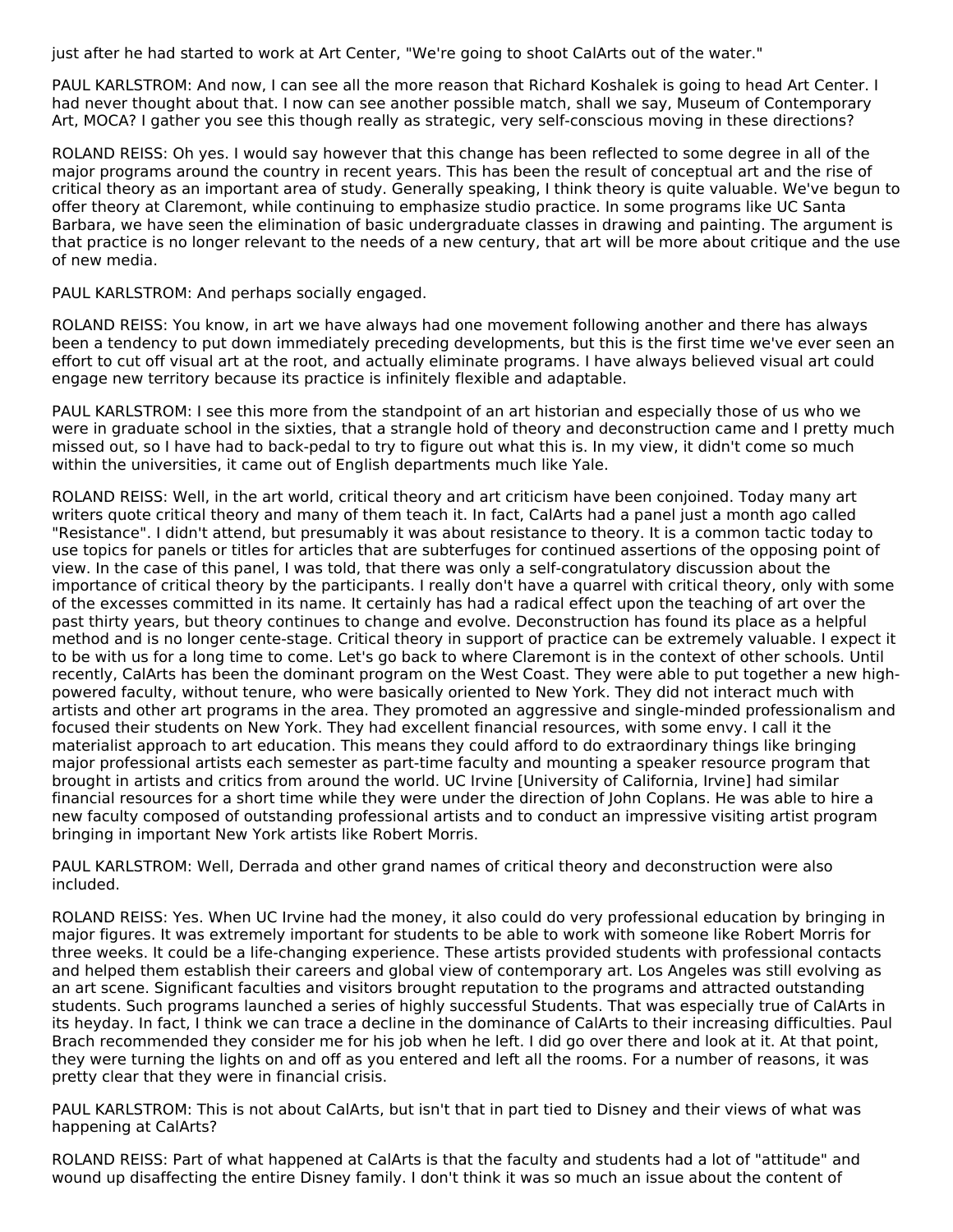instruction on the part of the Disneys as it was their perception that the faculty was embarrassed about their sponsorship. There is an amusing story about an event that took place at graduation years later involving the Disneys. . You know, Millard Sheets was close to the Disney family and a trustee.

## PAUL KARLSTROM: Of CalArts?

ROLAND REISS: Yes, Millard wanted to be the president of CalArts and they wouldn't have it. I'm told he said, "Well, then I'll take the Disney family with me." A lot of forces involved in the Disney issue. There was a kind of New York-oriented elitism amongst faculty and students. They didn't like being part of Walt's legacy. The school was financed by the Disneys, but Disney was the butt of many jokes. After the family had retreated from CalArts, a new effort was made to bring the Disneys back on board, and they returned to the graduation ceremony that year. There were speeches and, as the President began welcoming the Disneys, a giant inflated plastic penis descends on the crowd.

PAUL KARLSTROM: This was a graduation stunt?

ROLAND REISS: Yes, as far as I know that was the last example of the provocateur attitude. The Disneys continued with generous support and those issues are now in the past. It is important to remember that provocation was a part of CalArts style and teaching philosophy.

PAUL KARLSTROM: Do you really think that CalArts was, more than any other place, a vanguard in introducing this kind of shift in perspective and activity?

ROLAND REISS: No question about that or about their success.

PAUL KARLSTROM: Your program responded, to a certain extent over time.

ROLAND REISS: Well, we came from a different starting point. Obviously, we had a more traditional faculty. CalArts had a relatively young and more professionally successful faculty. They were, however, some exciting elements in place to work with when I arrived, the gallery program at Pomona, and Jim Turrell being there. Mowry Baden had been at Pomona as a teacher, so he had some residual effect. I saw Light and Space art as a base from which to develop a more contemporary program. It came out of a profound interest in the perceptual nature of experience and an investigation of phenomena reflecting new developments in contemporary physics and biology. With it came Zen over-lay which was meditating in character.

PAUL KARLSTROM: You saw this as an opportunity for your program to create a specific identity?

ROLAND REISS: Well, it was a place to start. It was something I was excited about, but I was also personally still very interested in painting. It was a good base to support fresh exploration in any area of activity. As things began to unfold, I decided we would maintain a commitment to practice. We were known for years, sometimes derogatorily as "a painting place." Some of our competitors called us dinosaurs, but students would leave their programs, if they wanted to paint, and come to Claremont. We wanted our niche to be about new possibilities in painting and installation art. We did not teach conservative painting like, say, Cal State Universities at Long Beach or Fullerton. Our history in Light and Space work supported our work in installation. After some struggle with the undergraduate faculty, I was able to hire Michael Brewster, who studied it at Pomona before I had arrived and whom I saw as a younger member of the Light and Space tradition. Turrell left shortly before I managed a position for Brewster, who was a pioneer in sound-space sculpture. His interests provided us with a nice range between installation sculpture and painting. My own work with miniature tableaux was full-scale installation pre-figured some of the subject-oriented installation that was to develop in art a few years later. At first I also taught performance because I thought it was an essential ingredient of a contemporary program. Then we brought in Barbara Smith, John White and Rachel Rosenthal and others to support interest in performance while the other schools were not paying much attention to it. John and Rachel were major artists and freeway flyers, but they gave us a lot to time and great teaching. Claremont Graduate University was an early center for installation after hiring Michael Brewster. We were able to add Connie Zehr as a core faculty member. So you had three people on the faculty that did installation work. The difficult thing in developing a program at universities is that tenure tends to freeze a faculty generation in place. Art schools have what is called, "implied tenure," so they are freer to change faculty. UCLA had an extraordinary opportunity, because of retirements, to put in place a new faculty in a short time -- Charles Ray, Chris Burden and Lari Pittman and so on. They were able to acquire some of the most celebrated international art "stars" based on the West Coast..

PAUL KARLSTROM: They had to be smart enough so they could do that.

## ROLAND REISS: They were.

PAUL KARLSTROM: And how did that happen at UCLA, because in the past, that wasn't so likely to happen?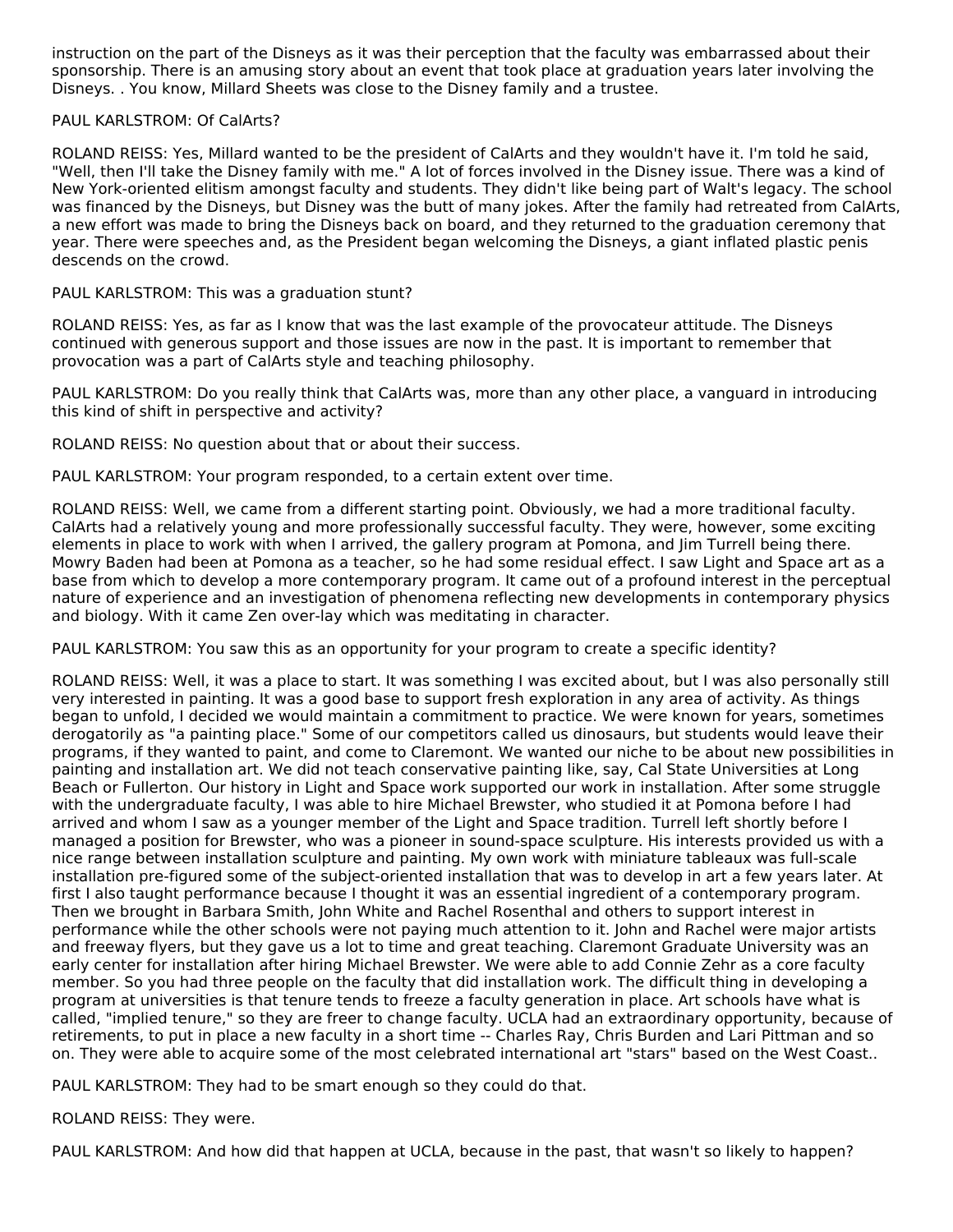ROLAND REISS: I really don't know who accomplished that. My guess is that Henry Hopkins and Chris Burden share some of the responsibility. Burden had the clout and the associations; Henry had the necessary overview. There was a period in which Ray Brown was chair. I think that was before Henry. They talked to me about being chair, before Ray. The older faculty was still ensconced and knowing the politics there, I really didn't think much change was possible. It would have meant being a caretaker. That was before the possibility of building a new faculty emerged. Of course Chris Burden was already there and people like Gene Sturman, among others, were in temporary slots teaching new media as a way of injecting contemporary ideas into the program. They were cycling a lot of people in and out on one and two year bases. I think Chris was one of those at first before they hired him permanently. It was the same thing with Art Center. Their graduate program that had been solid and relatively distinguished jumped into prominence with Jeremy and Michael Kelly and Steve Prina. Again, internationally important artists take over the faculty. The difficulty for the other programs, even including CalArts at this later date, is that their faculties are composed of an earlier generation who were successful in an earlier period. For instance, Connie Zehr was a celebrated artist shown at the Whitney before she was hired. Michael Brewster, too, was receiving a lot of attention for his work. I was also doing pretty well, professionally. Many good schools like USC, for example, became locked in to a faculty for a long time and change had to come about slowly. Since we were building and didn't have many full-time positions at Claremont, we set about contracting a program with adjunct professors, who had important reputations and were known to be excellent teachers. We remain committed to practice while increasing our offerings in critical theory and emphasizing recent developments in contemporary art. We viewed ourselves as functioning in an international context. Cal Art's model also was not to think local. All of the programs we have been talking about currently view themselves as part of the national and international art world. It is a critical element separating them from all of the others.

PAUL KARLSTROM: Well, it sounds like what you tried to do with the program from the beginning is prepare the students in as many ways possible to engage, including thinking. You're committed to practice and probably even insist upon Life Drawing. Do you have Life Drawing?

ROLAND REISS: We provide it for students if they want it. It's a very democratic approach. You see, most of these other departments have a philosophical outlook driving their programs. A particular view about what art should be is reflected in their education approach. I think their view of the future is often driven by their own work and interests. I personally have always believed that the future of art is already in the students, even if they have difficulty articulating and that is reasonable for them to participate in the design of their program.

[END TAPE 1, SIDE B]

[SESSION 3]

[BEGIN TAPE 2, SIDE A]

PAUL KARLSTROM: An interview with Roland Reiss. This is Tape 2, Side A.

ROLAND REISS: Most of what I am saying about the other programs comes from an outsider's perspective and most of the information is second-hand. According to a former student, Jeremy Gilbert-Rolfe has said about Claremont, "Well, the trouble is they don't have a philosophy out there." Obviously he meant this to be a negative criticism of our approach. I think he had discovered the fact that there was no single dominating idea that students would be asked to conform to, like strategy or theory-driven art or whatever it might be. The success of our program has come from a very democratic approach to curricula. The average age of graduate students at Claremont is around twenty-seven, twenty-eight. They're adults. Many of them have had careers in art. They are mature and responsible people. We don't get applicants out of undergraduate schools very often. I believe their own views about their education are important and that the individual choices about their art must be supported and developed. At Claremont trust in the student begins with their vote on new applicants, along with the faculty. This is where full participation begins. Ultimately the value of this process is seen in the wide variety of work produced. Developing a deep understanding of art on personal and professional levels may or may not lead to immediate success, but it will help to create art of great depth and quality in the long term.

PAUL KARLSTROM: You said in the beginning that your program at Claremont is really distinguished by involving the students in these kinds of decisions. Can you think of any other school that has that same sort of philosophy?

ROLAND REISS: No. I don't know of any. I have heard that there are now one or two places where students get to vote on who comes into the program, but it would be long after we started it. I find it sort of amusing that in the recent interviews with UCLA and Art Center, that the word "Black Mountain" is being suddenly mentioned a lot. And of course, that was always my model from the beginning. I'm amazed! I don't understand that their students have anything to say about the direction of the program or curricula. Our students help hire our adjunct professors. They propose names to us and vote on them. Our students award fellowships and scholarships. They have keys to every part of the building and have day and night access. They help direct the program through a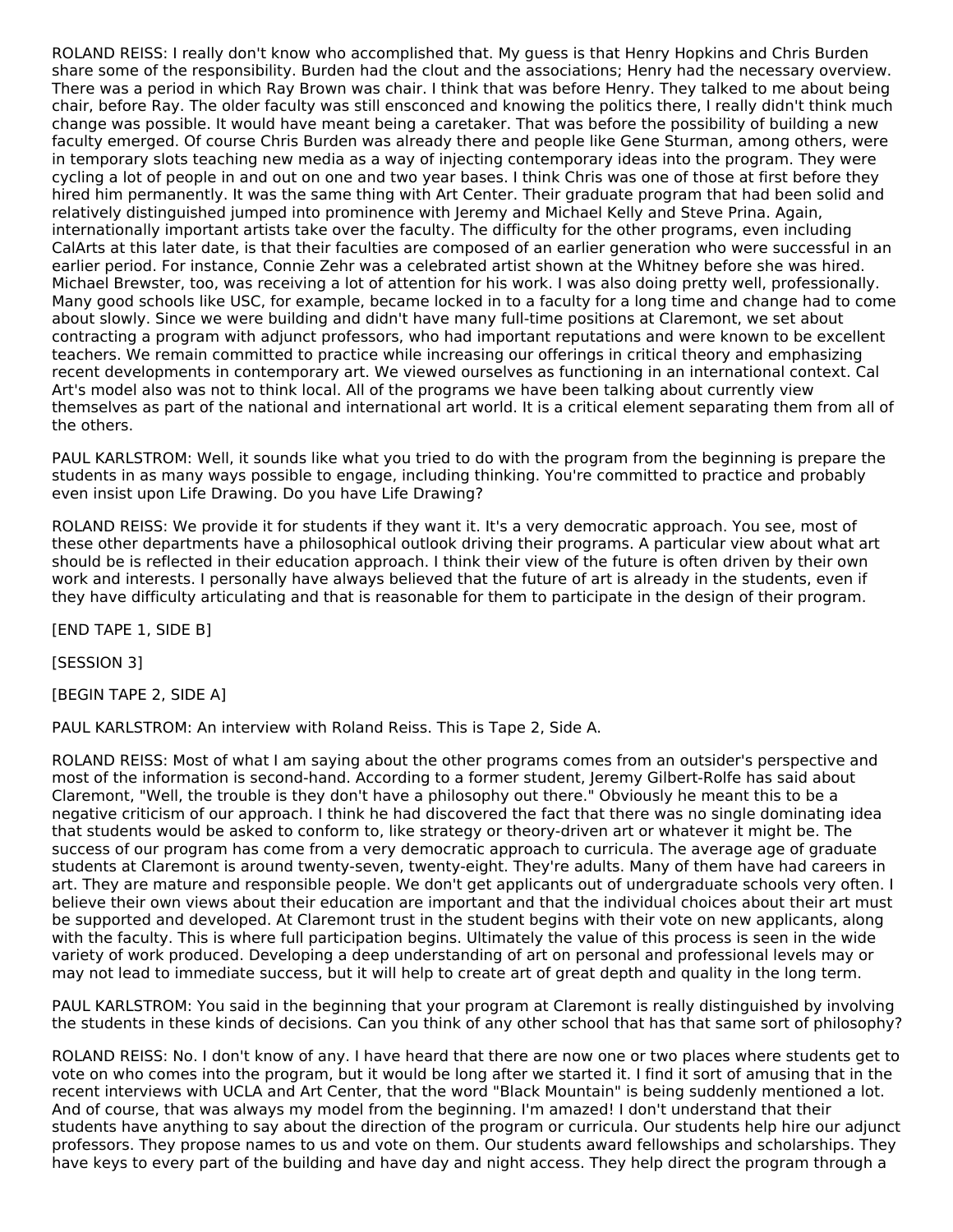variety of committees. Other graduate programs have faculties with responsibility often to large undergraduate programs as well as to graduates. The Claremont graduate University faculty is focused exclusively on graduates. It is, therefore, possible to treat them like adults.

PAUL KARLSTROM: It's like an apprentice program, much more like in the Renaissance, [where] you would perhaps have your younger ones coming up learning by doing rather than being told what to do.

ROLAND REISS: Somewhat I guess I would say learning what they think they need to learn as opposed to being force-fed. You know, I started with a tiny core faculty and I realized that some of the students were as good as the general faculty. Like Hap Tivey, who was one of Turrell's acolytes and a brilliant guy. We set up discussion groups with student leaders. It was a method of having the best students teach their peers, expanding the educational dialogue and their part in the program.

### PAUL KARLSTROM: Discussion groups?

ROLAND REISS: Yes, called "disco's", discussion groups, led by student leaders. No faculty involved. They discuss various topics. One semester, discussions in specific areas of painting, installation, or whatever not covered in seminars. The second semester they invent imaginative topics. I recall one, called "Origins" that examined the beginnings of art and art making. They spent a lot of time talking in the desert and then finding and making art there.

PAUL KARLSTROM: It sounds as if some of these discussions are pretty philosophical, then.

ROLAND REISS: Absolutely! When I'm talking about practice, it's really in the context of other schools not having as much studio work. We are, after all, a university department and all of our students are grounded in the history and critical theory. Many choose to do studies in other scholarly disciplines we have available. We're trying to do it all by maintaining a catholic outlook, but this means our students are more likely to disperse themselves in the art world, sometimes in areas with less visibility. In a study we did last year it turned out that forty percent of our graduates are teaching in colleges, universities, and art schools. .

PAUL KARLSTROM: So actually things haven't changed all that much.

ROLAND REISS: Well, in a sense, they haven't because the schools are now producing an enormous amount of young artists. While most may be directed toward a professional career instead of teaching, opportunities available are proportionately limited. Teaching becomes a means of survival although increasingly, art graduates are going into design for the web. I have thought perhaps the community set-up at Claremont is a socializing factor better qualifying our students to teach. Certainly there is no interest in preparing teachers in the program.

PAUL KARLSTROM: Let me ask you again about Life Drawing. Up until perhaps the sixties, it remained a mainstay of art training. What are your observations on Life drawing, perhaps almost as a symbol of tradition and something basic that provides a connection to the whole part of being a professional artist?

ROLAND REISS: It certainly used to represent that. I taught Life Drawing and Anatomy at UCLA and Colorado for years, in that area and have thought a lot about it. It provides experience in terms of training the eye and the hand that is critical if you're going to really produce descriptive objects and images, but I don't' believe it is the only way to achieve visual activity. It is useful and relevant to artists interested in figurative work. But artists may use figurative images based on style and not on observation. I think the use of the nude model symbolized the kind of license or freedom necessary to creative people. I actually thought it was a health initiation rite for young men and women. We now have so much nudity available through the media that this thought seems quaint.

PAUL KARLSTROM: Well, what you're suggesting is a connection then to that which stands a bit out of polite society, in other words, bohemianism.

ROLAND REISS: That's part of it. But polite society has become somewhat more comfortable with nudity and even sex. It is only extreme images or nudity out of context that shock us at this point in time. We have both been to Zorthian's Bacchanals. Whole families would come there and be completely accepting of nudity in the performances. My problem with the teaching of Life Drawing and Anatomy is that it usually provided very limited ideas about the human figure that often prevented students from developing further. It often inhibited the students' progress with color and painting. The original academy in Florence taught only drawing, not painting. I think that's because drawing was simpler, clearer, and straight forward as a graphic instrument. Its study allowed for a simultaneous inculcation of ideology. The use of painting and color was put off until later. Drawing was the ready servant of concept and propagandistic aims. As an aside, It occurs to me that critical theory as ideology can stunt the artist also. So many clichés have grown up around Life Drawing that it is really necessary to discover what is relevant about it today. There are large philosophical questions about the human image that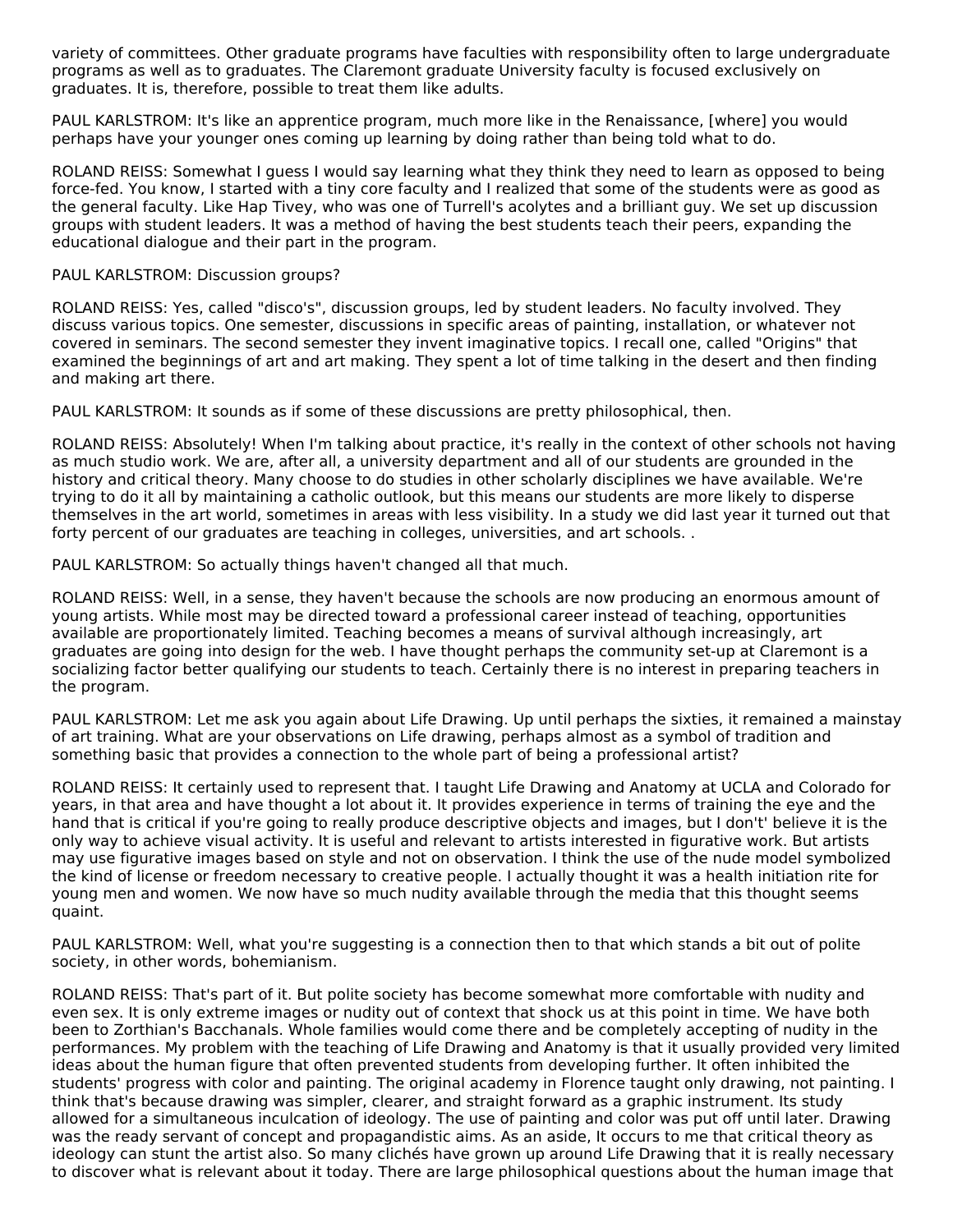could lead to more meaningful approaches. In the sixties I began to notice that graduate students doing the most interesting figurative work had stopped coming to draw the model and were using magazine images and other sources that distanced themselves from direct contact with the model. This also meant their work was becoming more conceptual in character. There has been a resurgence of work, which takes the figure as subject in painting. Artists like Lucien Freud, John Currin and Lisa Yuskavage have opened the door for new, direct approaches to the figure. We are also beginning to see a new interest in landscape and I think that will also involve the figure as it continues to develop.

PAUL KARLSTROM: I actually like your ideas on this. This other generation came in and now it appears from what you think that it's actually going to come back to this.

ROLAND REISS: Yes, I do. I think most people using the figure today are using it for some social message or political purpose. For young students it has become a new way to confront reality. They're bringing intellectual ideas to it and an interest in perception. They want to use their eyes. They are also demanding that the more conceptually oriented programs make more painting courses available. I have always believed it was a ludicrous category mistake in the visual arts to dismiss visual experience. Every generation will want to draw and paint as time goes on and it will never disappear. Are you writing about Davis also? I can tell you a few things I've heard. You know they had the great faculty up there. And, years later, Davis is still rated as one of the top programs in the country in U.S. News and World Report. Rumor has it that after that a faculty left, they hired a group of conceptualists. That didn't work so they restored their commitment to practice with new hires. So while their reputation may be sustained for a while on the basis of history, it will be years before the quality of the new program is proven.

PAUL KARLSTROM: I think when I write about this I'm not going to say it quite that way. One of my points will be that when Wiley was there, in the mid-sixties, people were talking about Davis as this incredibly hot place. It was the place to be. It had [Wayne] Thiebaud, [Robert] Arneson, and [William T.] Wiley. I can't remember who else was there right at the moment.

ROLAND REISS: Roy de Forest was one.

PAUL KARLSTROM: It was really interesting talking with William Wiley about the fact that his student was Bruce Nauman and acknowledging that it was like collaboration. It wasn't a teacher/student. He was learning at least as much from Nauman, already at that stage, as he was, but it was pretty exciting. He was talking about this very change over time and how there were these moments when you have a faculty and it's really exciting energy.

ROLAND REISS: That's right.

PAUL KARLSTROM: You point out some very good reasons why that's so.

ROLAND REISS: Some schools like ours are trying to keep that alive with adjuncts. They bring a fierce commitment to professionalism, outstanding reputations and an enormous amount of energy.

PAUL KARLSTROM: It's ironic in a sense, but not surprising. If we are talking about changing, then in a short period of time the world moves beyond and in some ways the people that you bring into the place as "cutting edge" and then the same thing is going to happen at UCLA.

ROLAND REISS: Well, it's happened at CalArts and it will happen to every program that doesn't have the funds to replace carefully at the highest level. It may happen a little less at Claremont because we have a rather thorough educational program in place. Financially, a small university like ours could never buy number one, but we have remained way up there in national ratings.

PAUL KARLSTROM: How is the recent one?

ROLAND REISS: Excellent. You know it's hard to believe that the Art Institute of Chicago is at the top. It's the number one school.

PAUL KARLSTROM: How can that be? What happens there?

ROLAND REISS: The eastern schools have always rated at the top. I think the scale has ossified at this point. All of the changes in recent years have not seemed to register in the ratings. The Art Institute of Chicago is at the top and Yale is second. It probably should be number one. Davis was number four or five and farther down the scale you have UCLA, Art Center and Claremont tied.

PAUL KARLSTROM: Well, I thought you just said everybody talks as if the exciting program at the moment is UCLA.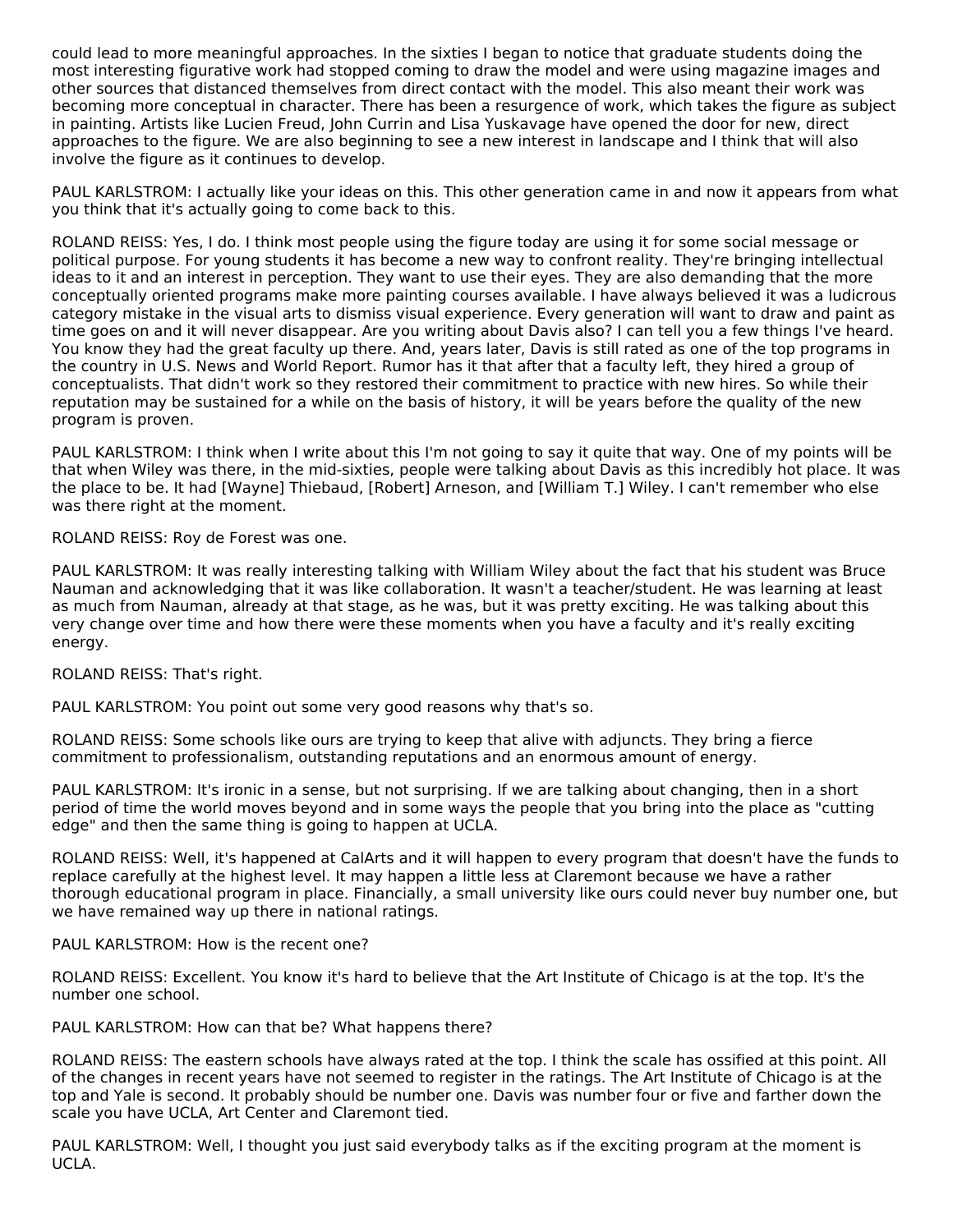ROLAND REISS: Yes. That's true, all three programs should be moved way up. If the ratings are to be fair, I think UCLA should become number two, after Yale, because of their internationally important faculty.

PAUL KARLSTROM: Who do they have at the School of the Art Institute of Chicago? Who are the great people?

ROLAND REISS: You know, I can't tell you that. These schools are being rated by people from all over the country.

PAUL KARLSTROM: They don't really know what's going on.

ROLAND REISS: Only raters who have been around a long while really know what's happening all over the country. I don't think most of them know what's going on. Maybe they're less impressed. Maybe they're at odds with the contemporary thrust of programs in the West. I think Claremont's position is improving, but it will not move up as rapidly as UCLA and Art Center. We can't compete with UCLA's resources and [Richard] Koshalek is bringing money and leadership to Art Center. Both are expanding their physical facilities. The rating process is questionable. Art administrators across the country received rating sheets. You are asked to rate about 600 Art Departments in the country. Recently I have thought that because of my years in teaching. I probably know more about these programs than almost any and I only know about fifty percent of the programs. Other raters who come along after me would know even less and some would only know the region they were in. They might hear things from a few friends, but I don't understand how they would know specific detail, like which schools are best in painting or performance. There's been a lot of complaining about the ratings, but we continue to mention it at Claremont because we're doing well. Hopefully, the western art programs will get a fairer shake in the future.

### PAUL KARLSTROM: How can they deny Lari Pittman, for instance?

ROLAND REISS: I don't ever expect them to eclipse Yale, though, and they might deserve it. UCLA's leadership continues to change reflecting a certain amount of uneasiness amongst its faculty. Actually, their graduate program is small for an institution of that scale. They get an enormous amount of applications partly because they now have a great reputation and partly because they are so inexpensive. They are able to choose a small select group of highly accomplished students. These students say they expect the faculty to get them into galleries, but many of the faculties are not available. If true, this certainly fits the model of advanced art education in Europe. At Claremont we work with many outstanding students and we believe we can also develop bright applicants whose undergraduate experience has never been ideal. We have an educational system in place that produces intellectual growth and growth in practice.

PAUL KARLSTROM: But if you are going to maintain such programs within the context of graduate studies and within the humanities, university and colleges have to be connected to intellectual activity. I happen to believe that art is an intellectual activity, but it has certain built-in challenges. You would know this from teaching all these years. It's very hard to measure. It's terribly subjective.

ROLAND REISS: Very subjective.

PAUL KARLSTROM: And yet you want to feel that there is something really solid that is happening within there, otherwise why bother? If you're not going to operate within the realm of ideas, and that means taking art history; that means reading; that means knowing some literature; and so forth, I can't think of any reason to go to an art school except contacts. Do you agree with that?

ROLAND REISS: You have to remember that at the graduate level art schools are a little bit different. They do not have the same range of academic electives available. The undergraduates are given rudimentary academic studies, whereas undergraduates at colleges and universities get a more extensive education in the Liberal Arts. In Claremont at the graduate level we thread history, cognitive areas of study into our program. It is easy because we have a rich field of offerings available to us at the graduate level. I'm not sure that larger universities would allow their art graduates such access to related but separate disciplines. We shouldn't forget that the art schools have carved out intellectual territory for themselves, centered around critical theory. Art school education is still very good and offers a lot beyond contacts. I would just say we do something different from what they do. The other thing I wanted to mention is that some of these schools use a mentor system. For instance, at CalArts you would sign up with one instructor like John Baldessari. John would then be your mentor and almost exclusive instructor for your graduate work. We choose to do exactly the opposite at Claremont. We want our students to interact with as many instructors as possible. We have great faith in the students' ability to entertain choices and take responsibility for their own art and their own education.

PAUL KARLSTROM: Well, it looks like this is about winding down. I have gotten a terrific amount from this. I can see that you're probably the best person to talk to about this subject.

ROLAND REISS: I really hope it will be of value to you and to others.